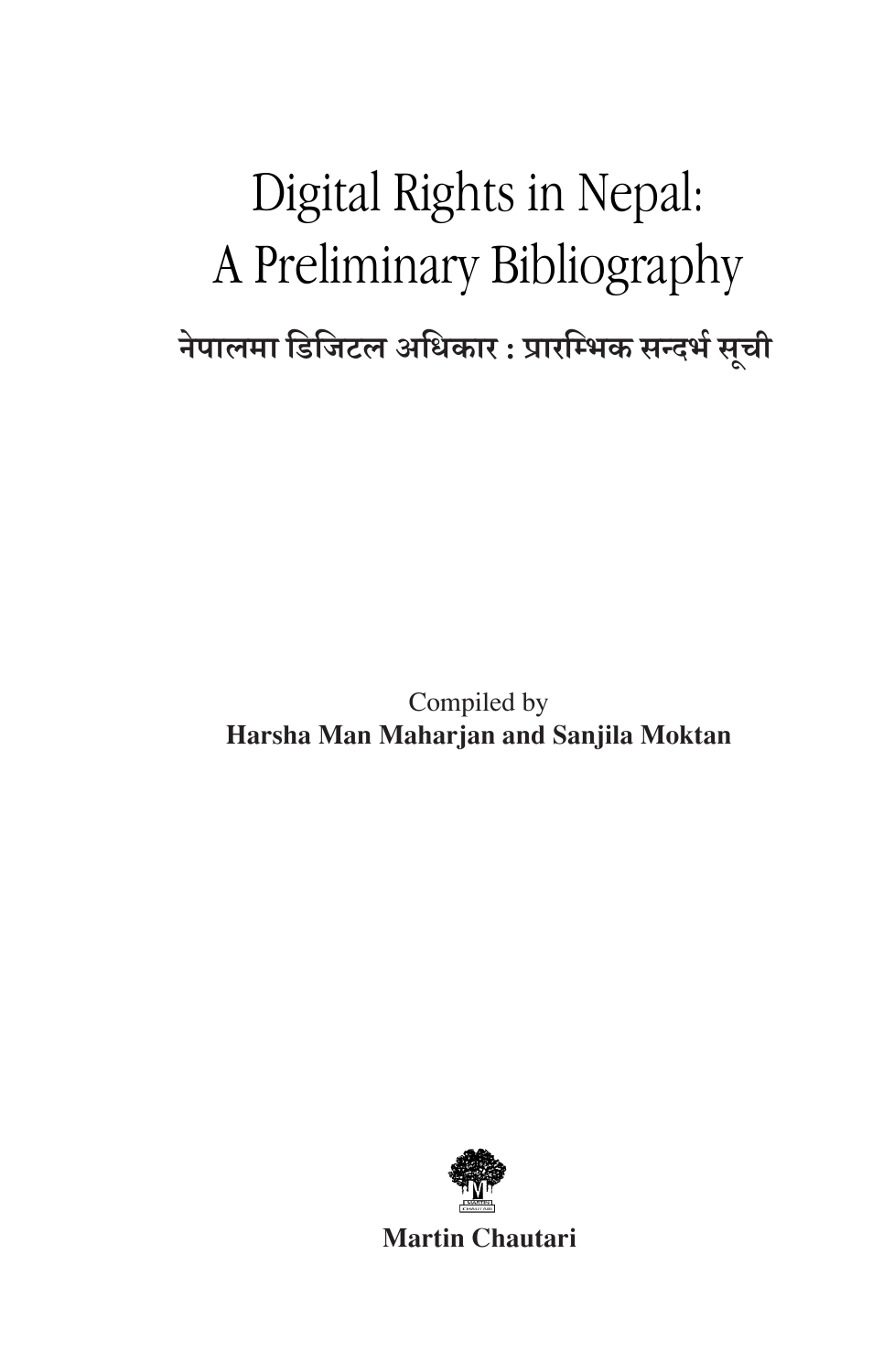#### **Digital Rights in Nepal: A Preliminary Bibliography नेपालमा डिजिटल अधिकार : प्रारम्भिक सन्दर्भ सची ू**

### Compiled by Harsha Man Maharjan and Sanjila Moktan

Preferred citation: Maharjan, Harsha Man and Sanjila Moktan. 2020. Digital Rights in Nepal: A Preliminary Bibliography. Version 1.0. Available at www.martinchautari.org.np/files/ bibliography/Digital-Rights-in-Nepal\_A-Preliminary-Bibliography\_CBS2020-3.pdf

Version: 1.0 (November 22, 2020) Version: 2.0 (August 31, 2021)

Copyright © Martin Chautari

*Publisher* Martin Chautari 27 Jeetjung Marg, Thapathali GPO Box 13470, Kathmandu, Nepal Tel: +977-1-4238050/4102027; Fax: +977-1-4240059 chautari@mos.com.np www.martinchautari.org.np

Chautari Bibliography Series: 2020-3

This work was supported by a grant from the Open Society Foundations.

#### About the Compilers

**Harsha Man Maharjan** is a Senior Researcher at Martin Chautari and a media scholar interested in media and technology. He has co-authored two books, co-edited three books and published many academic articles in journals and other articles in various newspapers. Email: harsha.maharjan@gmail.com

**Sanjila Moktan** is a Research Assistant at Martin Chautari. She has an MA in Sociology from Tribhuvan University. She has contributed book reviews in the journal *Samaj Adhyayan* and op-ed articles in various newspapers. She has also co-compiled several bibliographies that have been published in the website of Martin Chautari. Email: tamangsanjeela@gmail.com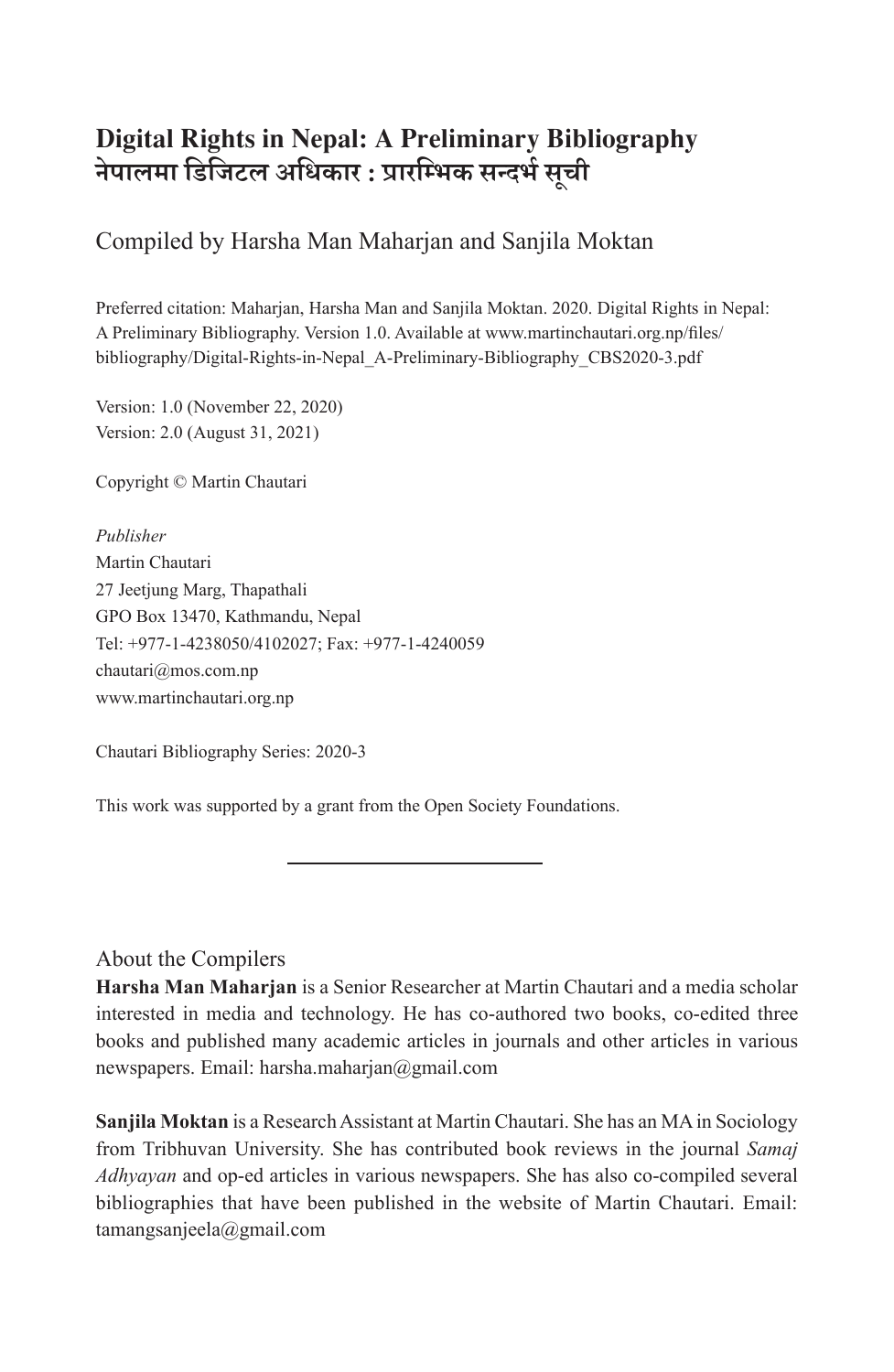# Digital Rights in Nepal: A Preliminary Bibliography

This is a bibliography of reference works related to digital rights in Nepal. Digital rights are human and legal rights in the digital (also known as virtual) world. As in the real world, people have rights to express their thoughts and safeguard their privacy in the virtual world. Many activists and scholars, however, agree that there should be some limitations to freedom of expression and right to privacy in the digital world. Critics have pointed out that often in the digital world, people tend to express their thoughts without thinking of their consequences and in doing so, they promote fear, misinformation and hate. Due to this, some governments have set prior restraints on issues such as defamation, invasion of privacy, and "obscenity." The paradox is that the more people use digital platforms, the more digital footprints they leave that can be stored and analyzed; so right to privacy is difficult to assure in the digital world. To maintain balance between right to privacy and the use of data for innovation by private companies, governments have brought out laws related to data protection which restrict the use of such data without the consent of the users concerned.

This bibliography contains news, opinion pieces, legal/policy documents, and reports on the topic in English and Nepali. The materials we have included in this bibliography were mostly collected from online sources. To prepare the first version of this bibliography we regularly checked the websites of the main daily newspapers, magazines and some online media from August 22 to October 31, 2020. We also searched for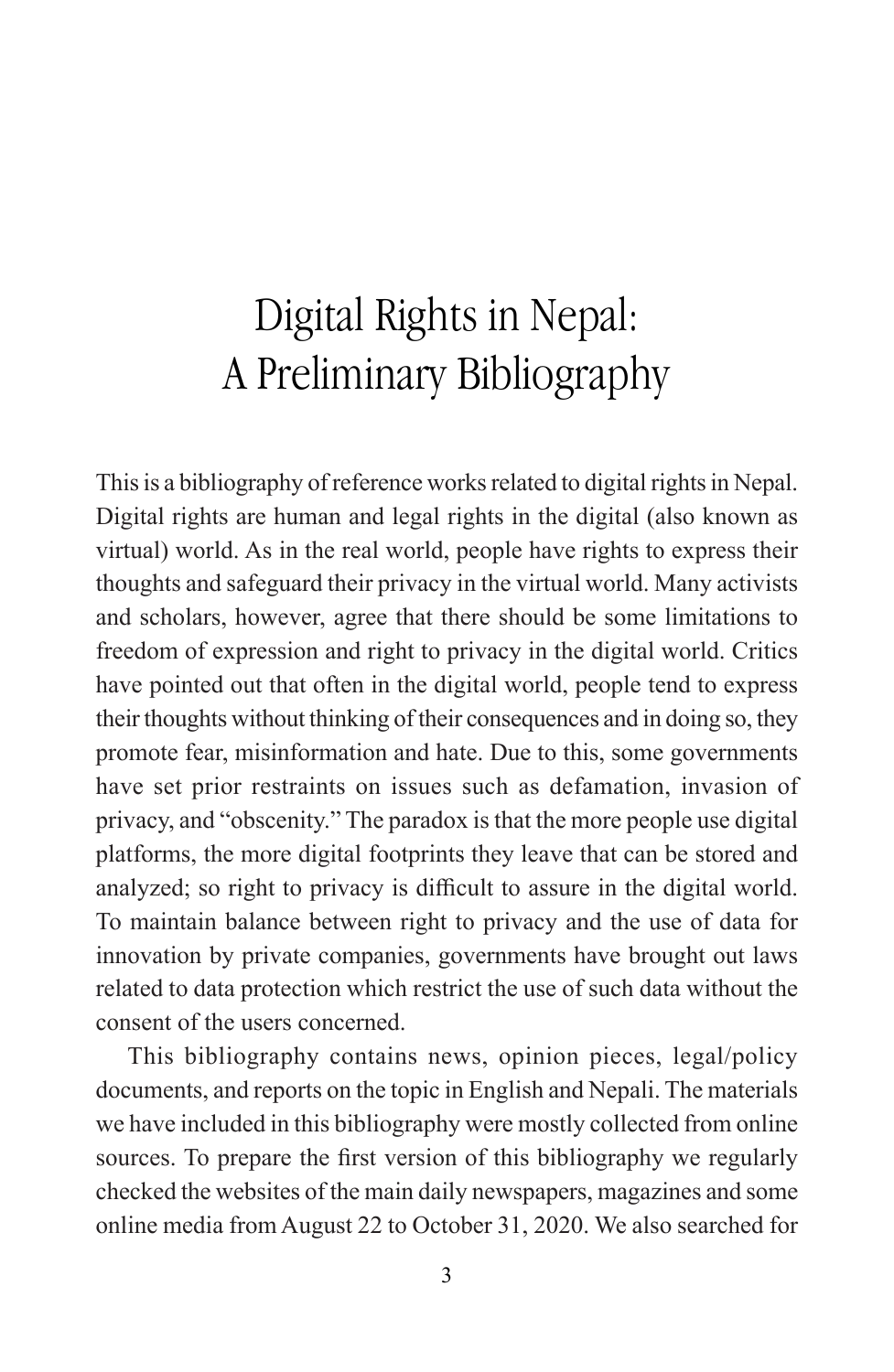relevant materials on the internet directly. We have also imported some entries from the bibliography on the writings on the internet in Nepal published in 2015 by Martin Chautari (Maharjan *et al.* 2015). We have divided the entries into four groups: policy/laws, freedom of expression, privacy & surveillance and data protection. The second version of this bibliography contains some materials published before October 31, 2020 which were not included in the earlier version. It also includes new materials published between November 1, 2020 and August 15, 2021. We have changed the group data protection into data protection/data security.

This is a work in progress. We will update it every few months. We hope this bibliography will help students, activists, journalists, researchers and policy makers to make sense of the issues that have evolved about digital rights in Nepal. Please contact harsha.maharjan@gmail.com if you have any queries or suggestions regarding this bibliography.

#### **Reference**

Maharjan, Harsha Man, Ramita Maharjan, Arjun Panthi, Shailesh Pandey and Prakriti KC. 2015. *Writings on the Internet in Nepal: A Bibliography.* Version 2.0. Kathmandu: Martin Chautari.

#### **Policies/Laws**

- Babele, Aryan. 2019. Nepal's New IT Bill Seeks to Curb Freedom of Opinion and Expression. *Medianama*, April 23. Available at www.medianama. com/2019/04/223-nepals-new-it-bill-seeks-to-curb-freedom-of-opinionand-expression/; accessed September 8, 2020.
- Barik, Soumyarendra. 2020. Nepali Committee Passes Controversial IT Bill that 'Curtails Freedom of Expression.' *Medianama*, January 7. Available at www.medianama.com/2020/01/223-nepal-committee-passes-it-bill/; accessed September 8, 2020.
- Bhattarai, Kamal Dev. 2020. Bills of Wrongs. *The Annapurna Express,* January 12. Available at https://theannapurnaexpress.com/news/bills-ofwrongs-1-2149; accessed September 8, 2020.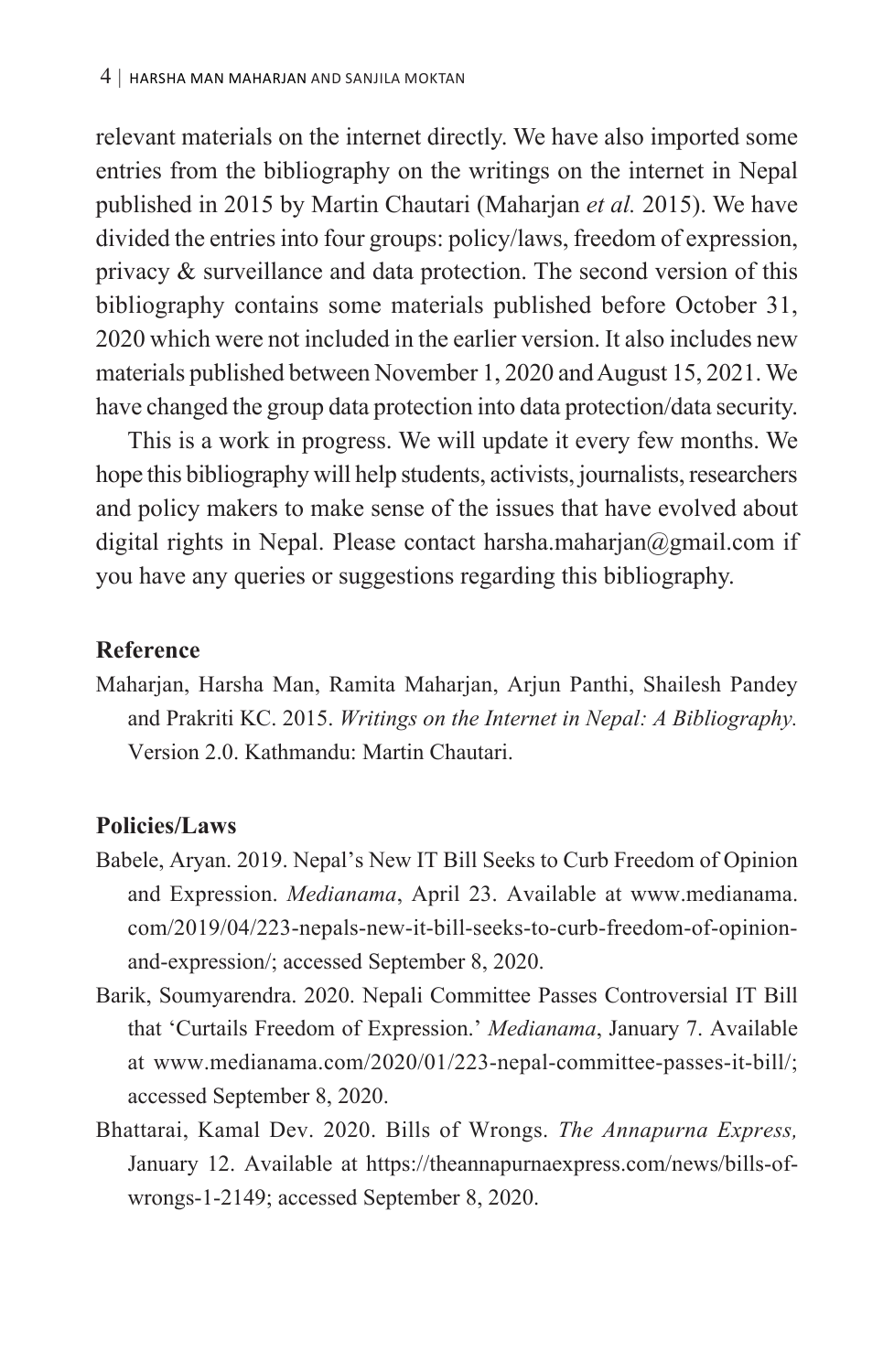- Body and Data. 2019. Information Technology (IT) Bill 2019: From a Feminist Lens. Available at https://files.bodyanddata.org/nextcloud/index.php/s/ WCRo3DL6XcBGLiJ#pdfviewer; accessed October 21, 2020.
- Center for Media Research Nepal. 2020. Review of the Information Technology Bill, 2019. Available at www.mediapolicy.org.np/mdocs-posts/ review-of-it-bill-2019; accessed May 19, 2021.
- Gautam, Nikeeta. 2021. Draft E-Commerce Bill: Major Highlights and Issues Raised by the Stakeholders. *TechLekh*, May 20. Available at https://techlekh. com/draft-ecommerce-bill-nepal/; accessed July 7, 2021.
- Gautam, Nikeeta. 2021. Experts Urge to Refine 'Cybersecurity Policy 2021 Draft', Say There Are Ample Gaps to Be Fulfilled. *TechLekh*, July 7. Available at https://techlekh.com/cyber-security-policy-2021-draft/; accessed July 7, 2021.
- GON (Government of Nepal). 2007. Non-formal Education Policy, 2063 (2007). Available at www.moe.gov.np/article/198/index.php; accessed December 14, 2015.
- GON. 2007. Electronic Transactions Rules, 2064 (2007). Available at http:// moste.gov.np/elec\_tran\_rule; accessed December 14, 2015.
- GON. 2008. The Electronic Transactions Act, 2063 (2008). Available at www. moste.gov.np/elec\_tran\_act; accessed December 14, 2015.
- GON. 2019. *Digital Nepal Framework*. Kathmandu: Ministry of Communication and Information Technology.
- ITU (International Telecommunication Union). 2012. *Wireless Broadband Master Plan for the Federal Democratic Republic of Nepal*. Geneva: ITU.
- Journalism Online. 2006. Cyberlaw. Available at www.journalism.com. np/?p=41; accessed April 29, 2008.
- Kamat, Ram Kumar. 2019. HoR Panel Passes 'Restrictive' IT Bill. *The Himalayan Time*s, December 30, p. 1.
- My República. 2020. NC Urges Government to Revise Proposed Information Technology Bill. January 1. Available at https://myrepublica.nagariknetwork. com/news/nc-urges-government-to-revise-proposed-informationtechnology-bill/; accessed September 8, 2020.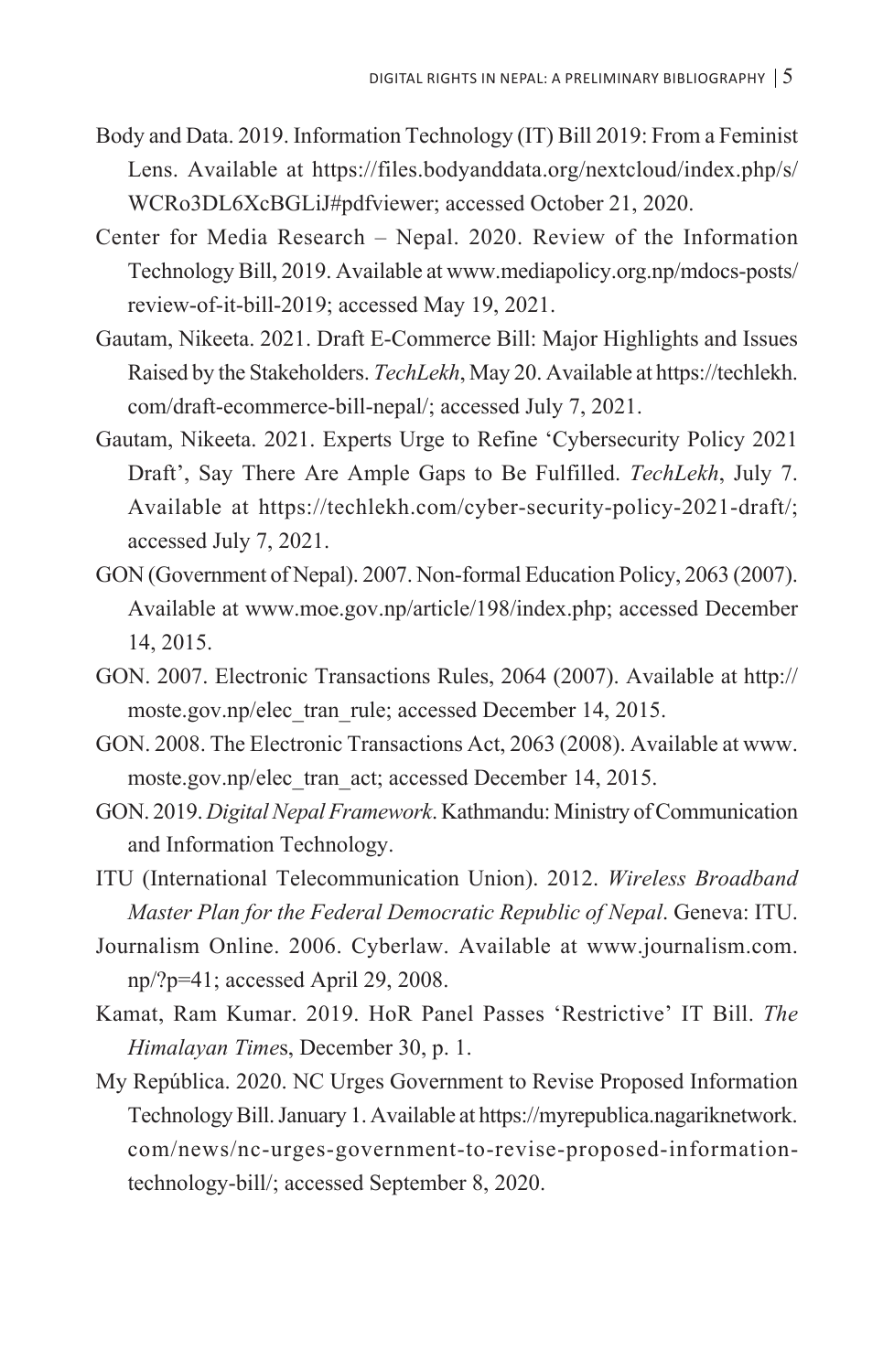- Nepali Sansar. 2019. Social Media Regulation in IT Bill Turns New Debate for Nepal. March 5. Available at www.nepalisansar.com/technology/ social-media-regulation-in-it-bill-turns-new-debate-for-nepal/; accessed September 8, 2020.
- Nepali Times. 2020. Rule by Law (Editorial). January 3. Available at www. nepalitimes.com/editorial/rule-by-law/; accessed September 8, 2020.
- NTA (Nepal Telecommunication Authority). 2015. Draft National Information and Communication Technology Policy, 2015. Available at www.nta.gov. np/en/public-notice-en/470-public-notice-forfeedback-%E2%80%9Ddraft-national-information-and-communication-technologypolicy,-2015; accessed August 5, 2015.
- NTA. 2020. Cyber Security Byelaw, 2077 (2020). Available at https://nta.gov. np/wp-content/uploads/2020/08/Cyber-Security-Bylaw-2077-2020.pdf; accessed September 6, 2020.
- Onlinekhabar. 2019. Why are IT Bill and Special Service Bill Controversial? December 31. Available at https://english.onlinekhabar.com/why-are-it-billand-special-service-bill-controversial.html; accessed September 8, 2020.
- Onlinekhabar. 2020. House Agrees to Let NID Tap Phones without Court's Approval. March 18. Available at https://english.onlinekhabar.com/houseagrees-to-let-nid-tap-phones-without-courts-approval.html; accessed September 8, 2020.
- Onlinekhabar. 2020. National Assembly Endorses Controversial Bill Allowing Phone Tapping. May 20. Available at https://english.onlinekhabar.com/ national-assembly-endorses-controversial-bill-allowing-phone-tapping. html; accessed September 8, 2020.
- Onlinekhabar. 2020. Nepali Congress Sends Memorandum on Controversial Bills to PM from All Districts. January 19. Available at https://english. onlinekhabar.com/nepali-congress-sends-memorandum-on-controversialbills-to-pm-from-all-districts.html; accessed September 8, 2020.
- Prasain, Krishana. 2020. New Cyber Security Law Requires Firms to Use Information Sharing Platform. *The Kathmandu Post*, September 5, p. 5.
- Rai, Bhrikuti. 2019. Everything You Need to Know about the Nepal Government's New IT Bill. *The Kathmandu Post*, February 23. Available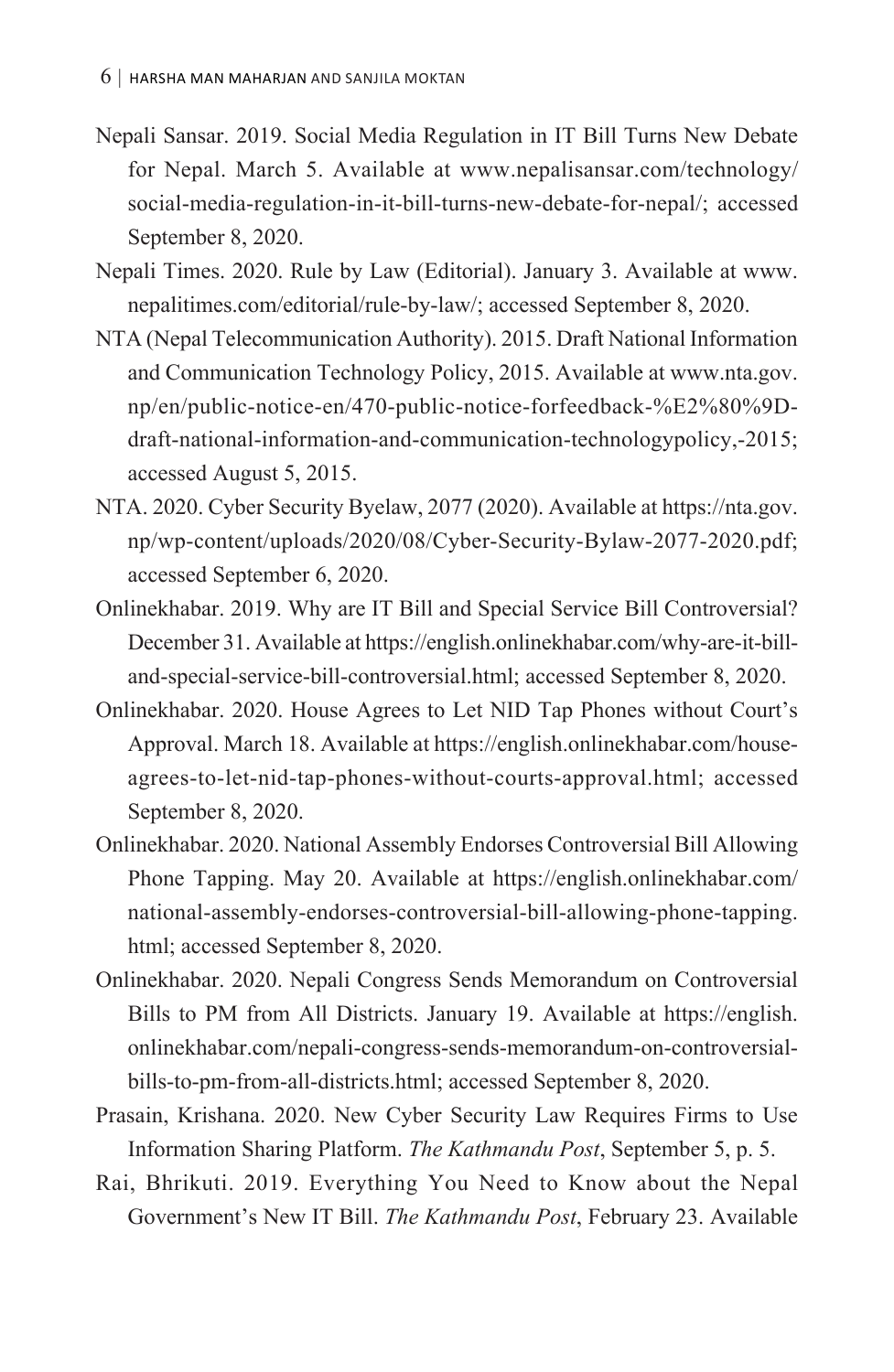at https://kathmandupost.com/national/2019/02/22/everything-you-needto-know-about-the-governments-new-it-bill; accessed September 8, 2020.

- Raut, Dikchya and Deepa Adhikari. 2020. Why IT Bill is Flawed. *My República*, January 11, p. 7.
- Samriddhi Foundation. 2020. Information Communication Technology Bill. Available at https://samriddhi.org/publications/information-communicationtechnology-bill-policy-brief/; accessed May 19, 2021.
- Setopati. 2075 v.s. Social Networking Sites like Facebook, Twitter Will Have to be Registered in Nepal. Fagun 1. Available at https://en.setopati.com/ political/139645; accessed Bhadau 8, 2078.
- The Himalayan Times. 2020. Civil Society Denounces IT Bill, Calls for Scrapping it Entirely. January 11, p. 5.
- The Kathmandu Post. 2019. Nepal Government's New Information Technology Bill Draws Battle Lines against Free Speech. February 15. Available at https://kathmandupost.com/national/2019/02/15/nepal-governmentsnew-information-technology-bill-draws-battle-lines-against-free-speech; accessed September 8, 2020.
- The Kathmandu Post. 2019. New Information Technology Bill could Kill Innovation in Nepal, Experts Warn. February 21. Available at https:// kathmandupost.com/national/2019/02/20/new-information-technology-billcould-kill-innovation-in-nepal-experts-warn; accessed September 8, 2020.
- The Rising Nepal. 2019. House Committee Endorses Information Technology Bill. December 30, pp. 1/6.
- The Rising Nepal. 2020. Baskota Defends Information Technology Bill. January 2, pp. 1/6.
- Timalsina, Bijay. 2021. Draft Directives to Regulate Social Media Give Authorities Power to Define Decency and Morality. *The Kathmandu Post*, February 13. Available at https://kathmandupost.com/national/2021/02/13/ draft-directives-to-regulate-social-media-give-authorities-power-to-definedecency-and-morality; accessed February 13, 2021.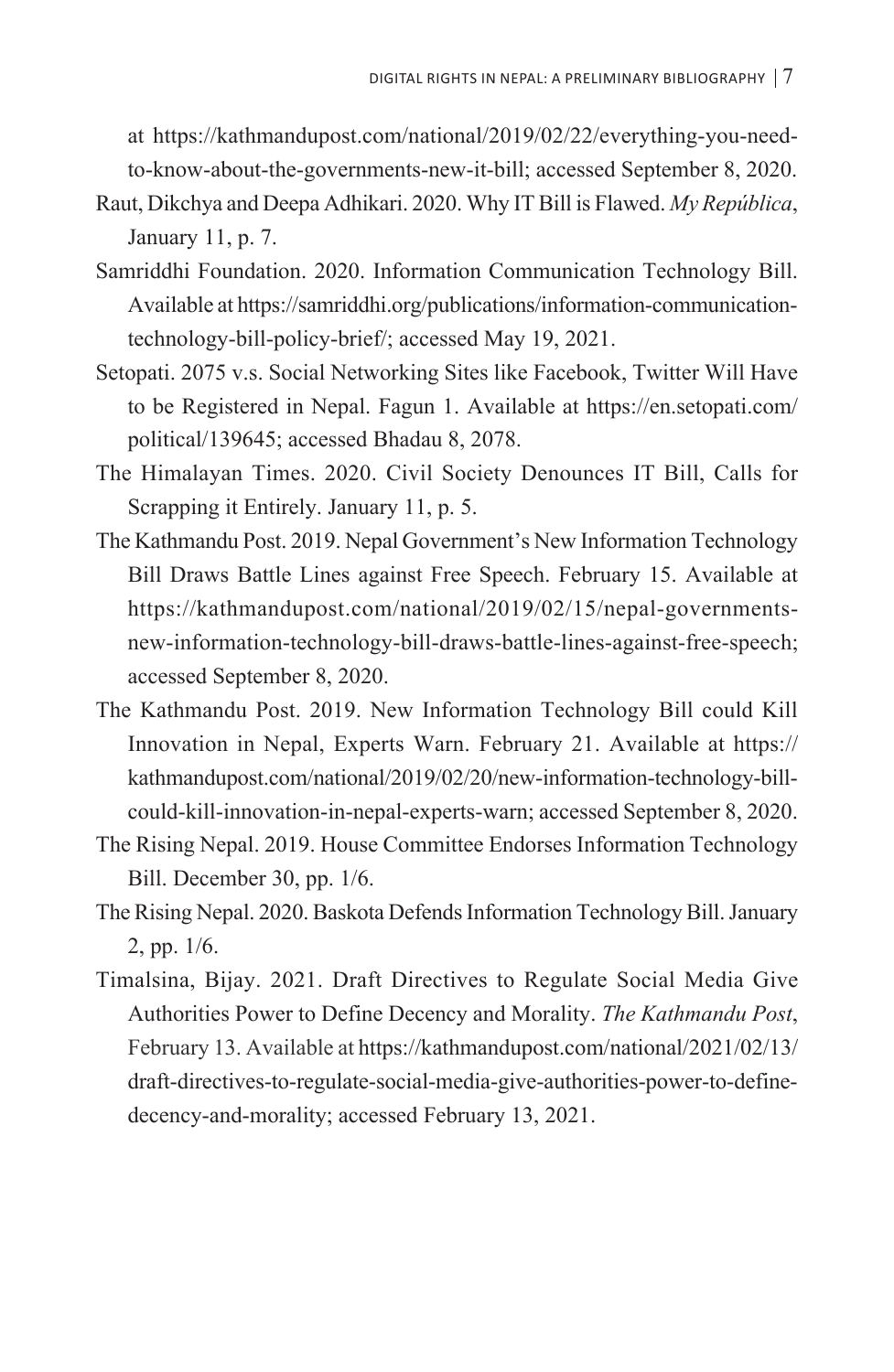- अनलाइनखबर । २०७६ । कांग्रेसको असहमतिबीच सूचना प्रविधिसम्बन्धी विधेयक विकास समितिबाट पारित। पुस १३। www.onlinekhabar.com/2019/12/824083 मा उपलब्ध; भदौ २४, २०७७ मा हरेिएको ।
- अनलाइनखबर । २०७७ । कां ग्रेसले भन्यो- सामाजिक सञ्जाल व्यवस्थापन निर्देशिका अधिनायकवादतर्फको अर्को फड्को । फागुन ३ । www.onlinekhabar. com/2021/02/931185 मा उपलब्ध; चैत १०, २०७७ मा हरेिएको ।
- अनलाइनखबर । २०७७ । सं सदमा विरोध भएको विधेयकभन्दा अझै नियन्त्रणकारी निर्शदेिका ल्याइँदै । फागुन २ । www.onlinekhabar.com/2021/02/931151 मा उपलब्ध; साउन २५, २०७८ मा हरेिएको ।

अर्याल, बाबुराम। २०७७। निरंकुशताको यात्रामा दूरसञ्चार कानून। *कान्तिपुर,* कात्तिक ६, पृ. ७।

- उज्यालो अनलाइन । २०७६ । सूचना प्रविधिसम्बन्धी विधेयक समितिबाट पारित, सामाजिक सञ्जालमा कसैलाई गाली गरे पाँच वर्ष कैद। पुस १४। www.ujyaaloonline.com/ story/30586/2019/12/30/information-and-technology-bill-passed मा उपलब्ध; भदौ २४, २०७७ मा हरेिएको ।
- कान्तिपुर । २०७७ । विरोधपछि सूचनाप्रविधि विधेयक कार्यसूचीबाट हट्यो । चैत २७ । https:// ekantipur.com/news/2021/04/09/16179327300052580.html मा उपलब्ध; साउन २५, २०७८ मा हरेिएको ।

काफ्ले, नारायण। २०७७। सूचना प्रविधि विधेयक समितिबाट पारित। *गोरखापत्र*, पुस १४, पृ. १/३। टेक्नोलोजी खबर । २०७८ । राष्ट्रिय साइबर सुरक्षा नीति सामाजिक सञ्जालको कन्टेन्ट

नियमनका लागि आएजस्तो देखिन्छ । असार ८ । https://technologykhabar. com/2021/06/22/62930/ मा उपलब्ध; साउन ८, २०७८ मा हरेिएको ।

ढकाल, सञ्जय । सन् २०१९ । मिडिया काउन्सिललाई 'सरकारी एकाइ बनाएर प्रेस स्वतन्त्रता खम्चु ्याउनेविधेयक' । *बीबीसीनेपाली*, मे१० । www.bbc.com/nepali/news-48226276 मा उपलब्ध; भदौ २४, २०७७ मा हरेिएको ।

तिमल्सिना, विजय । २०७६ । सच्चिएन सूचना प्रविधि विधेयक । *कान्तिपुर*, पुस १४, पृ. १ ।

तिमल्सिना, विजय। २०७७। अदालतको अनुमतिबिनै कसैको फोन रेकर्ड गर्ने अधिकार।*कान्तिपुर*, असोज २८, प. ९ । ृ

तिमल्सिना, विजय। २०७७। सरकार किन चाहन्छ फोन ट्यापिङ ? *कान्तिपुर*, कात्तिक २, पृ. १/१४।

तिमल्सिना, विजय। २०७७। सामाजिक सञ्जालमा अंकुश लगाइँदै। *कान्तिपुर*, माघ २८। https:// ekantipur.com/news/2021/02/10/16129193964674364.html मा उपलब्ध; साउन २५, २०७८ मा हरेिएको ।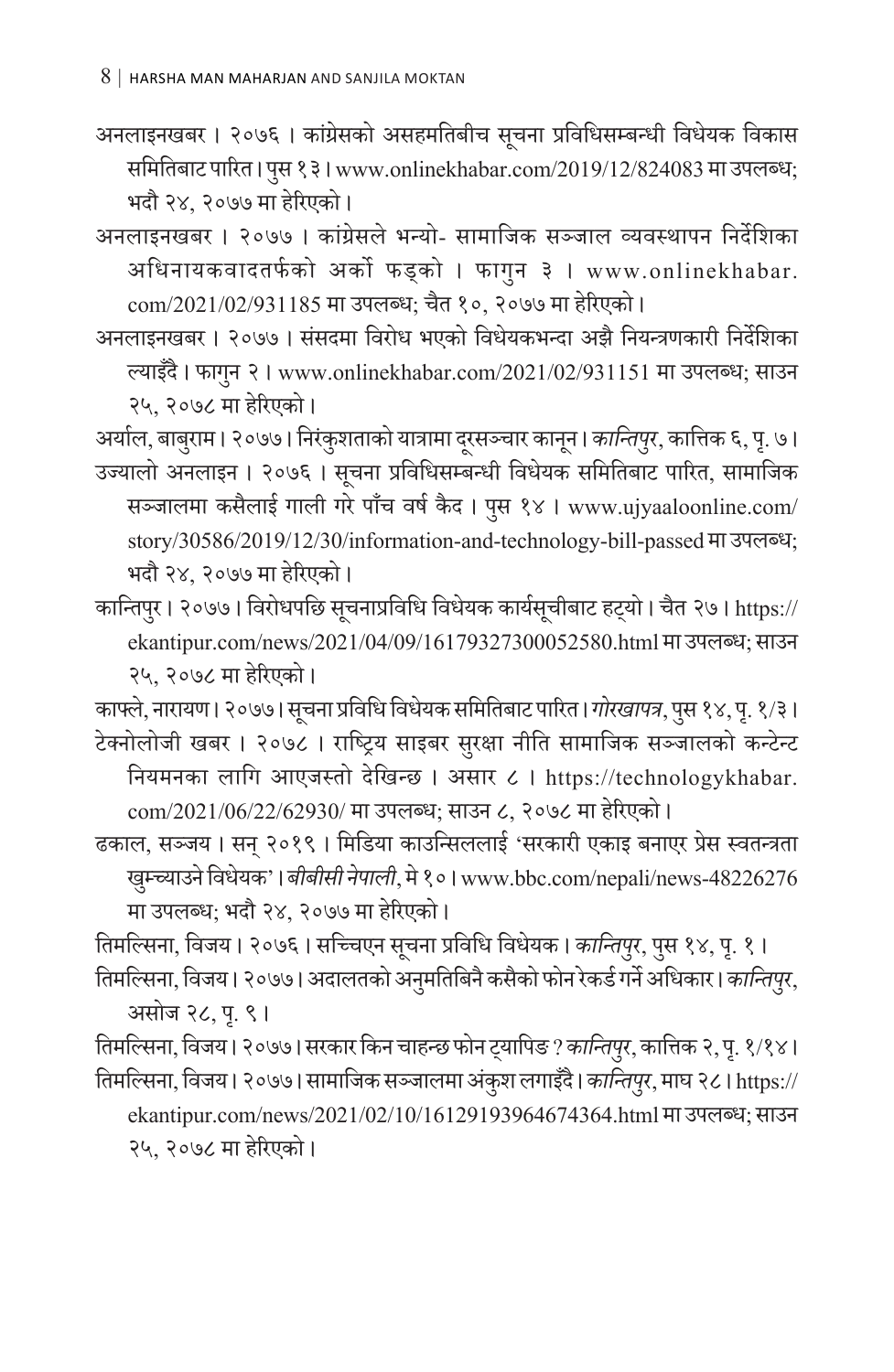- दवाडी, रमेश। २०७६। सूचना प्रविधि विधेयकको विरोध गर्दै माइतीघरमा नेविसंघको प्रदर्शन। *नयाँ पत्रिका*, पस २४ । www.nayapatrikadaily.com/news-details/33265/2020-01-09 ु मा उपलब्ध; भदौ २४, २०७७ मा हरेिएको ।
- दाहाल, आदित्य । २०७८ । साइबर कानुनको दुरुपयोगमा सरकार सच्चियोस् । *सेतोपाटी,* साउन ११ । www.setopati.com/blog/244292/ मा उपलब्ध; साउन ११, २०७८ मा हरेिएको ।
- दाहाल, राजीव । २०७१ । भारतको फैसलाले नेपालको विद्युतीय कारोबार ऐन प्रभावित होला ? *पहिलो पोष्ट*, चैत १२। https://pahilopost.com/content/-3084.html मा उपलब्ध; साउन २५, २०७८ मा हरेिएको ।
- दलाल, ु जगन्नाथ । २०७७ । व्यक्तिको फोन रेकर्ड गर्न सक्नेविधेयक तयार, इन्टरनेट सेवा पनि बन्द गर्न सक्ने । *बाह्रखरी*, कात्तिक ४ । https://baahrakhari.com/newsdetails/292199/2020-10-20 मा उपलब्ध; कात्तिक ६, २०७७ मा हरेिएको ।
- देश सञ्चार। २०७५। गोपनीयता सम्बन्धी कानुन प्रेस मैत्री हुने। भदौ २७। https://deshsanchar. com/2018/09/12/97816/ मा उपलब्ध; भदौ २३, २०७७ मा हरेिएको ।
- देश सञ्चार । २०७६ । सूचना प्रविधि विधेयक संविधान र अन्तर्राष्ट्रिय प्रतिबद्धता विपरित । पुस ु २५ । https://deshsanchar.com/2020/01/10/298487/ मा उपलब्ध; भदौ २४, २०७७ मा हरेिएको ।
- नयाँ पेज । २०७६ । सामाजिक सञ्जाल दुरुपयोग गरे अब १५ लाख जरिवाना र पाँच वर्ष कैद, के-के गर्न पाइँदैन ? पुस १४ । www.nayapage.com/archives/186526 मा उपलब्ध; भदौ २४, २०७७ मा हरेिएको ।
- नागरिक । २०७५ । वैयक्तिक गोपनीयता सम्बन्धी विधेयक पारित । भदौ ३० । https:// nagariknews.nagariknetwork.com/politics/159602-1537006800.html मा उपलब्ध; भदौ २२, २०७७ मा हरेिएको ।
- नागरिक । २०७७ । सामाजिक सञ्जालको गलत प्रयोग, परिएला कानूनको फन्दामा । फागुन ९ । ु https://nagariknews.nagariknetwork.com/technology/171623-1550746140. html मा उपलब्ध; भदौ २२, २०७७ मा हरेिएको ।
- नेपाल सरकार । २०६७ । सूचना प्रविधि नीति, २०६७ । https://nta.gov.np/wp-content/ uploads/2012/06/IT-Policy-2067.pdf मा उपलब्ध; भदौ २१, २०७७ मा हरेिएको ।
- नेपाल सरकार । २०७१ । ब्रोडब्याण्ड नीति, २०७१ । https://nta.gov.np/wp-content/ uploads/2012/06/Broadband-Policy-2071.pdf मा उपलब्ध; भदौ २१, २०७७ मा हरेिएको ।
- नेपाल सरकार । २०७२ । सूचना तथा सञ्चार प्रविधि नीति, २०७२ । https://nta.gov.np/wpcontent/uploads/2012/05/ICT-Policy-2072.pdf मा उपलब्ध; भदौ २१, २०७७ मा हरेिएको ।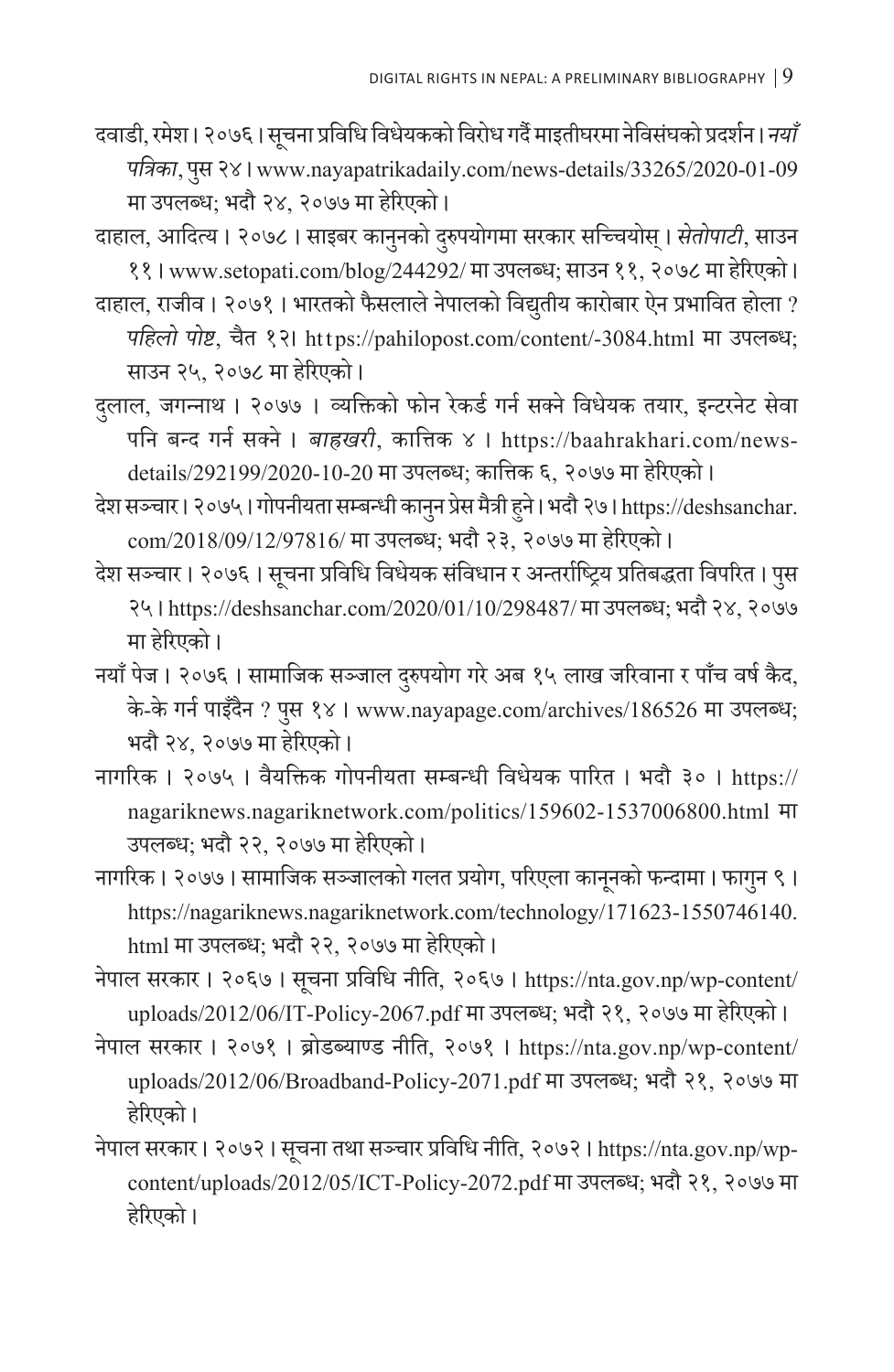नेपाल सरकार । २०७३ । अनलाइन सञ्चार माध्यम सञ्चालन निर्शदेिका, २०७३ । *नेपाल राजपत्र*, खण्ड ६६, सड्ख्या ६० । http://rajpatra.dop.gov.np/welcome/book?ref=61722 मा उपलब्ध; भदौ २१, २०७७ मा हरेिएको ।

नेपाल सरकार । २०७३ । राष्ट्रिय आमसञ्चार नीति, २०७३ । http://mocit.gov.np/ application/resources/admin/uploads/source/Policy/7.rastriya\_am\_sanchar\_ niti\_2073\_1483446627.pdf मा उपलब्ध; भदौ २१, २०७७ मा हरेिएको ।

नेपाल सरकार । २०७५ । राष्ट्रिय परिचयपत्र तथा पञ्जीकरणको सम्बन्धमा व्यवस्था गर्न बनेको विधेयक (दर्ता गरिएको) । https://hr.parliament.gov.np/uploads/attachments/ wmozplb8dhzaif9h.pdf मा उपलब्ध; भदौ २२, २०७७ मा हरेिएको ।

नेपाल सरकार । २०७५ । वैयक्तिक गोपनीयता सम्बन्धी ऐन, २०७५ । www.lawcommission. gov.np/np/wp-content/uploads/2018/10/गोपनीयता.pdf मा उपलब्ध; भदौ २२, २०७७ मा हरेिएको ।

नेपाल सरकार । २०७५ । सूचना प्रविधिको सम्बन्धमा व्यवस्था गर्न बनेको विधेयक । https:// hr.parliament.gov.np/uploads/attachments/eucmqwyeyg3nf9ov.pdf मा उपलब्ध; भदौ २२, २०७७ मा हरेिएको ।

नेपाल सरकार । २०७६ । राष्ट्रिय परिचयपत्र तथा पञ्जीकरणको सम्बन्धमा व्यवस्था गर्न बनेको विधेयक (प्रमाणीकरण भएको ) । https://hr.parliament.gov.np/uploads/attachments/ bytisgqlozlq4zj3.pdf मा उपलब्ध; भदौ २२, २०७७ मा हरेिएको ।

नेपाल सरकार । २०७६ । *डिजिटल नेपाल फ्रेमवर्क , २०७६* । काठमाडौ ँ : सञ्चार तथा सचना ू प्रविधि मन्त्रालय ।

नेपाल सरकार । २०७८ । राष्ट्रिय साइबर सुरक्षा नीति,२०७८ मस्यौदा । https://mocit.gov.np/ application/resources/admin/uploads/source/Policy/राष्ट्रिय%20साइबर%20 सुरक्षा%20नीति%2C२०७८-मस्यौदा.pdf मा उपलब्ध; असार २१, २०७८ मा हेरिएको ।

नेपाल सरकार । २०७८ । नागरिक एप (सं चालन तथा व्यवस्थापन) निर्शदेिका, २०७८ । https:// mocit.gov.np/categorydetail/nagarik-app-2078 मा उपलब्ध; साउन ६, २०७८ मा हरेिएको ।

नेपालखबर। २०७६। सूचना प्रविधि विधेयक : महासंघ र नेकपाबीच भएको सहमति विपरीत। पस १५ । https://nepalkhabar.com/society/15840-2019-12-31-10-20-57 मा ु उपलब्ध; भदौ २४, २०७७ मा हरेिएको ।

पहिलो पोष्ट। २०७६। सूचना प्रविधि विधेयक विकास समितिबाट बहुमतले पारित, काँग्रेसले राख्यो फरक मत। पुस ३। https://pahilopost.com/content/20191229142016.html मा उपलब्ध; भदौ २४, २०७७ मा हरेिएको ।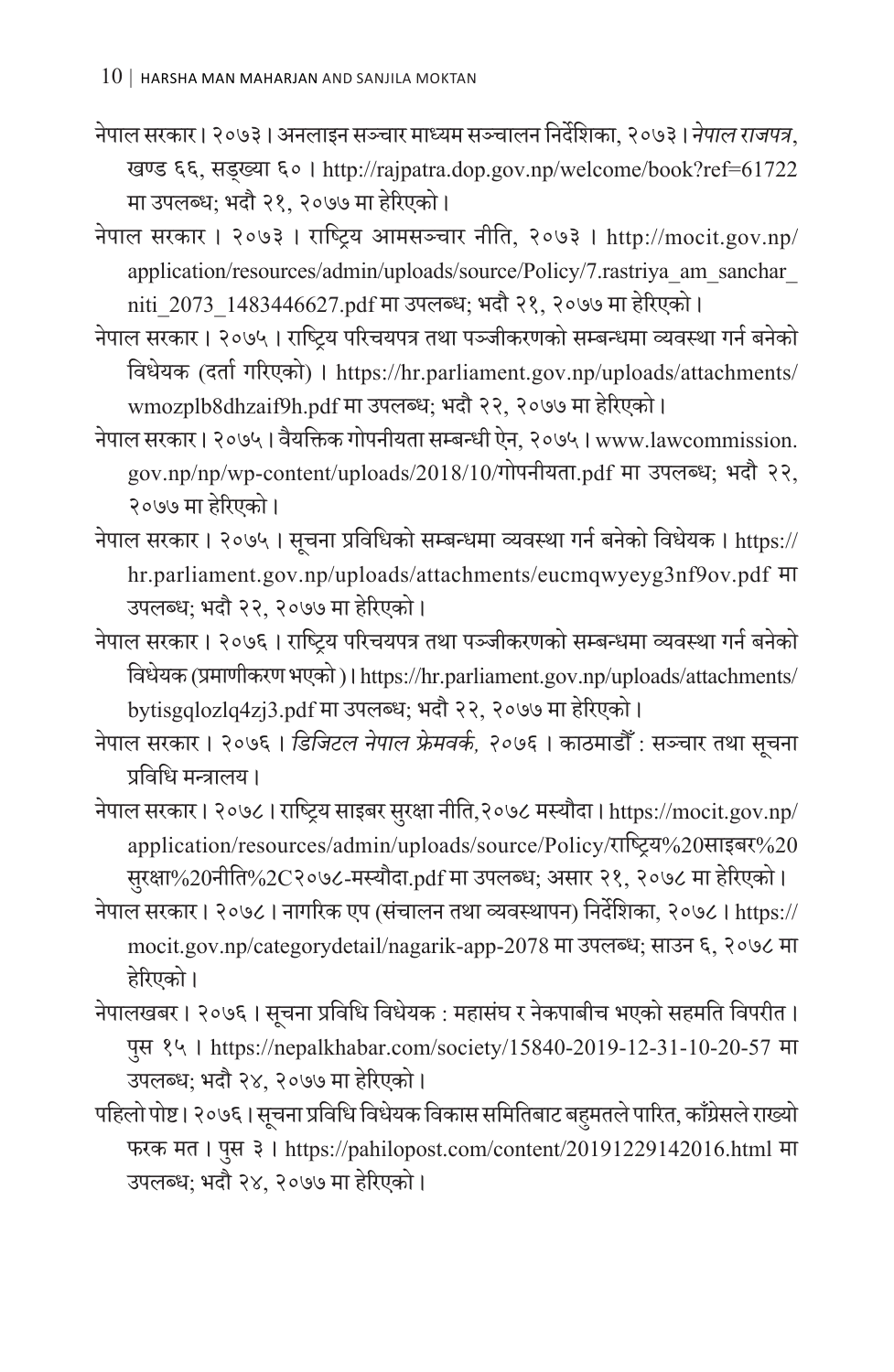- पोखरेल, गौरव । २०७७ । विद्युतीय कारोबारको दफा ४७ : आलोचना दबाउने सरकारी हतियार । *अनलाइनखबर*, वशै ाख १९ । www.onlinekhabar.com/2020/05/859973 मा उपलब्ध; साउन २५, २०७८ मा हरेिएको ।
- पौड्याल, ऋषिराम । २०७६ । सूचना प्रविधि विधेयकले मौलिक हकमा प्रहार । *कान्तिपुर,* पुस १४, पृ. २।
- फुयाँल, नवराज । २०७५ । सञ्चार क्षेत्रलाई झनै कस्ने गरी आयो वैयक्तिक गोपनीयता सम्बन्धी विधेयक । *उज्यालो अनलाइन*, भदौ ८ । https://ujyaaloonline.com/story/5280 मा उपलब्ध; भदौ २३, २०७७ मा हरेिएको
- बम, यम । २०७६ । नियन्त्रित गणतन्त्र १ : सामाजिक सञ्जाल नियमनका नाममा सरकार स्वेच्छाचारी बन्नेखतरा । *नेपाल*, जेठ २७ । https://nepalmag.com.np/ contemporary/2019/06/10/20190610134502 मा उपलब्ध; भदौ २४, २०७७ मा हरेिएको ।
- बराल, रविराज। २०७६। नियन्त्रित गणतन्त्र ५ : सूचना प्रविधि विधेयकसँग झस्किनुपर्ने ८ कारण। *नेपाल*, पुस १६ । https://nepalmag.com.np/technology/2020/01/01/20200101165954 मा उपलब्ध; भदौ २४, २०७७ मा हरेिएको ।
- बीबीसी नेपाली। सन् २०१९। सूचना प्रविधि विधेयक : के ट्विटर र फेसबुक नेपालमा दर्ता हुन आउलान् ? फेब्रुअरी १४। www.bbc.com/nepali/news-47238350 मा उपलब्ध; अगष्ट २३, २०२१ मा हरेिएको ।
- बीबीसी नेपाली । सन् २०१९ । विवादास्पद सू चना प्रविधि विधेयक :'समाजमा फैलिएको अराजकता'लाई कम गर्ने सत्तापक्षको दाबी । डिसेम्बर ३० । www.bbc.com/nepali/ news-50943221 मा उपलब्ध; अगष्ट २३, २०२१ मा हरेिएको ।
- महरा, जयसिंह। २०७६। सूचना प्रविधि विधेयक बहुमतले पारित, सामाजिक सञ्जाल दर्ता गर्नुपर्ने। *कान्तिपुर,* पुस १३ । https://ekantipur.com/news/2019/12/29/15776056428576 8648.html मा उपलब्ध; भदौ २४, २०७७ मा हरेिएको ।
- मैनाली, नवराज र मुना कुँवर । २०७६ । सूचना प्रविधि कानुनले तपाईलाई के असर गर्छ ? *नयाँ पत्रिका*, पस २० । www.nayapatrikadaily.com/news-details/32868/2020-01-05 ु मा उपलब्ध; भदौ ९ ,२०७७ मा हरेिएको ।
- विष्ट, रमेश । २०७६ । महासंघद्वारा विद्युतीय कारोबार ऐनको दफा ४७ र ४८ को खारेजीको माग राख्दै आन्दोलनमा । *एफएनजेनेपाल*, वैशाख ४ । www.fnjnepal.org/np/press/213 मा उपलब्ध; साउन २५, २०७८ मा हरेिएको ।
- रातोपाटी। २०७५ । कसैको गोप्य कुराको खुलासा गरे दण्ड : अनुमतिबिना फोटो खिच्न पनि निषेध ! भदौ ६ । https://ratopati.com/story/58015 मा उपलब्ध; भदौ २३, २०७७ मा हरेिएको ।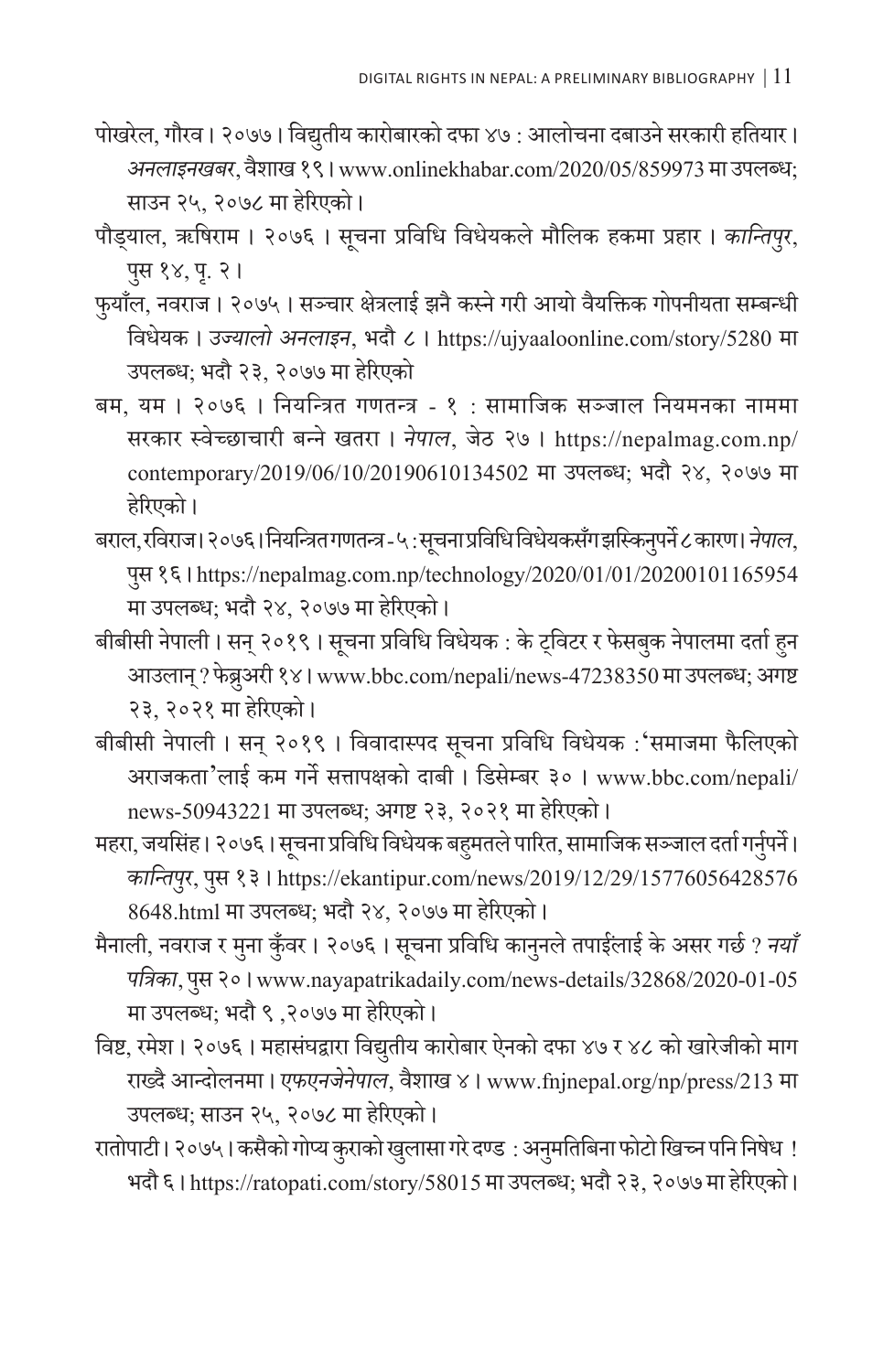- रातोपाटी। २०७५। सूचना प्रविधि विधेयकमा कांग्रेस सांसदको विरोध : गगनले सम्झाए ज्ञानेन्द्रको प्रसङ्ग। फागुन १० । https://ratopati.com/story/78611 मा उपलब्ध; भदौ २४, २०७७ मा हरेिएको ।
- रासस । २०७७ । सामाजिक सञ्जालसम्बन्धी निर्शदेिका जारी गर्नेतयारी । *अनलाइनखबर*, माघ २७ । www.onlinekhabar.com/2021/02/930050 मा उपलब्ध; साउन २५, २०७८ मा हरेिएको ।
- लोकान्तर । २०७६ । सरोकारवाला भन्छन्, 'सूचना प्रविधि विधेयकविरुद्ध सडकमा आउनुपर्छ' । पसु २८ । https://lokaantar.com/story/97677/2020/1/13/syber-bill# मा उपलब्ध; भदौ २४, २०७७ मा हरेिएको ।
- श्री ५ को सरकार । २०५३ । दूर सञ्चार ऐन, २०५३ । http://mocit.gov.np/application/ resources/admin/uploads/source/Act/14doorsanchaar.pdf मा उपलब्ध; भदौ २१, २०७७ मा हरेिएको ।
- श्री ५ को सरकार। २०५४। दूर सञ्चार नियमावली, २०५४। http://mocit.gov.np/application/ resources/admin/uploads/source/Regulations/14%20Telecommunication-Regulation-2054-nep.pdf मा उपलब्ध; भदौ २१, २०७७ मा हरेिएको ।
- सत्याल, मनोज । २०७६ । राष्ट्रपतिमाथि आक्रमण गर्दा र फेसबुकमा लेख्दा एउटै सजाय ! *सेतोपाटी*, असार ९ । www.setopati.com/politics/183269 मा उपलब्ध; भदौ २४, २०७७ मा हरेिएको ।
- सत्याल, मनोज । २०७६ । सामाजिक सञ्जाल प्रयोगकर्तालाई कस्दै सरकार । *सेतोपाटी*, पस १५ । ु www.setopati.com/politics/196641 मा उपलब्ध; भदौ २४, २०७७ मा हरेिएको ।
- सत्याल, मनोज । २०७७ । साइबर बुलिङ र सामाजिक सञ्जालको एउटै कसुरमा सजाय फरक । *सेतोपाटी*, असार ७ । www.setopati.com/politics/183143 मा उपलब्ध; भदौ २४, २०७७ मा हरेिएको ।
- सत्याल, शिव । २०७६ । विद्युतीय कारोबार ऐनमाथिको अन्याय । *शिलापत्र*, जेठ ३१ । https:// shilapatra.com/detail/7052 मा उपलब्ध; साउन २५, २०७८ मा हरेिएको ।
- सापकोटा, जनकराज । २०७६ । विद्युतीय कारोबार ऐन : अभिव्यक्ति स्वतन्त्रतामाथि तरबार । *कान्तिपुर,* जेठ ३१ । https://ekantipur.com/news/2019/06/14/1560476427512 92878.html मा उपलब्ध; असोज १२, २०७७ मा हरेिएको ।
- सापकोटा, रामु । २०७६ । ओली सरकारका नयाँ कानू न, सं वैधानिक अधिकारमै अं कुश । *हिमालखबर*, पसु २२ । www.himalkhabar.com/news/110759 मा उपलब्ध; भदौ २२, २०७७ मा हरेिएको ।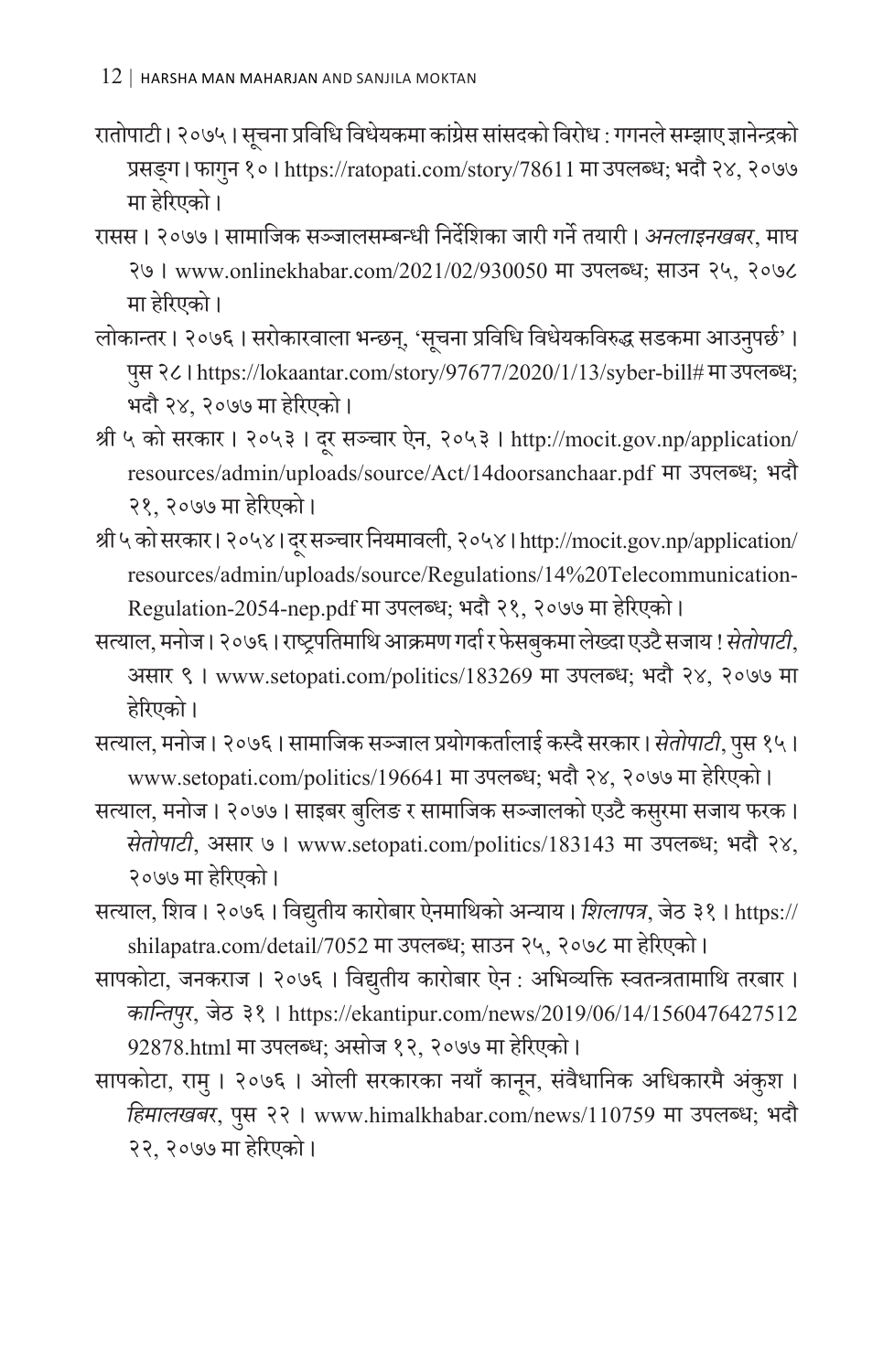साह, सोहन । २०७६ । 'बिग ब्रदर इज वाचिङ यु' । *नयाँ पत्रिका*, पु स २४ । www. nayapatrikadaily.com/news-details/33248/2020-01-09 मा उपलब्ध; भदौ ९, २०७७ मा हरेिएको ।

सवे ुदी, प्रवीण । २०७७ । विशेष सेवा विधेयकका जोखिमपर्ण ू व्यवस्था । *अनलाइनखबर*, जेठ ९ । www.onlinekhabar.com/2020/05/866637 मा उपलब्ध; भदौ २३, २०७७ मा हरेिएको ।

सेतोपाटी । २०७६ । सूचना प्रविधि विधेयक विरोधमा कांग्रेसले आज देशैभर विरोध गर्ने । माघ ५ । www.setopati.com/politics/197915 मा उपलब्ध; भदौ २४, २०७७ मा हरेिएको । सेतोपाटी । २०७७ । नेकपाका नेता-कार्यकर्ताले सामाजिक सञ्जालमा एक-अर्काविरुद्ध लेख्न

- नपाउने, प्रतिष्ठानका गतिविधि तत्कालका लागि रोकिने । भदौ २५ । www.setopati.com/ politics/216501 मा उपलब्ध; भदौ २५, २०७७ मा हरेिएको ।
- सेतोपाटी । २०७७ । **'**प्रेमिका'को अर्धनग्न तस्बिर/भिडिओ सार्वजनिक गरेपछि...। पस ९ । ु www. setopati.com/index.php/social/224654 मा उपलब्ध; जेठ २२, २०७८ मा हरेिएको ।

### **Freedom of Expression**

- Aljazeera. 2018. Nepal Bans Porn Sites to Curb Sexual Violence. October 4. Available at www.aljazeera.com/news/2018/10/nepal-bans-porn-sites-curbsexual-violence-181004103812253.html; accessed September 22, 2020.
- AP (Associated Press). 2018. Nepal Blocks 25,000 Websites in Pornography Crackdown. *Arab News Pakistan*, October 14. Available at www.arabnews. pk/node/1387451/media; accessed September 23, 2020.
- Aryal, Mina. 2018. Internet Porn Block 'Not Possible' Say ISPs of Nepal. *ICT Frame*, September 27. Available at https://ictframe.com/porn-impossibleto-block-in-nepal-isps-say/; accessed September 22, 2020.
- Aryal, Mina. 2020. Data Privacy and Cyber Law in the Time of Pandemic, Shubha Kayastha. *ICT Frame*, May 7. Available at https://ictframe.com/ cyberlaw-and-data-privacy-in-the-time-of-pandemic-shubha-kayastha/; accessed September 24, 2020.
- Baral, Rishi Ram. 2019. Pokhara Journalist Detained, Charged under Cybercrime Law. *The Himalayan Times,* April 15. Available at https:// thehimalayantimes.com/nepal/pokhara-journalist-detained-undercybercrime-law; accessed June 9, 2021.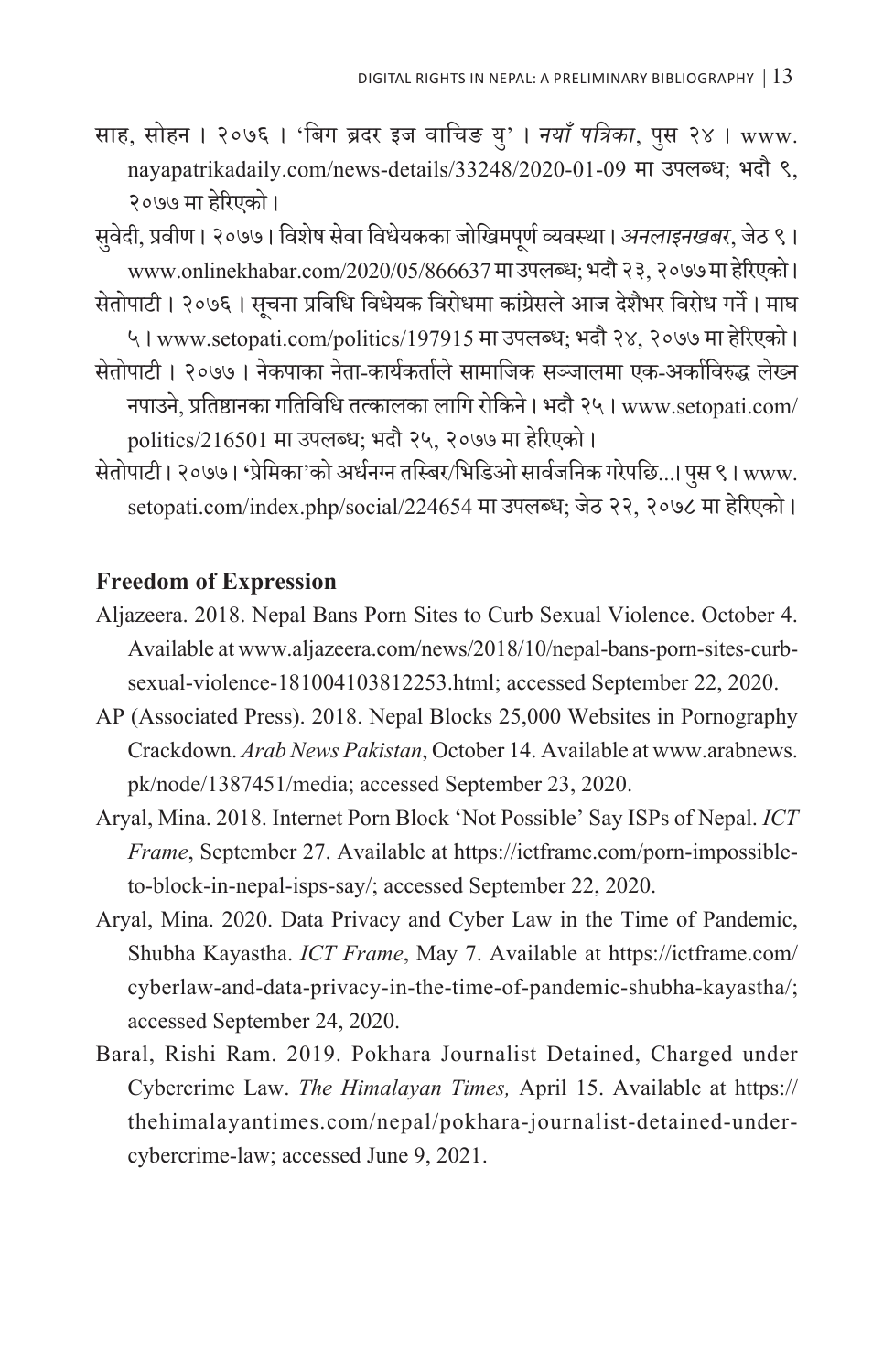- Baral, Rishi Ram. 2019. Journalist Giri Released on General Date. *The Himalayan Times*. April 18. Available at https://thehimalayantimes.com/ nepal/journalist-giri-released-on-general-date; accessed June 9, 2021.
- Barali, Shusma. 2020. Epidemic of Online Sexism. *Nepali Times*, May 16. Available at www.nepalitimes.com/here-now/epidemic-of-online-sexism/; accessed July 5, 2021.
- Body and Data. 2020. *Unshackling Expression: A Study on Laws Criminalising Expression Online in Asia*. Bhaktapur: Body and Data.
- Budhathoki, Arun. 2018. Nepal Looks to a Porn Ban to Stem Violence against Women. *The Diplomat*, October 10. Available at https://thediplomat. com/2018/10/nepal-looks-to-a-porn-ban-to-stem-violence-against-women/; accessed September 22, 2020.
- Canada Nepal. 2021. Two Artist Victims of Their Fake Death News. June 21. Available at https://infocannep.com/two-artist-victims-of-their-fake-deathnews/; accessed July 5, 2021.
- Deep, Aroon. 2018. Nepal Bans 24,000 Porn Websites to Curb Sexual Assault. *Medianama*, October 5. Available at www.medianama.com/2018/10/223 nepal-bans-24000-porn-websites/; accessed September 22, 2020.
- Dixit, Kunda. 2006. Virtual Freedom in Nepal. Available at https://pcij.org/ blog/wp-docs/FreeExpression/Kunda-Dixit.ppt; accessed July 14, 2006.
- Erickson, Amanda. 2018. Nepal is Fighting Violence against Women by Banning Porn. *The Washington Post*, October 3. Available at www. washingtonpost.com/world/2018/10/03/nepal-is-fighting-violence-againstwomen-by-banning-porn/; accessed September 22, 2020.
- Freedom Forum. 2014. Nepalese Businessman's Arrest over Facebook Comment an Attack on Free Expression. *IFEX*, June 20. Available at https:// ifex.org/nepalese-businessmans-arrest-over-facebook-comment-an-attackon-free-expression/; accessed June 14, 2021.
- Freedom Forum. 2019. Rising Cyber Crime Cases in Nepal. *IFEX*, June 16. Available at https://ifex.org/rising-cyber-crime-cases-in-nepal/; accessed February 5, 2021.
- Friel, Terry. 2005. Nepali Reporters Take Democracy Fight to Cyberspace. *United We Blog*, March 24. Available at https://blog.com.np/2005/03/24/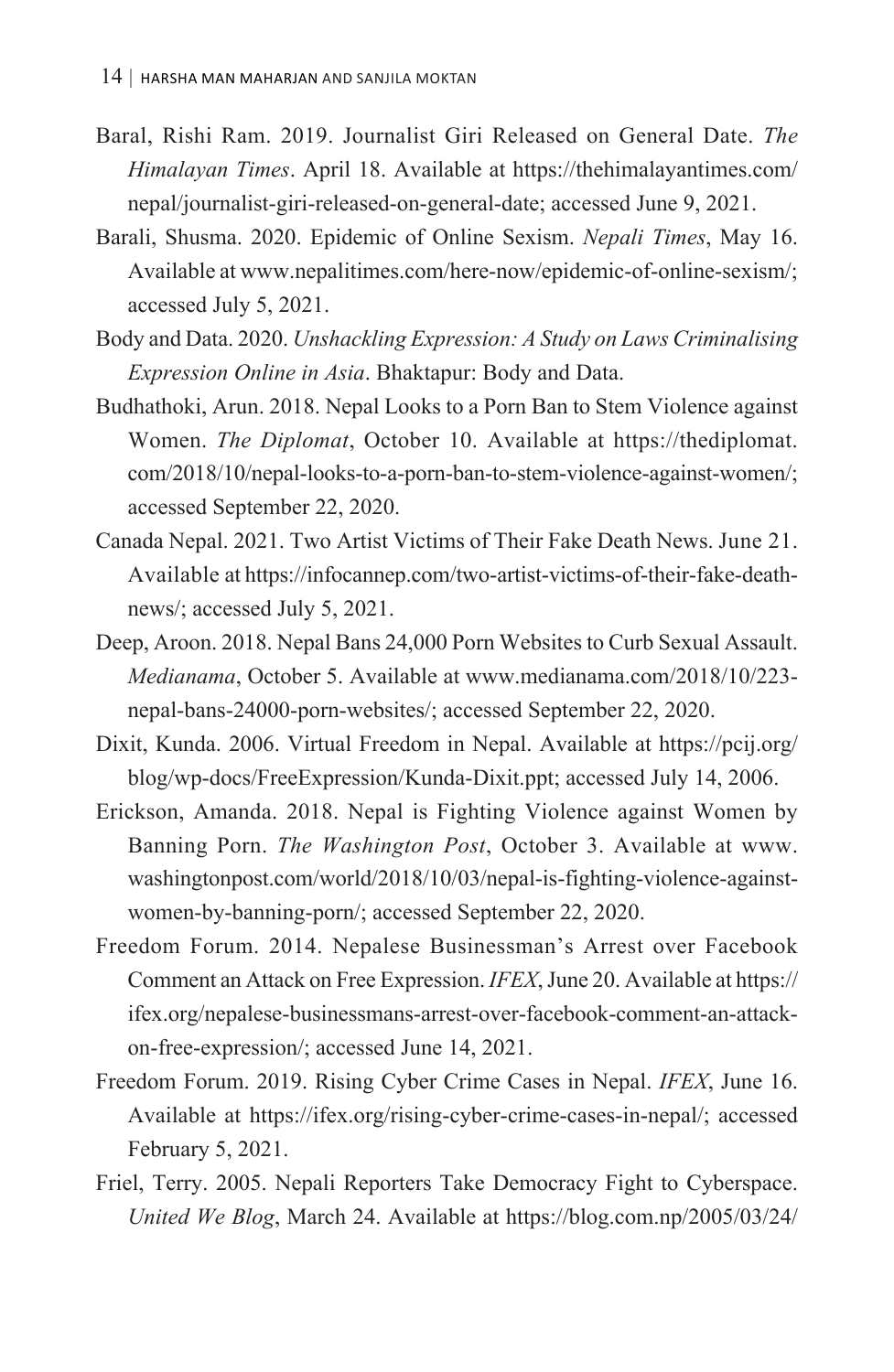nepali-reporters-take-democracy-fight-to-cyberspace/; accessed August 17, 2021.

- Ganguly, Shreya. 2019. Nepalese Comedian Pranesh Gautam Released from Jail after Nine Days. *Medianama,* June 17. Available at www.medianama. com/2019/06/223-nepal-comedian-pranesh-gautam-released-from-jailafter-9-days-on-district-courts-orders/; accessed September 27, 2020.
- Gautam, Saugat Raj. 2019. Limitations of Liberty. *My República*, November 3. Available at http://myrepublica.nagariknetwork.com/news/78440/; accessed September 27, 2020.
- Ghimire, Binod. 2020. Freedom of Expression is Under Attack and Transitional Justice Stalled in Nepal, Rights Group Says. *The Kathmandu Post,* January 31, pp. 1/4.
- Ghimire, Narayan Prasad. 2020. Internet Access is a Human Right. *The Kathmandu Post,* August 23, p. 4.
- Himalayan News Service. 2019. Journos Stage Sit-in against Giri's Arrest at Kaski DAO. *The Himalayan Times,* April 18. Available at https:// thehimalayantimes.com/nepal/journos-stage-sit-in-against-editor-arjungiri-arrest-at-kaski-dao; accessed June 9, 2021.
- Himalayan News Service. 2019. Three Arrested for Uploading 'Vulgar' Content on Youtube. *The Himalayan Times*, March 22. Avaiable at https:// thehimalayantimes.com/kathmandu/three-arrested-for-uploading-vulgarcontent-on-youtube; accessed June 8, 2021.
- Himalayan News Service. 2020. Cyber Bureau Arrests Journo for Social Media Post. *The Himalayan Times*, May 1. Available at https://thehimalayantimes. com/nepal/cyber-bureau-arrests-journo-for-social-media-post; accessed June 12, 2021
- Himalayan News Service. 2021. Club House User Remanded for Defaming Police. *The Himalayan Times*. June 23. Available at https://thehimalayantimes.com/ kathmandu/club-house-user-remanded-for-defaming-police; accessed July 21, 2021.
- Himalyan News Service. 2021. New Directives to Control Online Media Worry Free Speech Proponents. *The Himalayan Times,* February 13*.* Available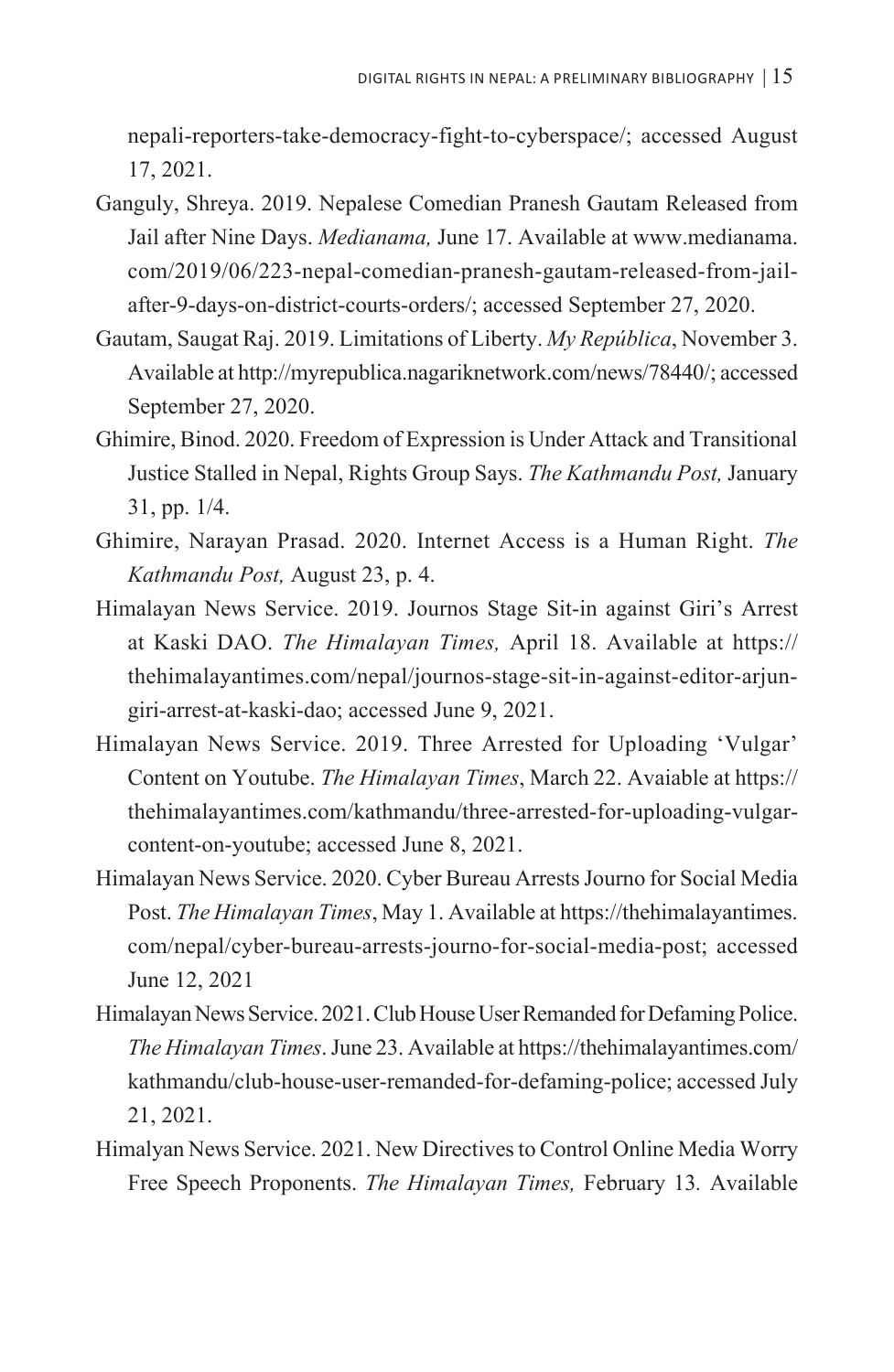at https://thehimalayantimes.com/nepal/new-directives-to-control-onlinemedia-worry-free-speech-proponents; accessed April 17, 2021

- INSN (International Nepal Solidarity Network). 2005. INSN Denounces Blocking of Sites on Government Orders. Available at http://insn. org/?p=1438; accessed April 30, 2008.
- INSN. 2005. INSN.org Website Blocked in Nepal. Available at www. nepalresearch.org/coup\_2005/papers/2005\_0702in.pdf; accessed April 28, 2008.
- Karmacharya, Avash. 2019. Ban Your Fears. *My República*, April 20. Available at http://myrepublica.nagariknetwork.com/news/63611/; accessed September 22, 2020.
- Kattel, Mukunda. 2020. How Free is Freedom of Expression? *The Rising Nepal*, May 11, p. 4.
- Kayastha, Shubha. 2018. The Problem with Nepal's Porn Ban. *The Record*, October 1. Available at www.recordnepal.com/perspective/policingsexuality-porn-ban-in-nepal/; accessed August 23, 2020.
- Kayastha, Shubha. 2020. Feminist Navigating Digital Space and Countering Technology 'Enabling' Violence" *Arrow for Change:* 6–8.
- Kayastha, Shubha and Mamata Pokharel. 2020. *Beyond Access: Women and Queer Persons with Disabilities Expressing Self and Exploring Sexuality Online*. Bhaktapur: Body and Data.
- Khabarhub. 2020. Police Arrest Cameraperson of Controversial Music Video 'Deshdrohi'. August 18. Avialble at https://english.khabarhub. com/2020/18/120881/; accessed June 18, 2021.
- Khatiwada, Nishan. 2020. Covid-19 Pandemic Exacerbates Cyberbullying Culture. *The Annapurna Express,* August 26*.* Available at https:// theannapurnaexpress.com/news/covid-19-pandemic-exacerbatescyberbullying-culture-2743; accessed July 21, 2021.
- Khatiwada, Nishan. 2021. Nepali State, Organizations Remain Highly Vulnerable to Cyberattacks. *The Annapurna Express*, April 7. Available at https://theannapurnaexpress.com/news/nepali-state-organizations-remainhighly-vulnerable-to-cyberattacks-3131; accessed July 21, 2021.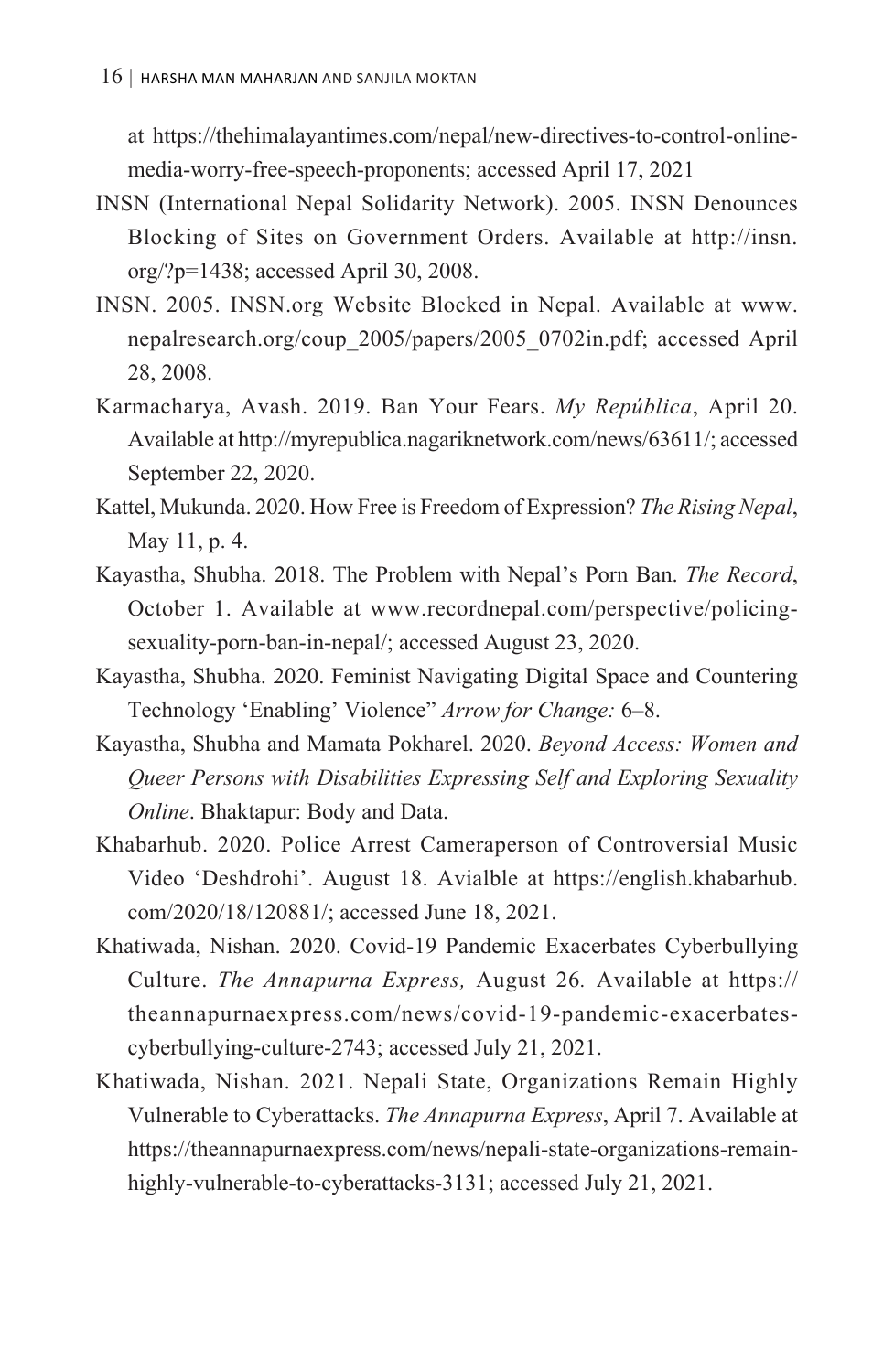- Khula Mancha. 2021. SC Orders Release of Two Journalists. May 7. Available at https://khulamancha.com/english/news/19714; accessed June 11, 2021.
- Koirala, Samiksha. 2020. Female Journalists' Experience of Online Harassment: A Case Study of Nepal. *Media and Communication* 8(1): 47–56.
- Kulka, Bryan. 2019. Is Nepal's Porn Ban Useful? *Kathmandu Tribune*, February 21. Available at https://kathmandutribune.com/nepals-porn-ban/; accessed September 22, 2020.
- Kumar, Abhinav. 2020. Covid-19 and the Threat of Cybercrime. *The Rising Nepal*, May 11, p. 3.
- Lama, Kiran. 2019. Rapper Vten Breaks Down in Tears. *My República,* January 3. Available at http://myrepublica.nagariknetwork.com/news/56591/; accessed September 27, 2020.
- Lim, Vincent. 2005. Nepal: Government Blocks Access to Websites with Content about Maoists. Available at www.asiamedia.ucla.edu/article. asp?parentid=3069; accessed September 11, 2006.
- Maharjan, Harsha Man. 2019. From Media Accountability to Violence: Audience Participation and Opposition in the Proposed LED Bulb Procurement Episode on Social Media. A paper presented at the Eighth Annual Kathmandu Conference on Nepal and the Himalaya, July 24–26, Kathmandu.
- Maharjan, Harsha Man. 2020. Governing YouTubers in Nepal. *Medium*, October 3. Available at https://harsha-maharjan.medium.com/governing-youtubersin-nepal-af1439112567; accessed October 12, 2020.
- Maharjan, Harsha Man. 2021. Expanding Digital Spaces for Deliberations. *Medium*, August 7. Available at https://harsha-maharjan.medium.com/ expanding-digital-spaces-for-deliberations-79e57df62e70; accessed August 17, 2021.
- Maharjan, Harsha Man. 2021. Digital Media Accountability: Audience Participation on Social Media, Online Violence against Media and a Critical Incident from Nepal. A paper presented at an online conference within the programme of the Audience Section (AUD) at the annual conference of the International Association for Media and Communication Research, IAMCR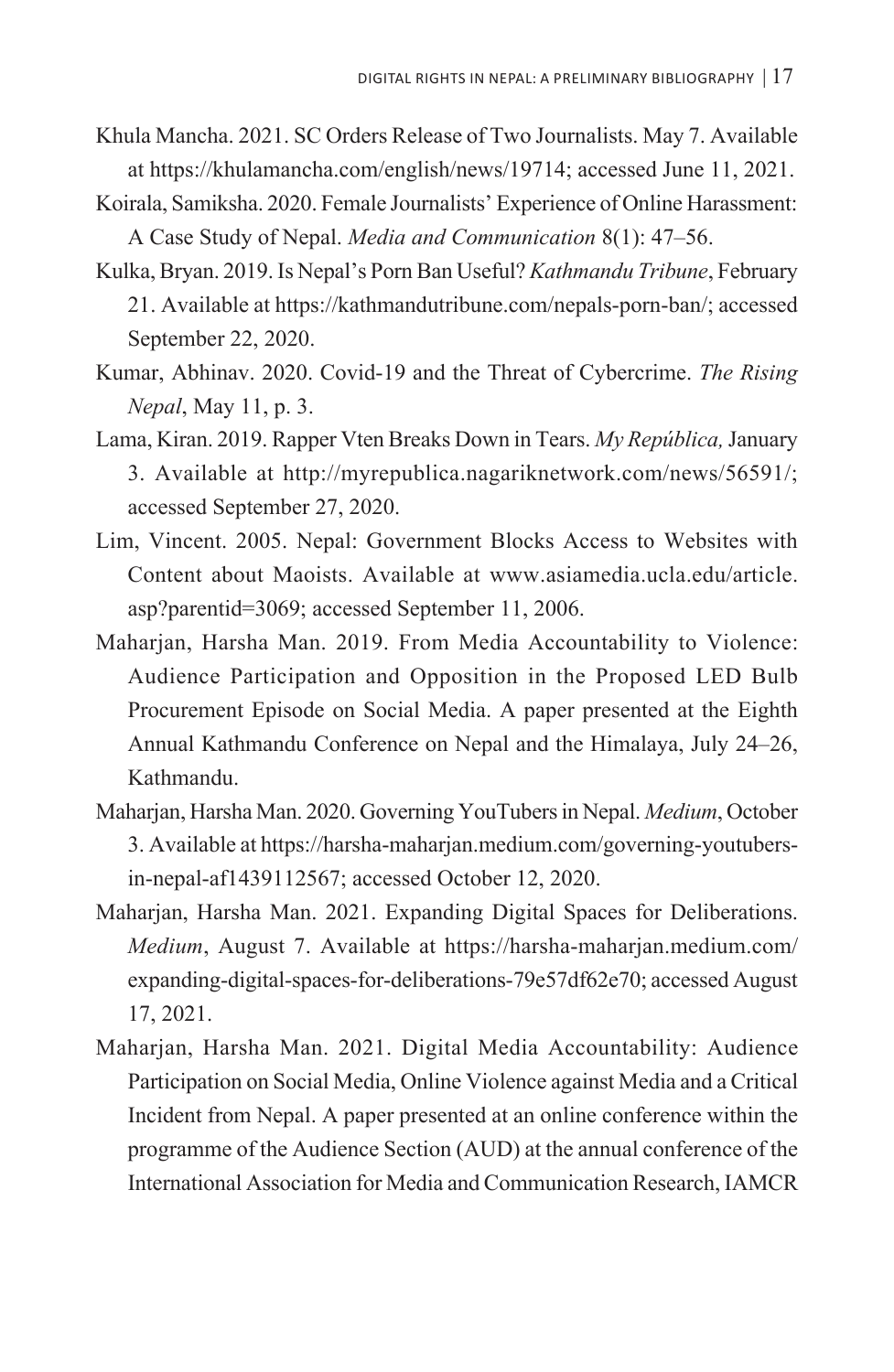Online 2021, hosted by United States International University - Africa, July 11–15, 2021.

- Manandhar, Akriti. 2019. Cruel and Curious Online Sexual Harassment Cases in Nepali Cyberspace. *The Annapurna Express*, August 23. Available at https://theannapurnaexpress.com/news/cruel-and-curious-online-sexualharassment-cases-in-nepali-cyberspace-1838; accessed July 21, 2021.
- Manandhar, Akriti. 2019. (Banned) Porn More Popular than News. *The Annapurna Express*, November 10. Available at https://theannapurnaexpress. com/news/banned-porn-more-popular-than-news-2008; accessed September 5, 2020.
- Martin, George. 2018. Nepal Bans Porn Websites after Seeing a 300 Percent Increase in Rapes in Ten Years. *Mail Online*, October 2. Available at www. dailymail.co.uk/news/article-6231521/Nepal-bans-porn-websites-seeing-300-cent-increase-rapes-ten-years.html; accessed September 6, 2020.
- My República. 2019. The 'Pranesh Gautam' Case is Ever Stronger. June 13. Available at https://myrepublica.nagariknetwork.com/mycity/news/thepranesh-gautam-case-is-ever-stronger; accessed September 27, 2020.
- My República. 2019. People Demonstrate Demanding Release of Comedian. June 13. Available at http://myrepublica.nagariknetwork.com/news/67187/; accessed June 13, 2021.
- My República. 2019. Rapper VTEN Arrested. October 24. Available at http:// myrepublica.nagariknetwork.com/news/77847/; accessed September 27, 2020.
- My República. 2019. Police Released Vten. October 25. Available at http:// myrepublica.nagariknetwork.com/news/77989/; accessed September 27, 2020.
- Nepal Institute of Research and Communications. 2019. Pranesh Gautam Case and Freedom of Speech: Practitioners' Perspective. *Nepalcomms,* June 16. Available at www.nepalcomms.org/2019/06/16/pranesh-gautam-caseand-freedom-of-speech-practitioners-perspective-2/; accessed September 27, 2020.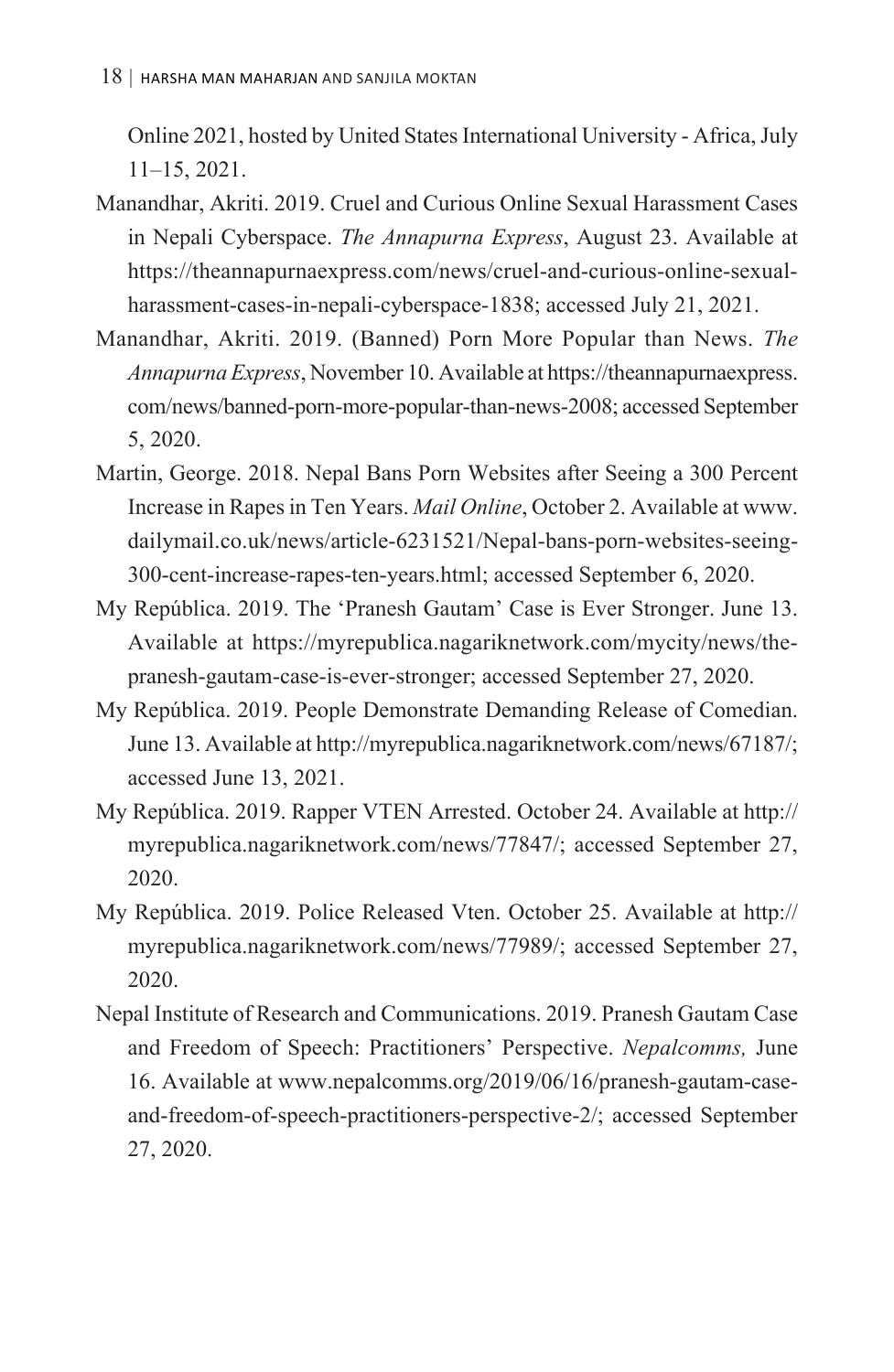- Nepali Times. 2019. Censuring Censorship (Editorial). November 8. Available at www.nepalitimes.com/editorial/censuring-censorship/; accessed September 5, 2020.
- New Spolight. 2019. Pranesh Gautam Released on Court Order. June 16. Available at www.spotlightnepal.com/2019/06/16/pranesh-gautamreleased-court-order/; accessed June 13, 2021.
- Onlinekhabar. 2020. Opposition Youth Wing Demands Bhim Upadhyaya's Release. April 23. Available at https://english.onlinekhabar.com/oppositionyouth-wing-demands-bhim-upadhyayas-release.html; accessed June 12, 2021.
- Pandey, Shubhanga. 2017. Does Nepal have Freedom of Speech Online? *The Record*, July 13. Available at www.recordnepal.com/category-explainers/ nepal-freedom-of-speech-online/; accessed August 23, 2020.
- Pant, Shashwat. 2020. Behind Fake Usernames, Trolls Continue to Target YouTubers—Without Consequences. *The Kathmandu Post*, August 27, p. 8.
- Paudel, Nayak. 2019. Pranesh Gautam Released on General Date. *The Kathmandu Post*, June 17. Available at https://kathmandupost.com/ valley/2019/06/17/comedian-gautam-released-on-general-date; accessed September 27, 2020.
- Pradhan, Tika R. 2021. Press Council's Censure of Social Media Posts Draws Condemnation. *The Kathmandu Post*, June 27. Available at https:// kathmandupost.com/national/2021/06/27/press-council-s-censure-of-socialmedia-posts-draws-widespread-condemnation; accessed July 12, 2021.
- Rai, Bhrikuti. 2019. How a Video of a Film Review Provoked Police Complaint against a Meme Page. *The Kathmandu Post*, June 2, pp. 1/2.
- Rana, Kumud. 2017. The Internet, Sexual Expression and Online Violence in Nepal: Interview with LOOM, Nepal. *GenderIT*, December 19. Available at www.genderit.org/articles/internet-sexual-expression-and-online-violencenepal-interview-loom-nepal; accessed January 18, 2021.
- Rana, Prajesh SJB. 2019. Can the Internet be Policed? *The Kathmandu Pos*t, April 30, p. 8.
- Rayamajhi, Shreedeep and Sajina Karki. 2018. Report on Porn Ban in Nepal. Available at www.researchgate.net/publication/329125918\_Report\_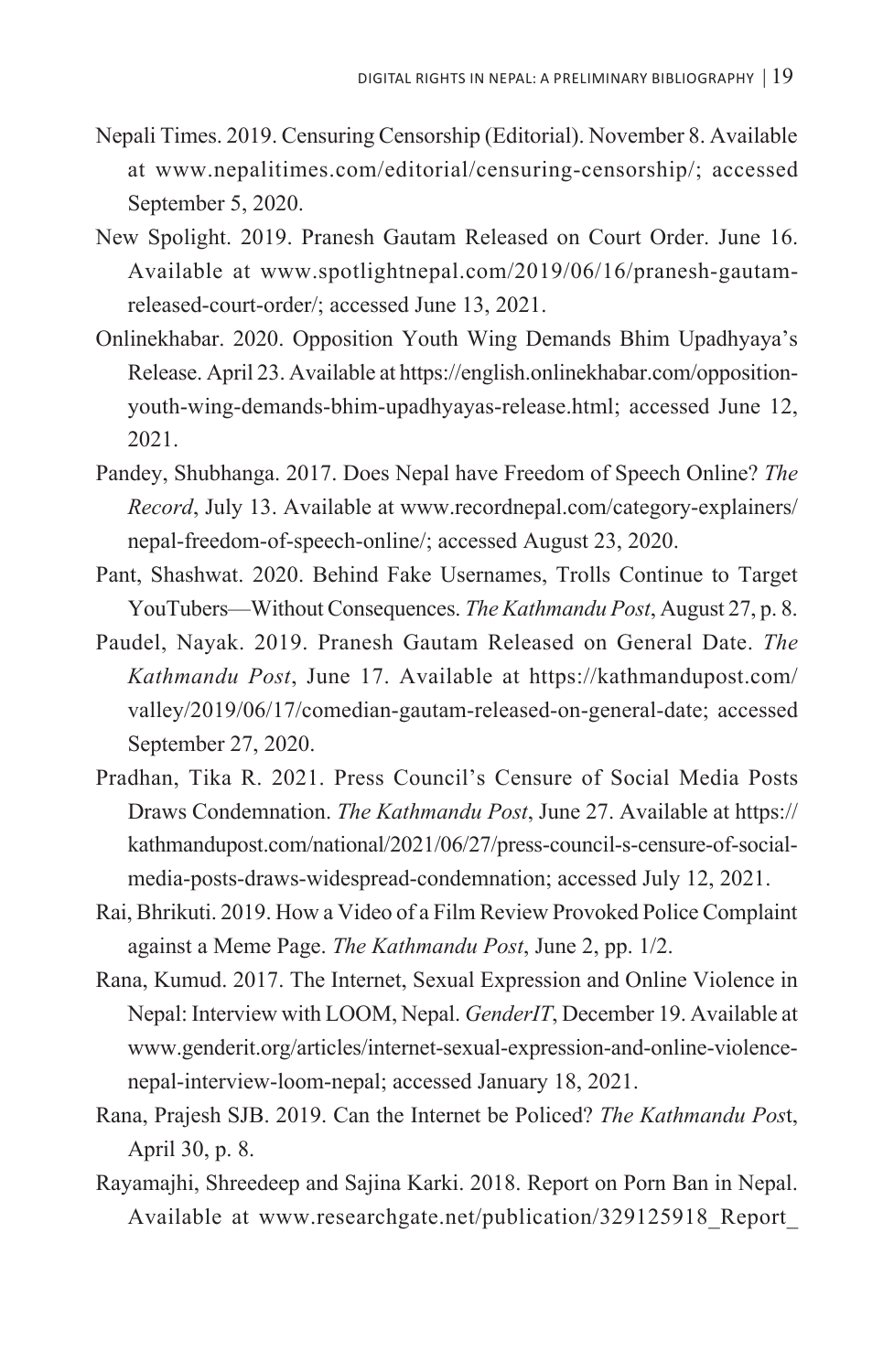on Porn Ban in Nepal by Shreedeep Rayamajhi and Sajina Karki; accessed September 22, 2020.

- RSS (Rastriya Samachar Samiti). 2018. 21,000 Porn Sites Banned in Nepal: NTA. *Onlinekhabar English*, October 1. Available at https://english. onlinekhabar.com/21000-porn-sites-banned-in-nepal-nta.html; accessed September 22, 2020.
- RSS. 2020. YouTubers Urged to Abide by Code of Conduct. *OSNepal*, August 28. Available at www.osnepal.com/970110; accessed September 23, 2020.
- Sedhai, Roshan. 2018. Will Ban on Porn Sites Curb Rape? *My República*, October 2. Available at http://myrepublica.nagariknetwork.com/ news/51074/; accessed September 22, 2020.
- Sha, Sohan, and Mathieu Quet. 2020. From Expression to Expulsion: Digital Public Spaces as Theatres of Operations in Nepal. *Science, Technology and Society* 25(3): 386–403.
- Sharma, Bhadra and Kai Schultz. 2018. Nepal's Solution to More Rape Cases? Ban Pornography. *The New York Times*, October 12. Available at www. nytimes.com/2018/10/12/world/asia/nepal-porn-ban-sex-rape-sexualassault.html*;* accessed September 22, 2020.
- Shrestha, Elisha. 2020. As Popularity of Virtual Meetings Soars, So do Cases of Cyber Harassment. *The Kathmandu Post*, May 27, p. 3.
- Shrestha, Sahina 2016. Online Violence against Women. *Nepali Times 798*. Available at https://archive.nepalitimes.com/article/nation/Online-violenceagainst-women,2915; accessed July 5, 2021.
- Shrestha, Shashank. 2019. Nepal has Press Freedom, But No Freedom after Press. *Nepali Times*, June 12. Available at www.nepalitimes.com/opinion/ nepal-has-press-freedom-but-no-freedom-after-press/; accessed September 5, 2020.
- The Himalayan Times. 2018. I Will Ban 3 Lakh Porn Sites, Says Baskota. December 17. Available at https://thehimalayantimes.com/nepal/i-will-ban-3-lakh-porn-sites-says-baskota/; accessed September 22, 2020.
- The Himalayan Times. 2019. Activists Protest against Arrest of a YouTuber. June 13. Available at https://thehimalayantimes.com/kathmandu/activists-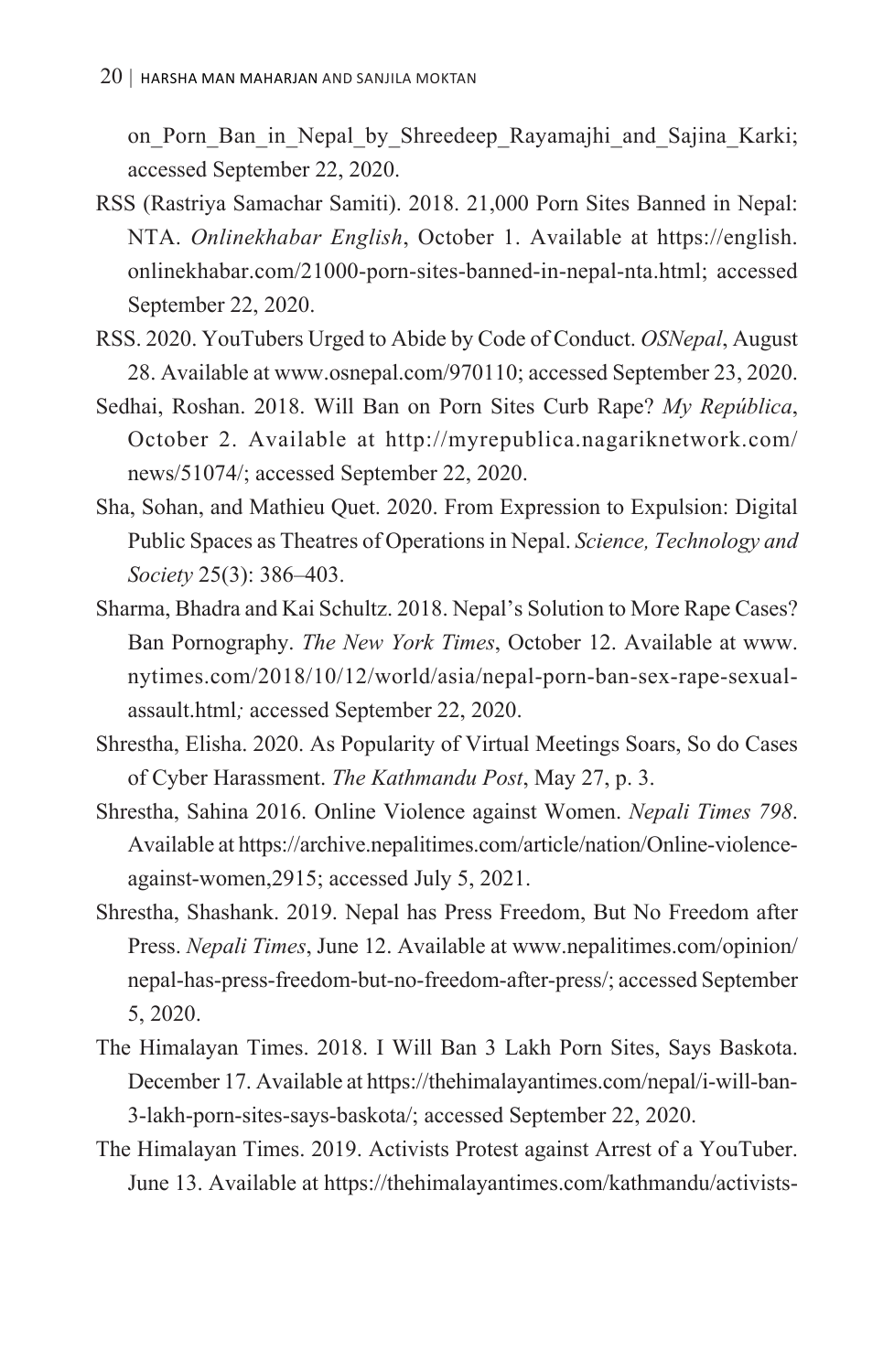protest-against-arrest-of-a-youtuber-pranesh-gautam/; accessed September 27, 2020.

- The Himalayan Times. 2019. Rally Held in Capital Demanding Release of Comedian Pranesh Gautam. *The Himalayan Times*. June 12. Available at https://thehimalayantimes.com/kathmandu/rally-held-in-capital-demandingrelease-of-comedian-pranesh-gautam; accessed June 13, 2021.
- The Himalayan Times. 2020. Stakeholders Concerned about Online Content. September 11, p. 5.
- The Kathmandu Post. 2014. Rahman Who Wrote Comments on Facebook Given Clean Chit. July 16. Available at https://kathmandupost.com/ national/2014/07/16/rahman-who-wrote-comments-on-facebook-givenclean-chit; accessed June 14, 2021.
- The Kathmandu Post. 2019. Journalist Charged under Electronic Transaction Act for Reporting about Financial Fraud. April 15. Available at https:// kathmandupost.com/national/2019/04/15/journalist-charged-underelectronic-transaction-act-for-reporting-about-financial-fraud; accessed June 9, 2021.
- The Kathmandu Post. 2020. Former Secretary Bhim Upadhyay Released on Bail. April 27. Available at https://kathmandupost.com/valley/2020/04/27/ former-secretary-bhim-upadhyay-released-on-bail; accessed June 12, 2021.
- The Kathmandu Post. 2021. Telecom Regulator Plans to Invest Rs 1 Billion to Filter 'Harmful' Internet Content. February 14. Available at https:// kathmandupost.com/money/2021/02/13/telecom-regulator-plans-to-investrs1-billion-to-filter-harmful-internet-content; accessed February 14, 2021.
- TheWalkerOnline. 2021. Journalist Tamang and Lama of Ujyalo Network Arrested. April 25. Available at https://thewalkeronline.com/journalisttamang-and-lama-of-ujyalo-network-arrested/; accessed June 11, 2021.
- TheWalkerOnline. 2021. Journalist Tamang and Lama of Ujyalo Network Arrested. April 25. Available at https://thewalkeronline.com/journalisttamang-and-lama-of-ujyalo-network-arrested/; accessed June 11, 2021.
- Xnepali. 2019. Why Was Pari Tamang Arrested? What Did Phulchoki Media Do? March 19. Available at https://xnepali.net/why-was-pari-tamangarrested-what-did-fulchoki-media-did/; accessed September 27, 2020.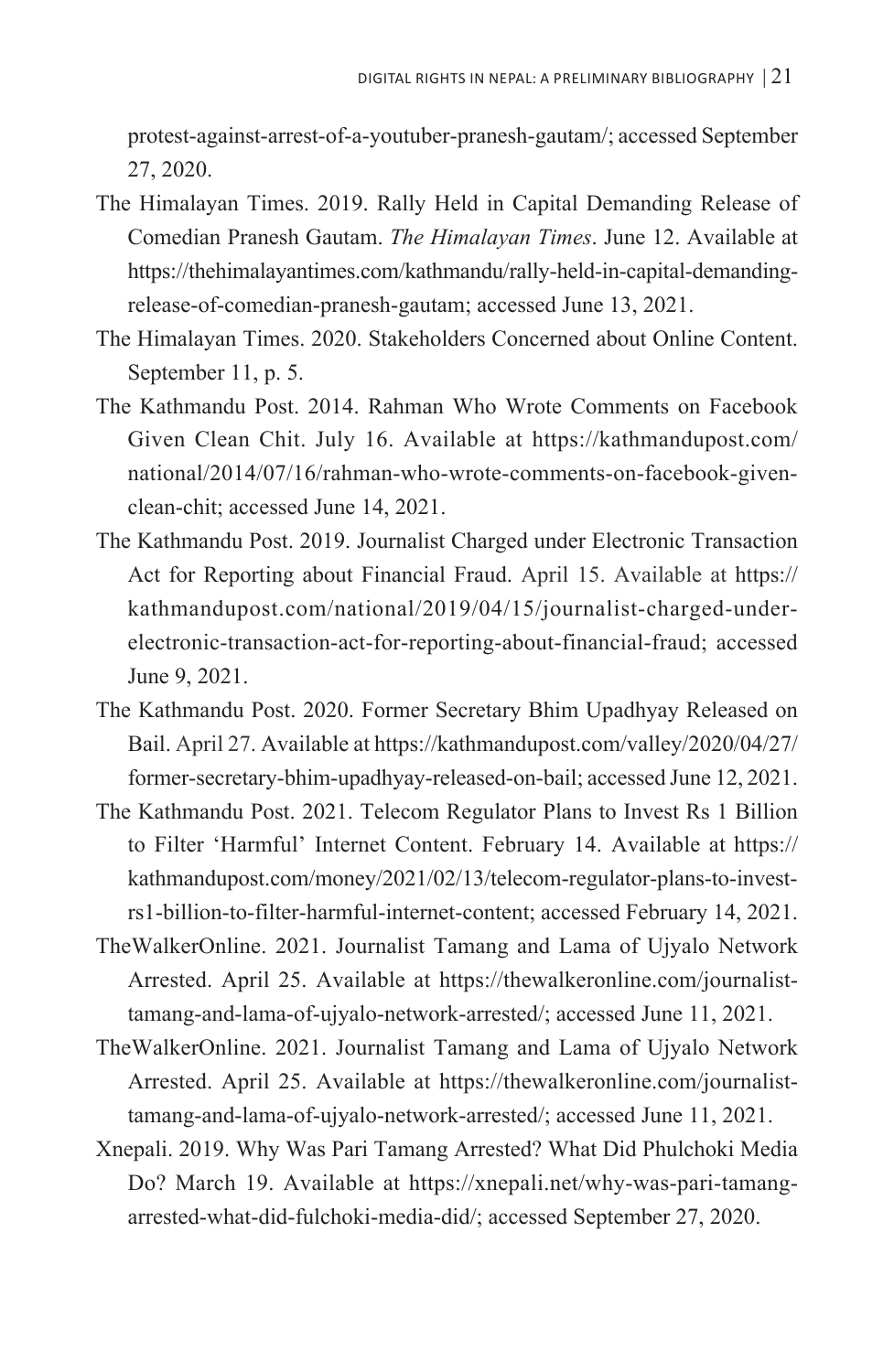- अनलाइनखबर । २०७५ । फूल्चोकी मिडियाका सञ्चालक र विवादास्पद मोडल परी तामाङ पक्राउ । चैत ५ । www.onlinekhabar.com/2019/03/751240 मा उपलब्ध; असोज ७, २०७७ मा हरेिएको ।
- अनलाइनखबर । २०७६ । टिकटकको 'त्यो कालो केटा' लाई प्रहरीले किन कोच्यो हिरासतमा ? जेठ २९ । www.onlinekhabar.com/2019/06/772974 मा उपलब्ध; असोज ७, २०७७ मा हरेिएको ।
- अनलाइनखबर । २०७६ । मिलन चाम्सको स्पष्टीकरण : फिल्म रिभ्यू होइन, मानहानीका कारण प्रनेश पक्राउ परे । जेठ २९ । www.onlinekhabar.com/2019/06/773002 मा उपलब्ध; असोज ७, २०७७ मा हरेिएको ।
- अनलाइनखबर । २०७६ । युट्युबरले भने पत्रकार आचारसंहिता मान्छौँ । माघ २४ । www. onlinekhabar.com/2020/02/834623 मा उपलब्ध; असोज २, २०७७ मा हरेिएको ।

अनलाइनखबर । २०७७ । पूर्वसचिव उपाध्यायलाई तत्काल रिहा गर्न कांग्रेसको माग । वैशाख ११ । www.onlinekhabar.com/2020/04/857576 मा उपलब्ध; साउन २२, २०७८ मा हरेिएको ।

- अनलाइनखबर । २०७७ । पूर्वसचिव भीम उपाध्यायलाई रिहा गर्न तरुण दलको माग । वैशाख ११ । www.onlinekhabar.com/2020/04/857481 मा उपलब्ध; साउन २३, २०७८ मा हरेिएको ।
- अनलाइनखबर । २०७७ । पूर्वसचिव उपाध्यायलाई तीन दिन थुनामा राख्न अदालतको अनुमति । ु वैशाख ११ । www.onlinekhabar.com/2020/04/857632 मा उपलब्ध; साउन २२, २०७८ मा हरेिएको ।
- अनलाइनखबर । २०७७। पूर्वसचिव भीम उपाध्याय पक्राउ। वैशाख १०। www.onlinekhabar. com/2020/04/857334 मा उपलब्ध; साउन २३, २०७८ मा हरेिएको ।
- अनलाइनखबर । २०७७ । नेपाली झण्डा जलाइएको आपत्तिजनक भिडियो यटु् यबमा, कारबाहीको ु माग । भदौ २ । www.onlinekhabar.com/2020/08/890312 मा उपलब्ध; भदौ २, २०७७ मा हरेिएको ।
- अनलाइनखबर । २०७७ । पूजा शर्माको गुनासो : पत्रकारले यति अशिष्ट शब्द बोल्न मिल्छ ? साउन २४ । www.onlinekhabar.com/2020/08/887882 मा उपलब्ध; भदौ ७ ,२०७७ मा हरेिएको ।
- अनलाइनखबर । २०७७ । राष्ट्रिय झण्डा जलाएको आरोपमा एक पक्राउ । भदौ २ । www. onlinekhabar.com/2020/08/890366 मा उपलब्ध; भदौ २, २०७७ मा हरेिएको ।
- अनलाइनखबर । २०७७ । कसले चलाउँदैछ डा. केसीको फेक अकाउण्ट ? भदौ १५ । www. onlinekhabar.com/2020/08/892882 मा उपलब्ध; भदौ १६,२०७७ मा हरेिएको ।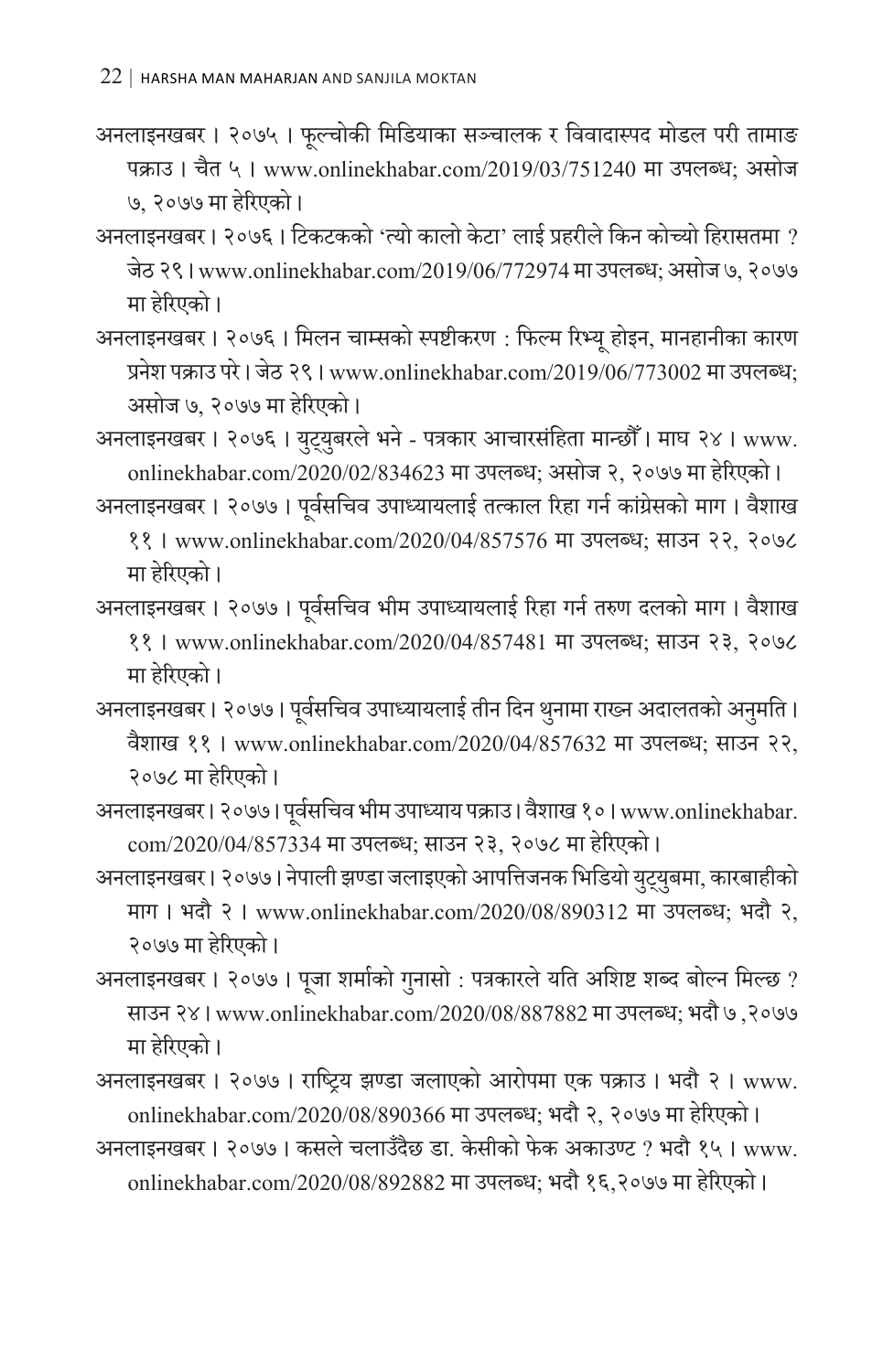- अनलाइनखबर । २०७७ । नेकपाका कार्यकर्ताले फेसबुक, ट्विटरमा नेताविरुद्ध लेख्न नपाउने । भदौ २५ । www.onlinekhabar.com/2020/09/895259 मा उपलब्ध; भदौ २५, २०७७ मा हरेिएको ।
- अनलाइनखबर । २०७७ । फेसबुकमा फोटो राखेको विषयमा झडप, सात राउण्ड अश्रुग्यास प्रहार । भदौ २७ । www.onlinekhabar.com/2020/09/895768 मा उपलब्ध; भदौ २७, २०७७ मा हरेिएको ।
- अनलाइनखबर । २०७७ । 'साइबर सेना' लेफै लाएको भ्रमको शिकार बने प्रधानमन्त्री । माघ २३ । www.onlinekhabar.com/2021/02/929279 मा उपलब्ध; माघ २४, २०७७ मा हरेिएको ।
- अनलाइनखबर । २०७८ । दर्शकसँग दर्गेशले मागे माफी, प्रतिष्ठानलाई पलको यस्तो सुझाव । साउन २५ । www.onlinekhabar.com/2021/08/995999 मा उपलब्ध; साउन २५, २०७८ मा हरेिएको ।
- अनलाइनखबर । २०७८ । दोहोरी गीत प्रतिष्ठान: दर्गेशु लाई वहिष्कार होइन, सदस्यताबाट वञ्चित । *अनलाइनखबर*, साउन २४ । www.onlinekhabar.com/2021/08/995627 मा उपलब्ध; साउन २४, २०७८ मा हरेिएको ।
- अर्थ सरोकार । २०७६ । पत्रकार अर्जुन गिरी पक्राउ प्रकरण : साइबर क्राइमको 'सरकारी रबैया' विरुद्ध पत्रकारहरू सडकमा (फोटोफिचर) । वशै ाख ४ । www.arthasarokar.com/2019/04/ patrakar-5.html मा उपलब्ध; साउन २४, २०७८ मा हरेिएको ।
- अर्याल, उपेन्द्र । २०७७ । ७० अनलाइनको साइट बन्द । *अन्नपर्ण पोस्ट*, जेठ ११, पृ. ३ । आयोमेल । २०७७ । जिउँदो मान्छेलाई 'रिप' लेख्ने संवेदना हराएको समाज । चैत ४ । https://

aayomail.com/मखु्य-समाचार/12573/ मा उपलब्ध; असार २१, २०७८ मा हरेिएको ।

इनेप्लिज । २०७७ । भाइरल जन्तरे मामालाई यटुु बरले प्रयोग गरेको कुमारको आक्रोश (भिडियो) । भदौ २५ । www.enepalese.com/2020/09/287151.html मा उपल्ध; असोज २, २०७७ मा हरेिएको ।

- इन्जिनियर्स नेपाल । २०७६ । युट्युबर प्रनेश गौतमलाई रिहा गर्न पुल्चोक स्ववियुको माग । जेठ २८ । www.engineersnepal.com/article/institution/13 मा उपलब्ध; साउन २५, २०७८ मा हरेिएको ।
- उज्यालो अनलाइन । २०७७ । पहिले पानी ट्याङ्कीमा पैसा राखेको कुप्रचार गरे, अहिले चरित्रहत्या गरिरहेका छन् : ईश्वर पोखरेल । भदौ १० । https://ujyaaloonline.com/ story/42235/2020/8/26/ishwor-pokharel-about-rumors मा उपलब्ध; भदौ १५, २०७७ मा हरेिएको ।
- उज्यालो । २०७८ । राष्ट्रपति भण्डारी र प्रधानमन्त्री दउेवाको फोटो बिगारेर टिकटक बनाउने व्यक्ति पक्राउ । साउन १० । https://ujyaaloonline.com/story/56313/2021/7/25/misuseof-president-and-pm-photo-one-arrest मा उपलब्ध; साउन १०, २०७८ मा हरेिएको ।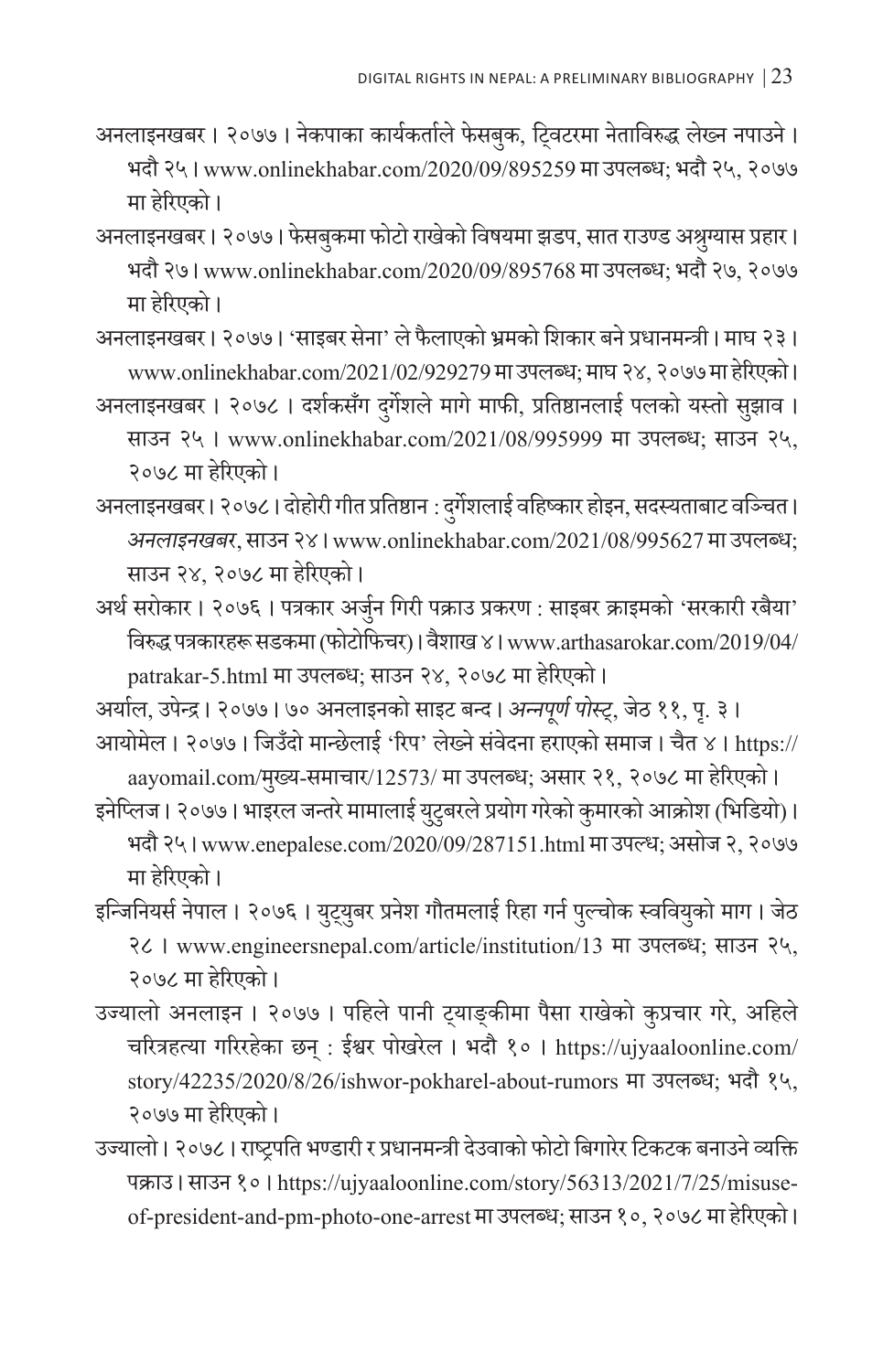ओझा, यतिष । २०७८ । छद्म नाममा लेख्दैमा हुँडार भन्न पाइन्छ ? *शिलापत्र*, असार २२ । https:// shilapatra.com/detail/61810/ मा उपलब्ध; असार २१, २०७८ मा हरेिएको ।

कान्तिपुर । २०७६ । भ्रमपूर्ण सन्देश रोकौँ (सम्पादकीय) । चैत १० । http://ekantipur.com/ opinion/2020/03/23/158492927460569670.html मा उपलब्ध; वशै ाख १०, २०७६ मा हरेिएको ।

कान्तिपुर। २०७७। प्रहरी र सीडीओलाई थाहा नभएका घटनामा पत्रकार पुग्नु रहस्यपूर्ण। वैशाख ८, प. १/५ । ृ

कान्तिपुर । २०७७ । भर्चुअल हिंसाको मारमा महिला । माघ २ । https://ekantipur.com/ opinion/2021/01/15/16106764619277448.html मा उपलब्ध; साउन २४, २०७८ मा हरेिएको ।

कान्तिपुर । २०७७ । 'पारा'को सं शोधित भिडियो सार्वजनिक गर्दै भिटेन । *कान्तिपुर*, माघ १४ । https://ekantipur.com/entertainment/2021/01/27/161174774874717867. html मा उपलब्ध; साउन २४, २०७८ मा हरेिएको ।

कायष्ठ, शुभ र ममता पोखरेल । २०७७ । *पहुँचभन्दा परः अनलाइनमा अपाङ्गता भएका महिला* र *क्वेर व्यक्तिहरूको स्व-अभिव्यक्ति र यौनिकताको अन्वेषण* । भक्तपुर: बडी एण्ड डाटा ।

कारोबार । २०७६ । युट्युबर र सामाजिक सञ्जालमाथि खनिए सञ्चारमन्त्री । भदौ ६ । www. karobardaily.com/news/23380 मा उपलब्ध; असोज २, २०७७ मा हरेिएको ।

कोइराला, रञ्जनहरि । २०७५ । पोर्न साइट बन्द गर्न सरकारको निर्देशन । *अन्नपूर्ण पोस्ट्,* असोज ६ । http://annapurnapost.com/news/108840 मा उपलब्ध; भदौ ८, २०७७ मा हरेिएको ।

कोइराला, लक्ष्मीविलास । २०७७ । राइट टुडिस्कनेक्ट : एक चर्चा । *राजधानी*, भदौ ५, प. ४ । ृ खतिवडा, श्रृंखला । २०७६ । फ्रान्सबाट फर्किएपछि सामाजिक सञ्जालले मलाई रुवायो । *सेतोपाटी*,

भदौ २१ । www.setopati.com/opinion/189292 मा उपलब्ध; भदौ १०, २०७७ मा हरेिएको ।

खत्री, शिवराज । २०७७ । पीडितमाथि पीडा थप्दै यटु् यबर । ु *नेपाल समय*, साउन २३ । www. nepalsamaya.com/detail/34640 मा उपलब्ध; असोज ३, २०७७ मा हरेिएको ।

खत्री, सजुाता । २०७६ । प्रनेश गिरफ्तारीको केस चर्किएपछि निर्माता चाम्सको 'रुन्चे सफाइ' । *दशे सञ्चार*, जेठ २९ । https://deshsanchar.com/2019/06/12/208969/ मा उपलब्ध; साउन २३, २०७८ मा हरेिएको ।

खबर आजको । २०७६ । यस्तो शर्तमा छुटे मेमे नेपालका युट्युबर प्रनेश गौतम । जेठ ३१ । www. khabaraajako.com/2019/06/14/54656/ मा उपलब्ध; असोज ३, २०७७ मा हरेिएको ।

खबरहब । २०७५ । फेसबुकको चरम लापरबाही, जसले ज्यूँदो मान्छेलाई माऱ्यो ! फागुन ६ । ु www.khabarhub.com/2019/18/5998/ मा उपलब्ध; असार २१, २०७८ मा हरेिएको ।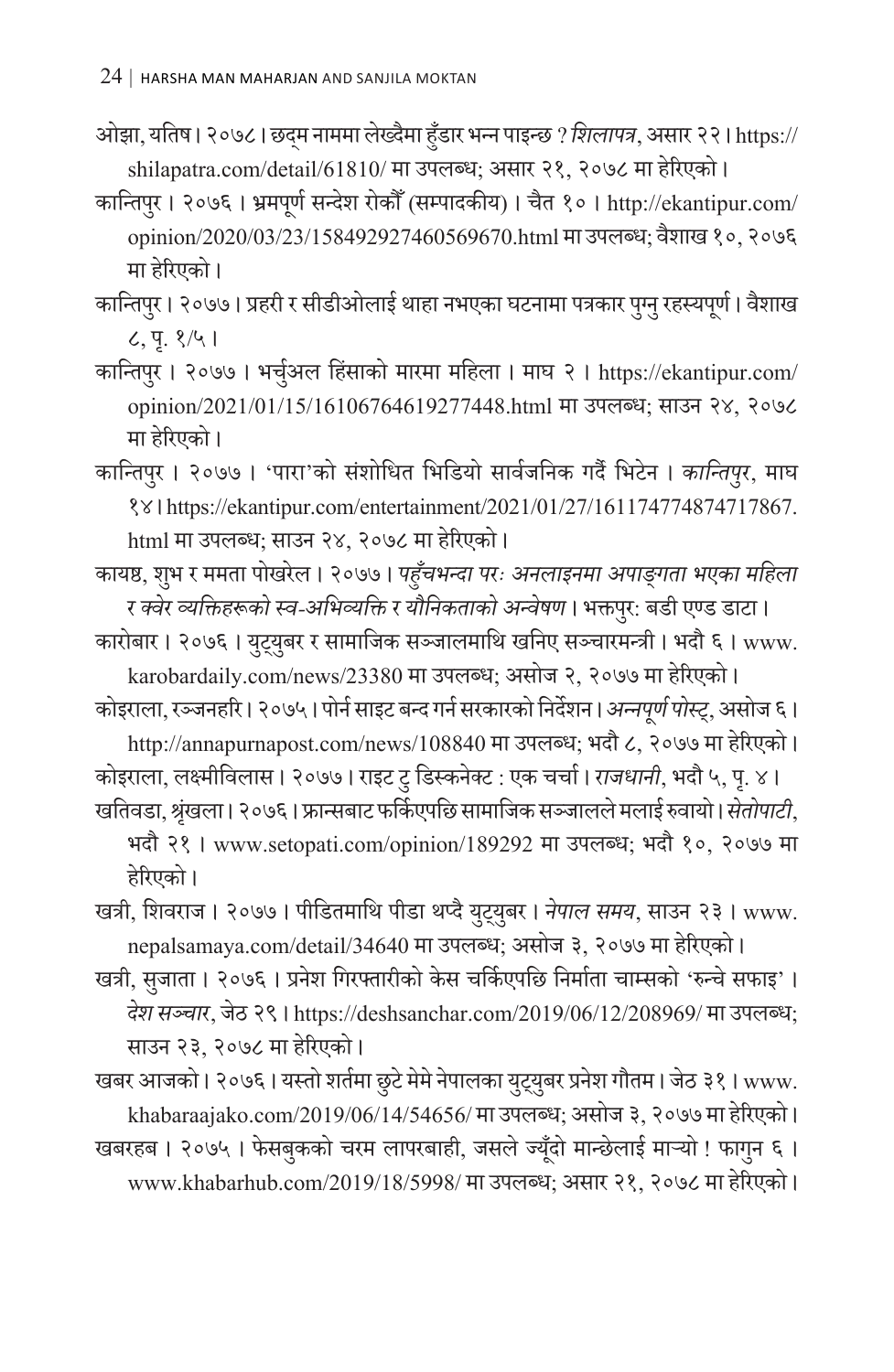खरेल, दीपक । २०७७ । नेपाल भित्रियो 'रिभेन्ज पोर्न', इन्टरनेटमा भेटिए थुप्रै अश्लील समूह । ू *हिमालखबर*, असार २१ । www.himalkhabar.com/news/115712 मा उपलब्ध; असार २१, २०७८ मा हरेिएको ।

खसोखास। २०७७। कोरोनाको अफवाह फैलाउने युट्युबर पक्राउ। वैशाख ७। www.khasokhas. com/112506 मा उपलब्ध; असोज २, २०७७ मा हरेिएको ।

गिरी, कुवेर । २०७८ । दुर्गेशको प्रश्न : गीतमा 'भोगटेले ठाउँमात्र ओगटे' भन्न मिल्ने, 'ख्यास्स पुतली' भन्न नमिल्ने ? *रातोपाटी*, साउन २० । https://ratopati.com/story/192881/2021/8/4/ durgesh-thapa- मा उपलब्ध; साउन २०, २०७८ मा हरेिएको ।

गिरी, विदर । २०७७ । अभिनेत्रीहरूको नक्कली अश्लील साइट बन्द । *नेपाल समाचारपत्र*, जेठ १३ । www.newsofnepal.com/2020/05/26/320524/ मा उपलब्ध; भदौ ८, २०७७ मा हरेिएको ।

गोकर्ण, गौतम । २०७७ । अभिनेत्रीमाथि आक्रमण किन*? कान्तिपुर*, भदौ ५, पृ. ११ ।

गोतामे, सुवास । २०७७ । सामाजिक सञ्जालले लेला ज्यान । *अन्नपूर्ण पोस्ट्,* साउन ३० । http:// annapurnapost.com/news/163614 मा उपलब्ध; भदौ ७, २०७७ मा हरेिएको ।

गोल मिडिया । २०७७ । गोगंबु हत्या प्रकरण : अवैध सम्बन्धपछि फेसबुककै कारण हत्या ! https://golmediakhabar.com/गोगंबु-हत्या-प्रकरण-फेसब/ मा उपलब्ध; भदौ ७, २०७७ मा हरेिएको ।

गौतम, दिनेश । २०७४ । औँलामा अपराध : इन्टरनेट साक्षरताको अभावमा साइबर क्राइम । *अन्नपरू पोस ्ण ्ट्*, साउन २७ । http://annapurnapost.com/news/77412 मा उपलब्ध; भदौ ८, २०७७ मा हरेिएको ।

गौतम, नारद। २०७८। प्रमको नक्कली फेसबुक र ट्विटरमार्फत बदनाम गराउने विरुद्ध उजुरी।*गोरखापत्र*, साउन १० । https://gorkhapatraonline.com/mainnews/2021-07-25-42813 मा उपलब्ध; साउन १०, २०७८ मा हरेिएको ।

गौतम, प्रनेश। २०७६। धन्यवाद मिलन चाम्स, तपाईँको झोँकले मलाई फेमस बनायो। *देश सञ्चार*, असार २ । https://deshsanchar.com/2019/06/17/211272 मा उपलब्ध; जेठ ३०, २०७८ मा हरेिएको ।

घिमिरे, शिवहरि । २०७६ । कोरोनासम्बन्धी भ्रम फै लाए कारबाही । *नागरिक*, चैत ९, प. ८ । ृ

चन्द, सागर । २०७६ । सामाजिक आतं क फै लाउने यटु् यबर । ु *शिलापत्र*, भदौ ४ । https:// shilapatra.com/detail/10541 मा उपलब्ध; साउन २५, २०७८ मा हरेिएको ।

जनता समाचार । २०७७ । काठमाडौंको गोंगबबाट नेपाली 'पोर्न' भिडियो अपडेट । असार ३० । www.janatasamachar.com/2020/07/200751 मा उपलब्ध; असार २१, २०७८ मा हरेिएको ।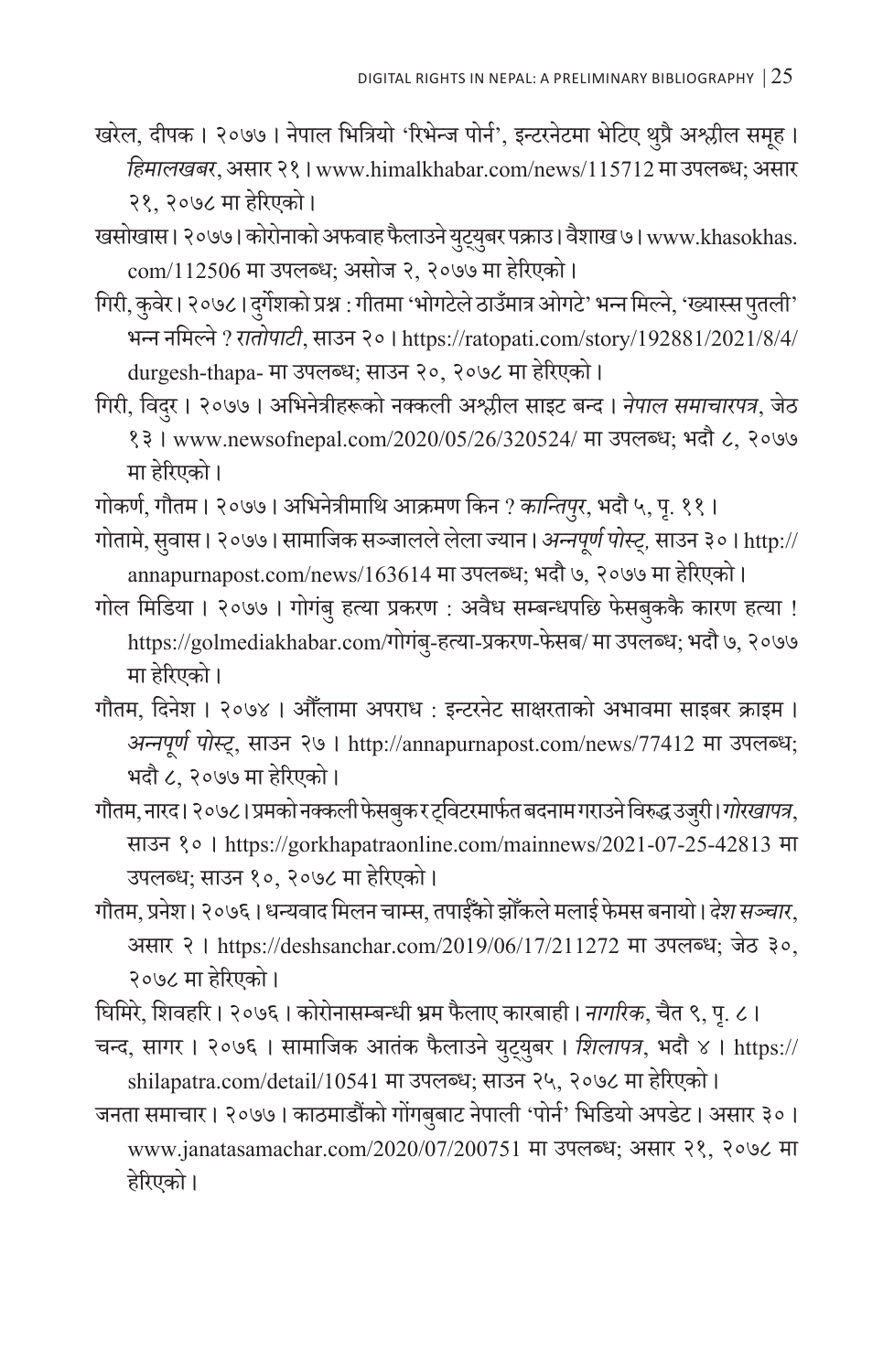- ज्ञवाली, कृष्ण । २०७७ । साइबर कानुन : अभिव्यक्तिमाथि बन्देज लगाउने हतियार । *कान्तिपुर,* वैशाख १२ । https://ekantipur.com/news/2020/04/24/158769628369959375. html मा उपलब्ध; भदौ ८ ,२०७७ मा हरेिएको ।
- डिसी नेपाल । २०७७ । युट्युबरलाई आचारसंहिता पालना गर्न आह्वान । साउन २३ । www. dcnepal.com/2020/08/177980/ मा उपलब्ध; असोज ७, २०७७ मा हरेिएको ।
- ढकाल, खिलानाथ । २०७८ । क्षेत्राधिकार मिचेर व्यक्तिका फेसबुक स्टाटस नियमन गर्दै प्रेस काउन्सिल । *सेतोपाटी*, असार ११ । www.setopati.com/politics/241492/ मा उपलब्ध; असार ११, २०७८ मा हरेिएको ।
- ढकाल, वैकुण्ठ । २०७८ । छ्या तिमी त कस्तो छाडा मान्छे ? *जन आस्था*, असार ५ । www. janaaastha.com/archives/41979 मा उपलब्ध; असार २१, २०७८ मा हरेिएको ।

तिमल्सिना, विजय। २०७७। सूचनामा अनुदार बन्दै सरकार। *कान्तिपुर*, वैशाख ८, पृ. ३।

- तिमल्सेना, सामीप्यराज । २०७७ ।नेपाल प्रहरी : चिलाएको ठाउँमानकन्याउने, नचिलाएको ठाउँमा कोतर्ने। *इकागज*, कात्तिक १४ । https://ekagaj.com/article/arts/629 मा उपलब्ध; कात्तिक १४, २०७७ मा हरेिएको ।
- थापा, अर्घेलो । २०७६ । चक्कु देखाउने प्रनेशलाई मिलन चाम्सको दण्ड ! *खबरहब*, जेठ २९ । www.khabarhub.com/2019/12/38549/ मा उपलब्ध; असोज ७, २०७७ मा हरेिएको ।
- थामी, टेकराज । २०७८ । निषेधाज्ञामा बढ् यो साइबर अपराध । *नयाँ पत्रिका*, जेठ २७ । www. nayapatrikadaily.com/news-details/65419/2021-06-10; मा उपलब्ध; असार २१, २०७८ मा हरेिएको ।

थामी, टेकराज । २०७८ । प्रहरीको साइबर सेलको नाममा समेत 'सेक्सुअल ह्यारेसमेन्ट' : एक महिनामै २५ पीडितको जाहरी । े *नयाँ पत्रिका*, साउन ५ । https://nayapatrikadaily.com/ news-details/67251/2021-07-20 मा उपलब्ध; साउन २४, २०७८ मा हरेिएको ।

- देश सञ्चार । २०७६ । प्रनेश गौतमविरुद्ध साइबर क्राइममा मुद्दा दर्ता, बहसका लागि वकिल उपस्थित भएनन् । जेठ ३१ । https://deshsanchar.com/2019/06/14/209844/ मा उपलब्ध; असोज ७, २०७७ मा हरेिएको ।
- देश सञ्चार । २०७६ । प्रनेश गौतम हाल थुनामै, बिहीबार राति रिहा गरिएको हो कि अस्पताल लगिएको*?* जेठ ३१ । https://deshsanchar.com/2019/06/14/209571/ मा उपलब्ध; साउन २३, २०७८ मा हरेिएको ।
- देश सञ्चार । २०७६ । प्रनेश गौतमको अदालतमा बयान हुँदै । असार १ । https://deshsanchar. com/2019/06/16/210542/ मा उपलब्ध; साउन २३, २०७८ मा हरेिएको ।
- देश सञ्चार । २०७६ । नौ दिनपछि छुटे युट्युबर प्रनेश गौतम । असार १ । https://deshsanchar. com/2019/06/16/210649/ मा उपलब्ध; साउन २४, २०७८ मा हरेिएको ।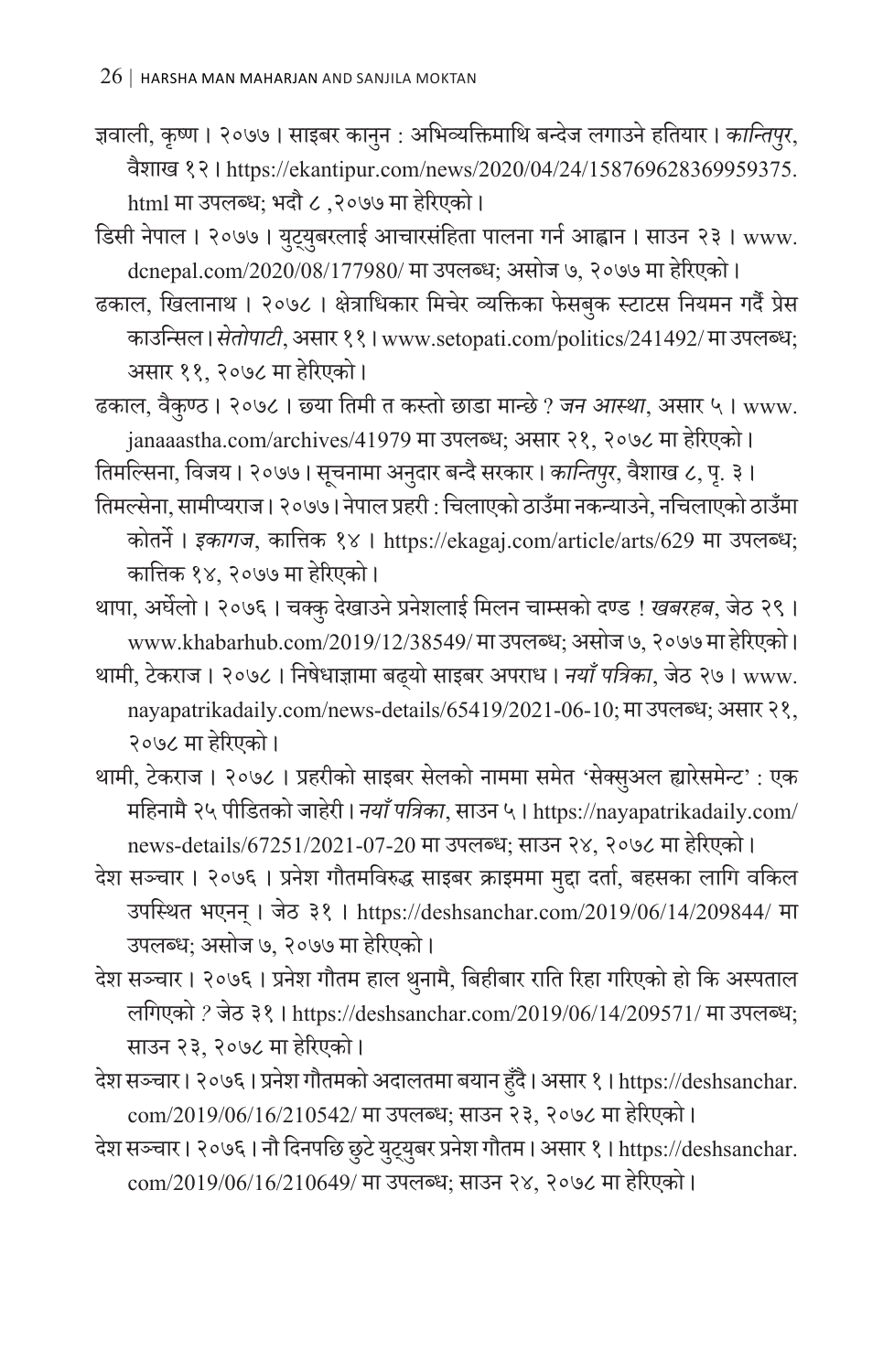- जनधारणा । सन् २०२१ । समाचार लेखेकै भरमा पक्राउ परेका उज्यालो नेटवर्ककर्मीद्धय रिहाइ । मे ७ । https://dharananews.com/news/2021-05-07-19103 मा उपलब्ध; अगष्ट २३, २०२१ मा हरेिएको ।
- नयाँ पत्रिका । २०७७ । प्रहरीको साइबर ब्युरो नै साइबर अपराधबाट पीडित । फागुन १६ । www. nayapatrikadaily.com/news-details/60763/2021-02-28 मा उपलब्ध; असार २१, २०७८ मा हरेिएको ।
- नयाँ बुलन्द । २०७५ । पत्रकार बस्नेतलाई विनाशर्त रिहा गर्न प्रेस युनियनको माग । भाद्र २६ । www.nayabulanda.com/2018/09/11/21096 मा असोज १२, २०७५ ।
- नागरिक । २०७५ । ४ लाखको हाराहारीमा अश्लील वेबसाइट छन्, २० हजार बन्द गऱ्यौँ : प्राधिकरण । असोज १५ । https://nagariknews.nagariknetwork.com/socialaffairs/160963-1538395740.html मा उपलब्ध; भदौ ८, २०७७ मा हरेिएको ।
- नागरिक । २०७७ । विष्णु रिमालको आक्रोश : सञ्चारकर्मी होइन, 'चरित्र सिकारी' । भदौ १३ । https://nagariknews.nagariknetwork.com/politics/320081-1598689678.html मा उपलब्ध; भदौ १३ ,२०७७ मा हरेिएको ।
- नागरिक खबर । २०७६ । ज्ञानेन्द्र शाहीको पत्रकार सम्मेलन : युट्युबर र शाही समर्थकबीच झडप । भदौ २९ । https://nagarikkhabar.com/2019/9/11803 मा उपलब्ध; असोज २, २०७७ मा हरेिएको ।
- नेपाल आज । २०७६ । युट्युबर गौतमलाई दुई दिन थुना थप । जेठ ३० । www.nepalaaja. com/2019/6/201961333424 मा उपलब्ध; असोज २, २०७७ मा हरेिएको ।
- नेपाल प्रेस। २०७८। फोटो भाइरल भएपछि रेसलर जुरेली भन्छिन्- छत्र शाहीसँग हिलोमा रोमान्स गरेको होइन (भिडियो) । असार १६ । www.nepalpress.com/2021/06/30/72276/ मा उपलब्ध; असार २१, २०७८ मा हरेिएको ।
- नेपाल प्रेस। २०७८। दर्गेशले गीतमार्फत बहिस्कारको जवाफ दिने, 'बहिस्कार' बोलको गीत ल्याउने घोषणा । साउन २० । www.nepalpress.com/2021/08/04/84495/ मा उपलब्ध; साउन २०, २०७८ मा हरेिएको ।
- नेपाल लाइभ । २०७६ । प्रनेश गौतमलाई रिहाइको माग गर्दै फिक्सनले भन्यो– समीक्षालाई अपराध ठहऱ्याउन् गलत । जेठ ३० । http://nepallive.com/story/94291 मा उपलब्ध; असोज २, २०७७ मा हरेिएको ।
- नेपाल लाइभ । २०७६ । यटु् यबर प्रन ु ेश गौतम हाजिरी जमानीमा रिहा । जेठ ३१। http://nepallive. com/story/94631 मा उपलब्ध; साउन २५, २०७८ मा हरेिएको ।
- नेपाल संसार । २०७६ । कलाकारको अपमान गरेको भन्दै 'मेमे नेपाल' बिरुद्ध उजुरी । जेठ १२ । https://nepalsansar.com/story/17456 मा उपलब्ध; जेठ ३०, २०७८ मा हरेिएको ।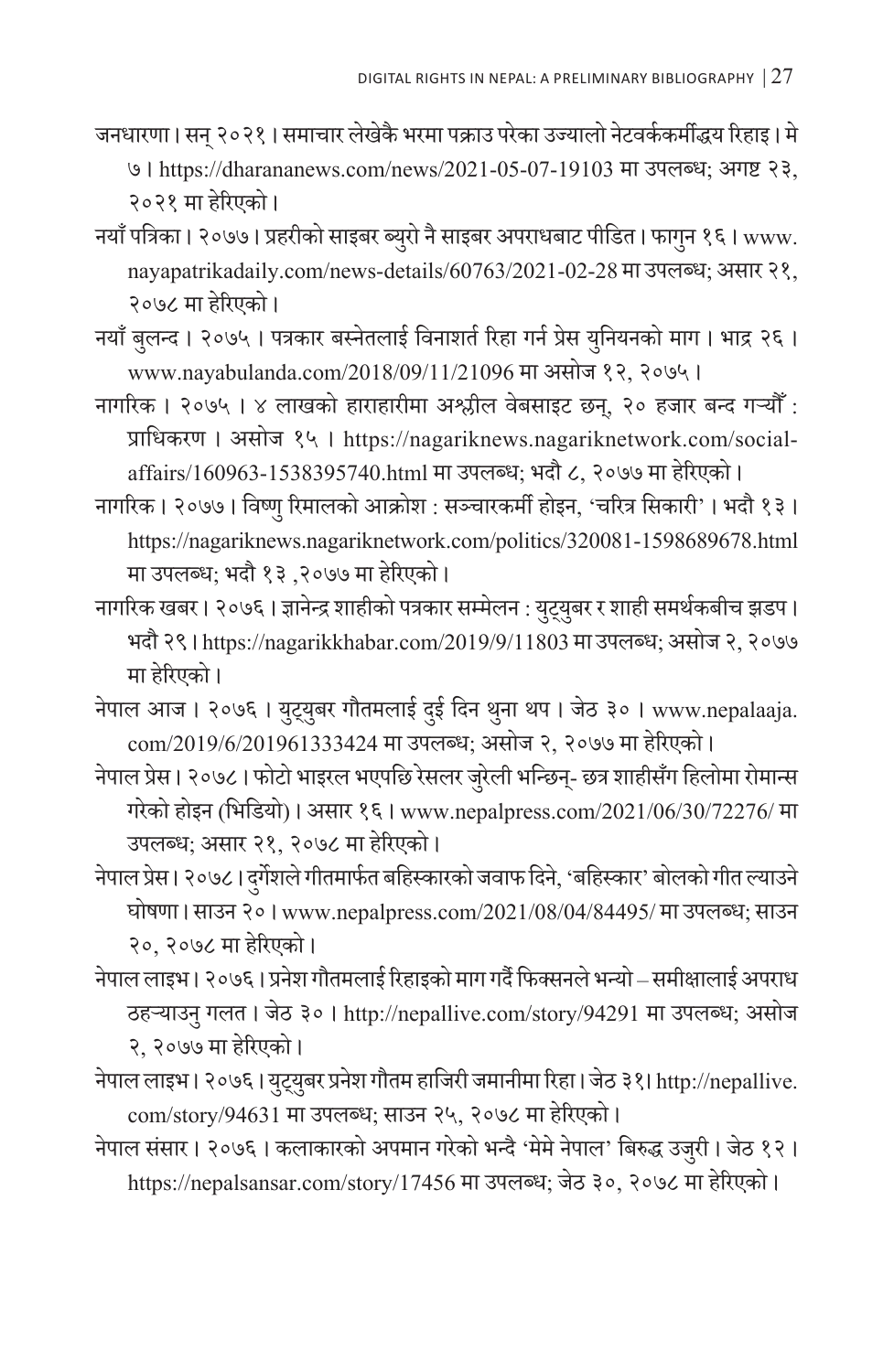न्यूज २४। सन् २०१९। भिटेनको भन्दा अश्लिल सामग्री चाँहि युट्युबमा मज्जाले चल्ने ! अक्टोबर २४ । www.news24nepal.tv/2019/10/24/582519 मा उपलब्ध; अगष्ट २३, २०२१ मा हरेिएको ।

- न्यूज २४ । सन् २०२० । आम नेपाली जनताको विश्वासमाथि भयानक खेलबाड, प्रधानमन्त्रीका विश्वासपात्रहरूको कुकृत्य नाङ्गिँदै । अप्रिल २ । www.news24nepal. tv/2020/04/02/642249 मा उपलब्ध; www.kathmandupati.com/news/kp-oliashgar-ali/107723; भदौ ८, २०७७ मा हरेिएको ।
- न्यूज २४। सन् २०२०। कसैको अभिव्यक्ति चित्त नबुझेमा गाली गलौच र अशिष्टताको प्रदर्शन गर्नु निन्दनीय : कलाकार संघ । जुलाई ११ । www.news24nepal.tv/2020/07/11/677828 मा उपलब्ध; अगष्ट २३, २०२१ मा हरेिएको ।
- पन्त, प्रजु । २०७८ । प्रहरीको नक्कली फेसबुक ग्रुपबाट बधाई खान्छन् सक्कली प्रहरी । *उकेरा*, असार २० । www.ukeraa.com/news/2021/07/04/7352 मा उपलब्ध; असार २१, २०७८ मा हरेिएको ।
- पन्त, प्रज् । २०७८ । प्रहरी आफै सामाजिक सञ्जालबाट 'पीडित' : नक्कली फेसब्क ग्र्प चलाउनेलाई कारबाही तयारी । *उके रा*, असार २१ । www.ukeraa.com/news/2021/07/05/7374 मा उपलब्ध; असार २१, २०७८ मा हरेिएको ।
- पन्त, सजुन। २०७७ । भिटेनको 'पारा': प्रहरीमाथि भिटेनको आक्रमण कि भिटेनमाथि प्रहरीको ? *रातोपाटी*, कात्तिक १५ । https://ratopati.com/story/152949/2020/10/31/vtencontroversy- माउपलब्ध; कात्तिक १५, २०७७ मा हरेिएको ।
- पराजुली, अनिल । २०७७ । माफी मागेपछि साइबर क्राइमको उजुरी फिर्ता । *अनलाइनखबर*, भदौ १० । www.onlinekhabar.com/2020/08/891969 मा उपलब्ध; भदौ ११, २०७७ मा हरेिएको ।
- पहाडी, गणेश । २०७६ । अभिव्यक्ति स्वतन्त्रता सापेक्ष हुन्छ । *नयाँ पत्रिका*, पस २३ । www. ु nayapatrikadaily.com/news-details/33162/2020-01-08 मा उपलब्ध; भदौ ८,२०७७ मा हरेिएको ।
- पहिलो पोष्ट । २०७५ । सोसल मिडियामा भाइरल बस काण्ड : प्रहरीले अश्लील हर्कत गर्ने यवुकको खोजी थाल्यो । माघ १० । https://pahilopost.com/content/20190124163910.html मा उपलब्ध; भदौ ८,२०७७ मा हरेिएको ।
- पहिलो पोष्ट। २०७५। बसभित्र अश्चिल हर्कत गर्ने युवकमाथि के गर्दैछ प्रहरी ? माघ १९। https:// pahilopost.com/index.php/content/20190202112958.html मा उपलब्ध; असोज ७, २०७७ मा हरेिएको ।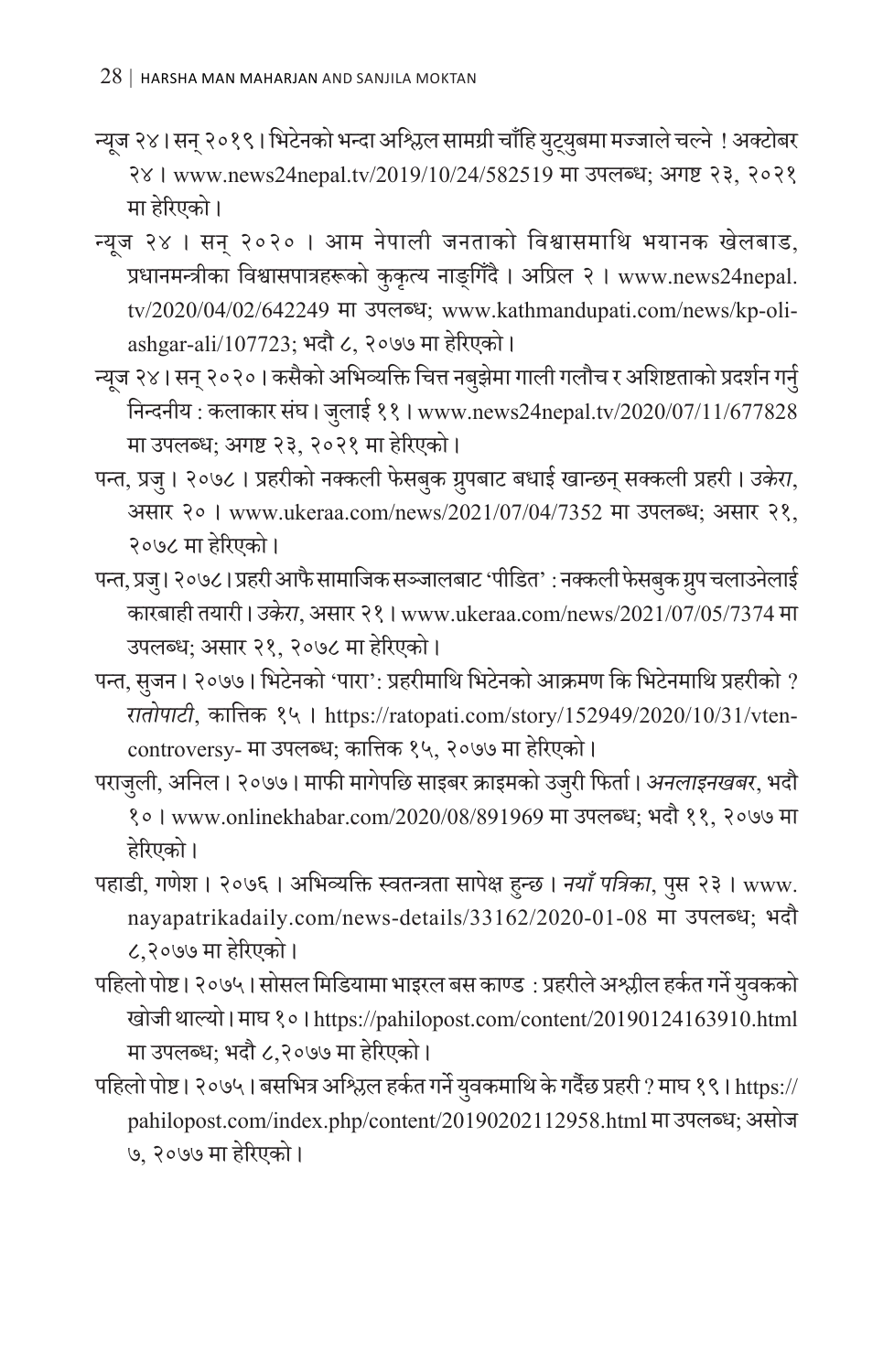- पहिलो पोष्ट । २०७६ । मिलनले 'पाठ सिकाउन' खोज्दा प्रनेश प्रकरण, मिश्रको प्रश्न : कम्पनीको गल्तीमा व्यक्तिलाई कार्वाही किन? जेठ ३० । https://pahilopost.com/ content/20190613132807.html मा उपलब्ध; साउन २५, २०७८ मा हरेिएको ।
- पहिलो पोष्ट । २०७७ । युट्युबर शिवाकोटीले छोरीहरूलाई अपाङ्ग बनाउँछु भन्दै यौन शोषण गरेको अभिभावकको आरोप । असार १८ । https://pahilopost.com/ content/20200702131946.html मा उपलब्ध; असोज ३, २०७७ मा हरेिएको ।
- पिठातोली, भूमिराज । २०७७ । न्यायाधीश यु ट्यु बर । *न्युज कारोबार*, जेठ २७ । www. newskarobar.com/views/bichar/157600.html मा उपलब्ध; असोज ३, २०७७ मा हरेिएको ।
- पोखरेल, गौरव । २०७५ । सहमतिमा 'न्यूड' फोटो सुट, भाइरल भएपछि आपत ! *अनलाइनखबर,* पुस २८ I www.onlinekhabar.com/2019/01/733818 मा उपलब्ध; असार २३, २०७८ मा हरेिएको ।
- पोखरेल, गौरव । २०७६ । कलिलैमा 'पोर्न'को लत । *अनलाइनखबर*, असार २३ । www. onlinekhabar.com/2019/07/779126 मा उपलब्ध; असार २३, २०७८ मा हरेिएको ।
- पौडेल, चिरञ्जीवी । २०७५ । सरकार ! 'फुलचोकी' र 'परी' अरू पनि छन् । *अनलाइनखबर*, चैत ७ । www.onlinekhabar.com/2019/03/751634 मा उपलब्ध; असोज ७, २०७७ मा हरेिएको ।
- पौडेल, चिरञ्जीवी । २०७७ । म होइन, प्रधानमन्त्री सच्चिनपुर्छ । *अनलाइनखबर*, वैशाख १६ । www.onlinekhabar.com/2020/04/858922 मा उपलब्ध; भदौ ७ ,२०७७ मा हरेिएको ।
- पौडेल, चिरञ्जीवी। २०७७। युट्युबरको कठघरामा एक महिलाको 'चीरहरण', विचौलिया शैलीमा यटु् यबरको समा ु जसेवा । *हिमाली पत्रिका*, साउन २१ । https://himalipatrika.com.np/ archives/63492 मा उपलब्ध; असोज ३, २०७७ मा हरेिएको ।
- पौडेल, नारायण। २०७७। युट्यूबर र पत्रकारिता: को हुन युट्यूबर ? *नेपालआज,* साउन २२। https:// nepalaaja.com/2020/8/202086145440 मा उपलब्ध; साउन २५, २०७८ मा हरेिएको ।
- पौडेल, राजु । २०७७ । बलात्कृत किशोरीसँग बयान लिन्छन् युट्युबर ! *थाहा खबर*, साउन २३ । www.thahakhabar.com/news/104767 मा उपलब्ध; असोज २, २०७७ मा हरेिएको ।
- प्रसाई, लोकेन्द्र । २०७७ । सामाजिक सन्जालमा के लेख्दा साइबर अपराध हुन्छ ? *दशे सञ्चार*, वैशाख १२ । https://deshsanchar.com/2020/04/24/346168/ मा उपलब्ध; साउन २५, २०७८ मा हरेिएको ।
- प्रेस काउन्सिल नेपाल । २०७८ । सोसल मिडिया व्यवस्थित गर्ने सम्बन्धमा सरोकारवालासँग काउन्सिलको अन्तरक्रिया । असार ३ । www.presscouncilnepal.gov.np/ np/2021/06/17/4972/ मा उपलब्ध; असार २८, २०७८ मा हरेिएको ।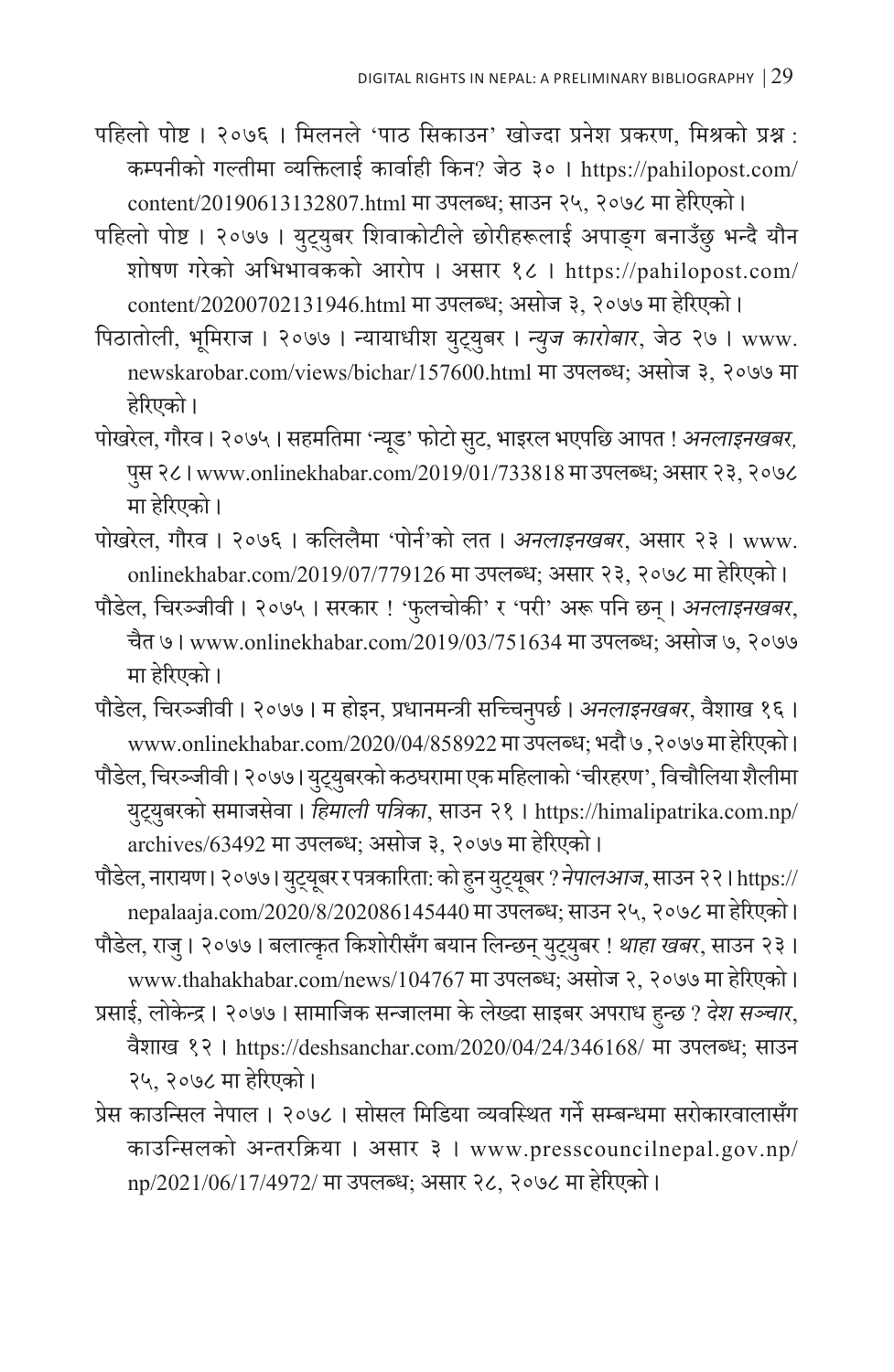फरक धार। २०७७। पूर्वसचिव उपाध्यायका पाँच ट्विट जसले उनलाई पुऱ्यायो प्रहरी हिरासत। वैशाख १० । https://farakdhar.com/story/27596/ मा उपलब्ध; भदौ ७, २०७७ मा हरेिएको ।

फरक धार। २०७७। पूर्वसचिव उपाध्यायलाई तीन दिन थुनामा राख्न अदालतको अनुमति। वैशाख ११ । https://farakdhar.com/story/27635/ मा उपलब्ध; भदौ ७,२०७७ मा हरेिएको ।

फरक धार । २०७७ । पूर्वसचिव भीम उपाध्यायविरुद्ध साइबर क्राइमको मुद्दा दर्ता । वैशाख १४ । https://farakdhar.com/story/27750/ मा उपलब्ध; भदौ ७, २०७७ मा हरेिएको ।

- फरक धार । २०७७ । पर्व ूसचिव उपाध्याय २५ हजार धरौटीमा रिहा । वैशाख १५ । https:// farakdhar.com/story/27799/ मा उपलब्ध; भदौ ७,२०७७ मा हरेिएको ।
- फ्ल्यासन्युज नेपाल । २०७८ । जिउँदा वडाध्यक्षलाई श्रद्धाञ्जली । जेठ २३ । www. flashnewsnepal.com/2021/06/57014.html मा उपलब्ध; असार २१, २०७८ मा हरेिएको ।

बरामु, रीताश्री । २०७६ । अभिव्यक्ति स्वतन्त्रता र सीमान्तीकृत । *कान्तिपुर*, माघ १, पृ. ७ ।

- बराल, रविराज। २०७८। भूलसुधार गरी माफी मागिसकेको अवस्थामा पत्रकारमाथि किन धरपकड ? *मिडिया कुराकानी*, वैशाख १२ । https://mediakurakani.com/news/83 मा उपलब्ध; जेठ २८, २०७८ मा हरेिएको ।
- बराल, रविराज र आकाश क्षेत्री। २०७८। किन थुनामा छन् पत्रकार ? के बालुवाटार बदला लिँदैछ ? *मिडिया कुराकानी*, वैशाख २३ । https://mediakurakani.com/news/98 मा उपलब्ध; जेठ २८, २०७८ मा हरेिएको ।

बराली, शुष्मा । २०७७ । बन्दाबन्दीमा बढ्यो फेसबुकबाट अपराध । *हिमालखबर*, वैशाख १६ । www.himalkhabar.com/news/113532 मा उपलब्ध; वैशाख १९, २०७७ मा हेरिएको ।

- बलायर, लक्ष्मी । २०७८ । तीज गीत विवादबारे के भन्छन् <u>द</u>ुर्गेश थापा ? *पहिलो पोष्ट,* साउन १७ । https://pahilopost.com/content/20210801194617.html मा उपलब्ध; साउन १७, २०७८ मा हरेिएको ।
- बस्नेत, मनबहादर । २०७७ । साइबर ु क्राइम : शासक प्रशासकको प्रतिशोधी हतियार । *नेपाल*, वशै ाख १७ । https://nepalmag.com.np/contemporary/2020/04/29/1588171694 मा उपलब्ध; भदौ ८, २०७७ मा हरेिएको ।
- बाह्रखरी । २०७६ । अभिव्यक्ति स्वतन्त्रता कुण्ठित गर्नेनियत (सम्पादकीय) । पस १४ । https:// ु baahrakhari.com/news-details/232723/2019-12-30 मा उपलब्ध; भदौ ८, २०७७ मा हरेिएको ।
- बिजमाण्डू। २०७८। प्रहरीको फेक आइडी 'क्लब हाउस' मा चलाएपछि धरपकड, साइबर ब्युरोद्वारा एक यवुक पक्राउ । असार ८ । https://bizmandu.com/content/20210622144704. html मा उपलब्ध; असार २१, २०७८ मा हरेिएको ।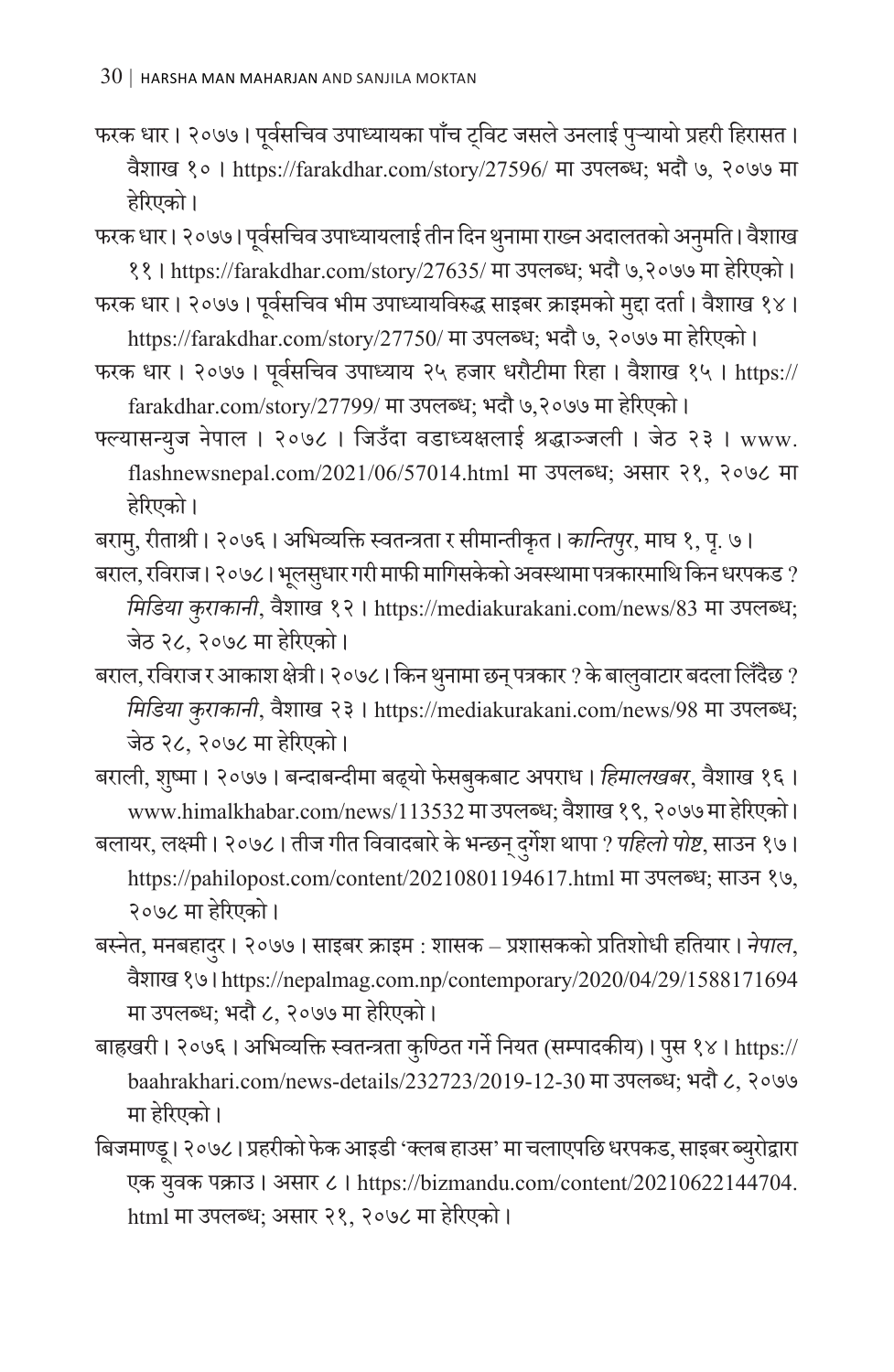- बीबीसी नेपाली। २०२१। प्रतिबन्धको माग गरिएको पब्जी किन प्रख्यात छ। जुलाई २९। www. bbc.com/nepali/news-58009394 मा उपलब्ध; जुलाई २९, २०२१ मा हेरिएको ।
- बीबीसी नेपाली । सन् २०१९ । अश्लीलता र असहिष्णुता फैलाएको आरोपमा गायकहरू पक्राउ ठीक कि बेठीक। अक्टोबर २४। www.bbc.com/nepali/news-50172047 मा उपलब्ध; अगष्ट १७, २०२१ मा हरेिएको ।
- भट्टराई, युवराज र अस्मिता खड्का । २०७६ । गीत जब प्रहरी चौकी पुग्छ...। *अन्नपूर्ण (*सम्पूर्ण), कात्तिक २२, पृ. ६ ।
- भाट, भोजराज । २०६० । सेन्सरसीपमा माओवादी इन्टरनेट । *खबर* ६(१) : १२–१३ ।
- मकालु खबर । २०७८ । सुरवीर पण्डित भन्छन्- म मरेको छैन । असार ४ । www.makalukhabar.
- com/2021/06/99977088173/ मा उपलब्ध; असार २१, २०७८ मा हरेिएको । महर्जन, हर्षमान । २०७७ । युट्युबरको व्यवस्थापन । *कान्तिपुर*, असोज २८, पृ. ७ ।
- माउन्टेन मिडिया। २०७८। यी दुई कलाकार जसलाई जिवित छँदै श्रद्धाञ्जलीको ओइरो, दारी बाले पोखे आक्रोश, को को विरुद्ध दिए उजुरी ? (भिडियो)। असार ७। https://moun10media. com/News/11698 मा उपलब्ध; असार २१, २०७८ मा हरेिएको ।
- मिडिया डबली। २०७६। पुण्य गौतमले देखाए नेकपाको पावर, तीन जना युट्युबर प्रहरी हिरासतमा। फागुन ३० । https://mediadabali.com/news/116743 मा उपलब्ध; असोज ३, २०७७ मा हरेिएको ।
- मैनाली, नवराज ।२०७७ । थाहै नपाई साइबर अपराध, पछिल्ला घटनामा १८ वर्षमनिका किशोर– किशोरी बढी सं लग्न । *नयाँ पत्रिका*, मङ्सिर ४ । www.nayapatrikadaily.com/newsdetails/55048/2020-11-19 मा उपलब्ध; असार २१, २०७८ मा हरेिएको ।
- मोक्तान, रीना । २०७८ । फेरि विवादमा दुर्गेशको 'तीज गीत' । *कान्तिपुर,* साउन १५ । https:// ekantipur.com/entertainment/2021/07/30/16276428618509191.html मा उपलब्ध; साउन १५, २०७८ मा हरेिएको ।
- रं गीन टिभी डेस्क । २०७७ । 'यटुु बे'लाई प्रधानमन्त्री ओलीको फोन, यटुु ब पत्रकारका लागि गर्वको विषय । भदौ १० । www.rangintvnepal.com/details/5062 मा उपलब्ध; असोज ७, २०७७ मा हरेिएको ।
- राउत, स्वेच्छा। २०७४। युट्युबमा छाडा भिडियो कहिलेसम्म ? विकल्प : निषेध या नियन्त्रण ? *पहिलो पोष्ट*, माघ ११ । https://pahilopost.com/content/-45657.html मा उपलब्ध; असोज ७, २०७७ मा हरेिएको ।
- राजपुत, विद्या । २०७४ । साइबर अपराधमा फेसबुक प्रयोग सबैभन्दा बढी । *सेतोपाटी,* मंसिर ८ । www.setopati.com/social/108277 मा उपलब्ध; भदौ ८, २०७७ मा हरेिएको ।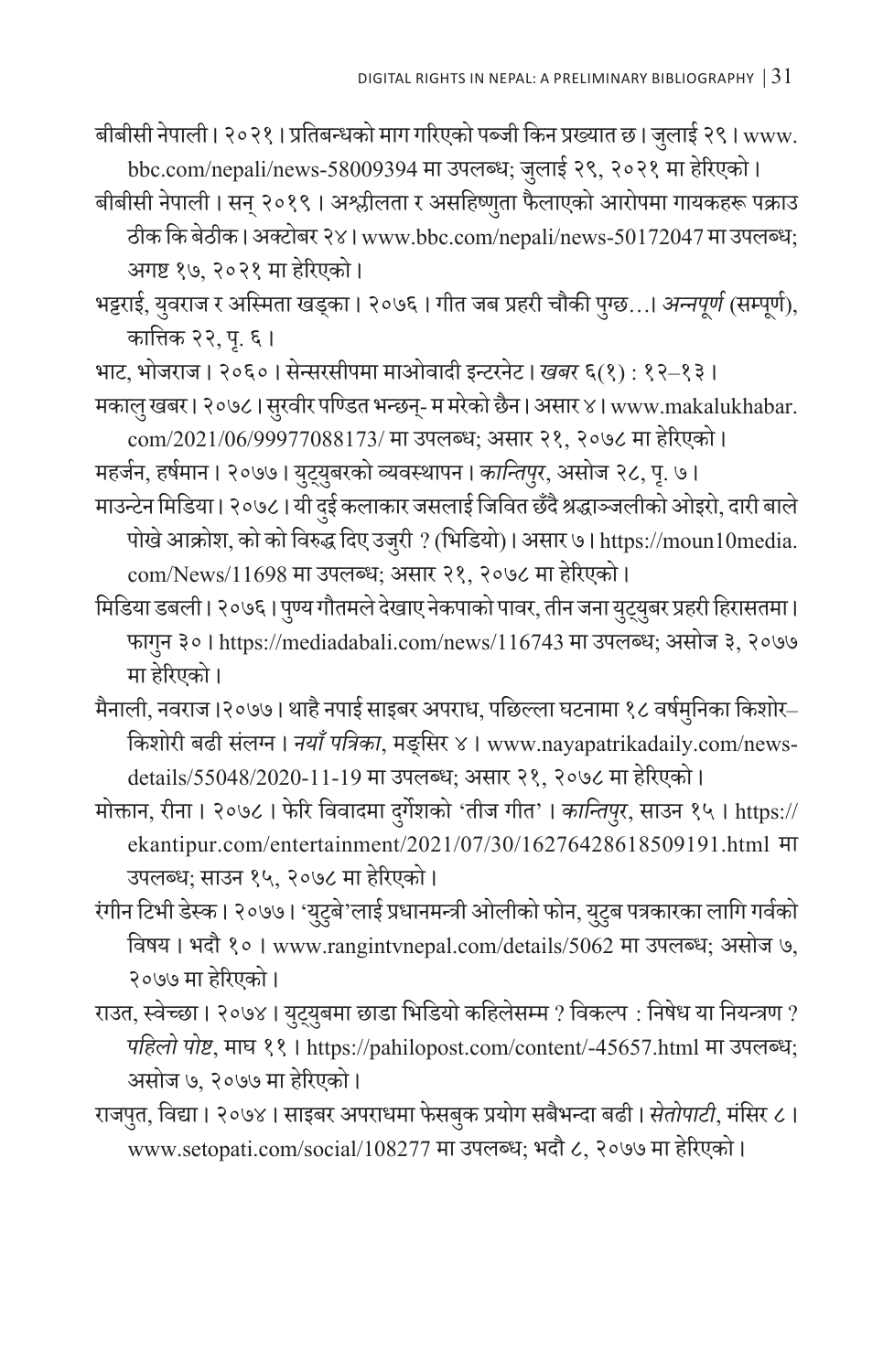- रातोपाटी । २०७६ । एउटा यस्तो तस्बिर जसका कारण भिटेन पक्राउ परे । कात्तिक ७ । https:// ratopati.com/story/104122/2019/10/24/rapper-vten-arrested-fromjawalakhel मा उपलब्ध; असोज १०, २०७७ मा हरेिएको ।
- रातोपाटी । २०७७ । प्रचण्डलाई गाली गरेको आरोपमा ओली निकट पत्रकार पक्राउ । *रातोपाटी*, वैशाख १८ । https://ratopati.com/story/128146/2020/4/30/dipak-pathak मा उपलब्ध; साउन २३, २०७८ मा हरेिएको ।
- रातोपाटी । २०७७ । युट्युबरलाई आचारसंहिता पालना गर्न आह्वान । साउन २३ । https:// ratopati.com/story/141745/2020/8/7/youtube-online-tv मा उपलब्ध; साउन २५, २०७८ मा हरेिएको ।
- रातोपाटी । २०७७ । नेपालको झण्डा जलाउँदै जातीय द्वन्द्व भड्काउने आपत्तिजनक ऱ्याप गीत यु ट्यु बमा । भदौ २ । https://ratopati.com/story/143184/2020/8/18/song- मा उपलब्ध; भदौ २, २०७७ मा हरेिएको ।
- रातोपाटी । २०७७ । फेक अकाउन्ट खोलेर गलत समाचार सम्प्रेषण भयो : घिसिङ । भदौ १० । https://ratopati.com/story/144223/2020/8/26/kulman-ghising मा उपलब्ध; भदौ १०,२०७७ मा हरेिएको ।
- रातोपाटी। २०७७। व्यक्तिको घरझगडामा युट्युबरको प्रवेश : यो कस्तो खालको पत्रकारिता हो ? भदौ २५ । https://ratopati.com/story/146327/2020/9/10/youtube-journalismdebate मा उपलब्ध; साउन २५, २०७८ मा हरेिएको ।
- रासस (राष्ट्रिय समाचार समिति) । २०७७ । अराजकता मच्चाउने न्यु मिडियाका गतिविधितर्फ सचेत रहन आग्रह । *गोरखापत्र*, असार २९ । https://gorkhapatraonline.com/ national/2020-07-13-18417 मा उपलब्ध; असोज ३, २०७७ मा हरेिएको ।
- रासस। २०७७। युट्युबरलाई आचारसंहिता पालना गर्न आह्वान। *रातोपाटी*, साउन २३। https:// ratopati.com/story/141745/2020/8/7/youtube-online-tv मा उपलब्ध; असोज ७, २०७७ मा हरेिएको ।
- रासस । २०७७ । सामाजिक सञ्जाल नियमन गर्ने निर्देशिका ल्याइने: सूचना प्रविधिमन्त्री गुरुङ । ु *गोरखापत्र*, माघ ३० । https://gorkhapatraonline.com/mainnews/2021-02-12-31899 मा उपलब्ध; साउन २५, २०७८ मा हरेिएको ।
- रासस । २०७८ । फेसबकमा आएको फ्रेण्ड रिक्वेस्ट एसेप्ट गर्दा...। *चक्रपथ,* साउन ११ । https:// chakrapath.com/newsdetails/15474 मा उपलब्ध; साउन ११, २०७८ मा हरेिएको ।
- रासस । २०७८ । उपकुलपति सिंहको मृत्यु भएको विज्ञप्ति निकाल्नेमाथि साइबर अपराध मुद्दा लगाइने । *अनलाइनखबर*, साउन २४ । www.onlinekhabar.com/2021/08/995348 मा उपलब्ध; साउन २४, २०७८ मा हरेिएको ।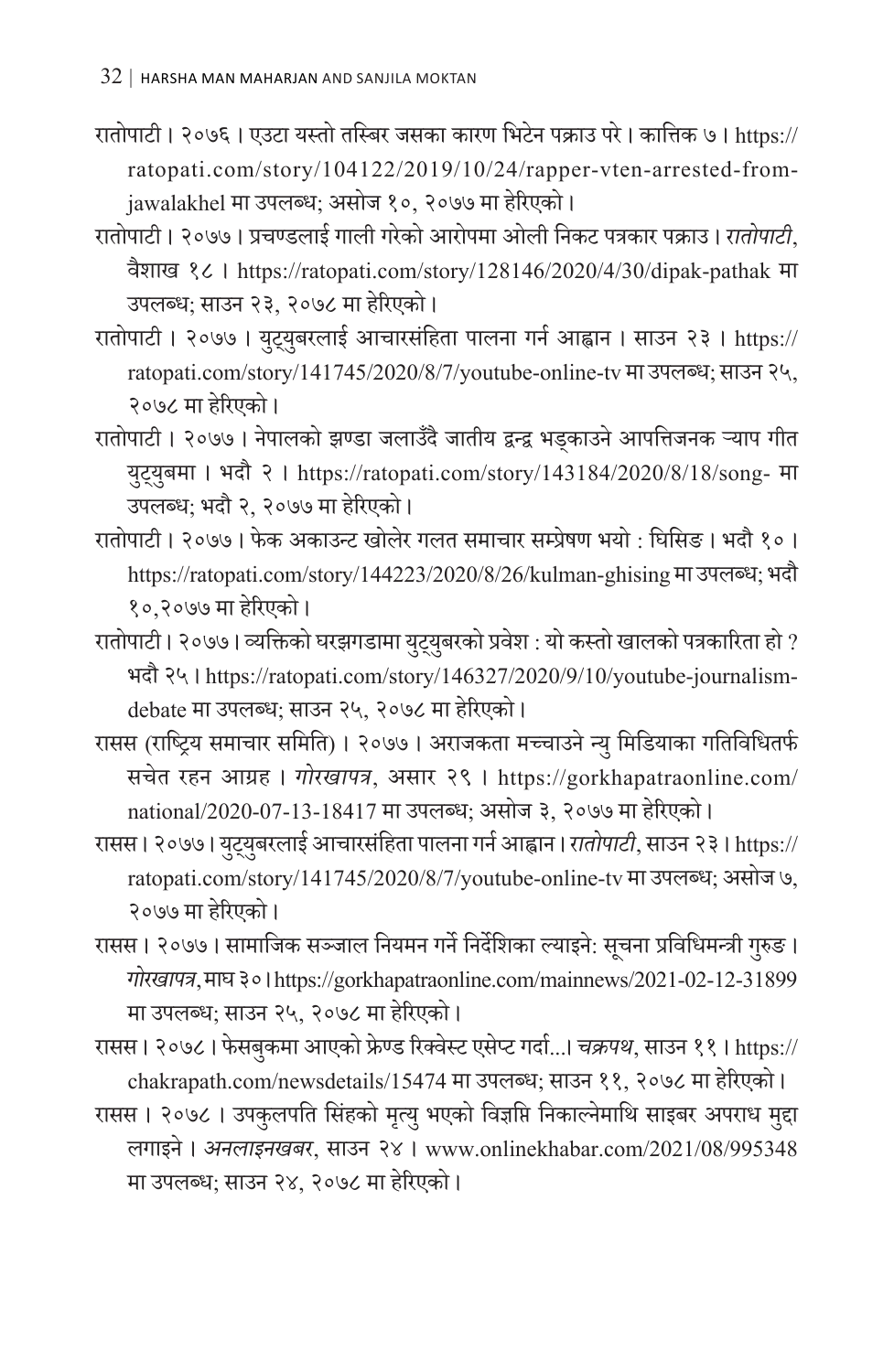- लामा, सिडग । २०७८ । पब्जी र फ्रिफायरविरुद्ध सांसदको ब्याटल । *शिलापत्र*, साउन १९ । https:// shilapatra.com/detail/63778/ मा उपलब्ध; साउन १९, २०७८ मा हरेिएको ।
- लुइटेल, खविन । २०७६ । युट्युबर किन जिम्मेवार नबन्ने ? *अन्नपूर्ण पोस्ट्,* भदौ ७ । http:// annapurnapost.com/news/135462 मा उपलब्ध; असोज २, २०७७ मा हरेिएको ।
- लोकपथ डटकम । २०७७ । युट्युबर पक्राउ : दुई किशोरी बलात्कार, आमालाई यस्तो धर्म्क दिए । असार २८ । www.lokpath.com/story/275342 मा उपलब्ध; असोज २, २०७७ मा हरेिएको ।
- विजशाला । २०७४ । रविन्द्र मिश्रलाई ध्वस्त बनाउने सामग्री सामाजिक सञ्जालमा भाइरल । कात्तिक २८ । www.bizshala.com/story/रविन्द्र मा उपलब्ध; भदौ १०, २०७७ मा हरेिएको ।
- विष्ट, रमेश । २०७६ । सम्पादक गिरीलाई प्रहरीले साइबर अपराध सम्बन्धी कसरमा पक्राउ गरेको घटनाप्रति महासंघको गम्भीर ध्यानाकर्षण । *एफएनजेनेपाल,* वैशाख २ । www.fnjnepal. org/np/press/212 मा उपलब्ध; साउन २५, २०७८ मा हरेिएको ।
- शर्मा, इला । २०७७ । सामाजिक सञ्जालको मन्दविष। *सेतोपाटी*, वैशाख २६ । www.setopati. com/opinion/205769/ मा उपलब्ध; भदौ २२, २०७७ मा हरेिएको ।
- शर्मा, राजेश । २०७८ । अनि ती किशोरीलाई लाइभ च्याटले पोर्न साइटसम्म पुऱ्यायो । *शिलापत्र*, वैशाख २४ । https://shilapatra.com/detail/57255/ मा उपलब्ध; असार २१, २०७८ मा हरेिएको ।
- शिलापत्र। २०७७। युट्युबर प्रनेश हाजिरी जमानीमा छुटे। जेठ ३१। https://shilapatra.com/ detail/7035 मा उपलब्ध; साउन २५, २०७८ मा हरेिएको ।
- शिलापत्र। २०७७। नेपाली झण्डा जलाएको भिडियो युट्युबमा राख्नेमध्येका एक जना पक्राउ। भदौ २ । https://shilapatra.com/detail/38572 मा उपलब्ध; असोज १४, २०७७ मा हरेिएको ।
- शिलापत्र। २०७७। युट्युबर प्रनेश हाजिरी जमानीमा छुटे। जेठ ३१। https://shilapatra.com/ detail/7035 मा उपलब्ध; असोज २, २०७७ मा हरेिएको ।
- श्रेष्ठ, मकर । २०७७ । अभिव्यक्तिमा फेरि अं कुशको प्रयतन । ् *कान्तिपर ु*, चैत २६ । https:// ekantipur.com/news/2021/04/08/16178433260015968.html मा उपलब्ध; चैत २६, २०७७ मा हरेिएको ।
- श्रेष्ठ, सदीप । २०७६ । ु भिटेन पक्राउलेजन्माएको प्रश्न । *सेतोपाटी*, कात्तिक ९ । www.setopati. com/opinion/191871 मा उपलब्ध; भदौ १३,२०७७ मा हरेिएको ।
- सत्कार पोष्ट । २०७६ । आफै न्यायाधीश बन्ने युट्युबर र अनलाइन पोर्टलमाथि निगरानी । भदौ ५ । https://satkarpost.com/2019/08/22/10499/ मा उपलब्ध; असोज ४, २०७७ मा हरेिएको ।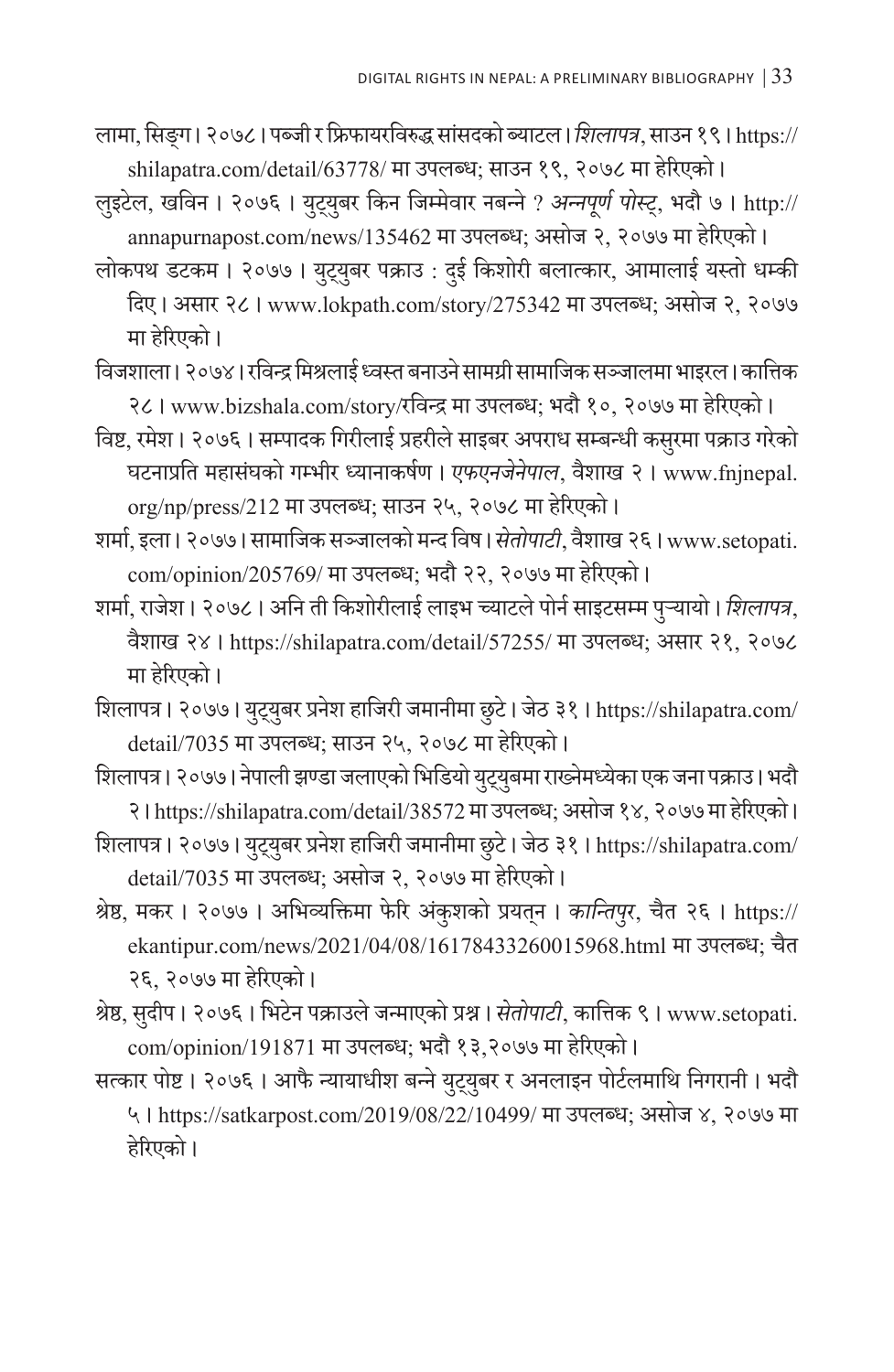- सबल पोष्ट । २०७६ । पत्रकारलाई पक्राउ गरेर विद्यतीय कारोबार ऐन लगाएको विरोधमा पत्रकार महासंघद्वारा आन्दोलनको घोषणा । वैशाख ५ । https://sabalpost.com/archives/31756 मा उपलब्ध; साउन २४, २०७८ मा हरेिएको ।
- साझापथ । २०७७ । युट्युबर भाग्य न्यौपानेलाई महिला दुर्व्यवहारको आरोप : भन्छन्- 'जुन मेरो गल्ती हो । साउन २२ । www.sajhapath.com/2020/08/7284/ मा उपलब्ध; साउन २५, २०७८ मा हरेिएको ।
- सापकोटा, जनकराज । २०७७ । बलात्कारको आरोपमा यसरी पक्राउ परे यटु् यबर । ु *कान्तिपर ु*, असार २८ । https://ekantipur.com/news/2020/07/12/159452179413983991.html मा उपलब्ध; असोज २, २०७७ मा हरेिएको ।
- सालोक्य | सन् २०१२ | विकास थापाले पाए सफाइ | *माइसंसार,* अगष्ट २८ | www.mysansar. com/2012/08/1314/ मा उपलब्ध; साउन २४, २०७८ मा हरेिएको ।
- सालोक्य । सन् २०१४ । अदालतको फैसला सामाजिक सञ्जालमा राज्य संयन्त्रले नियन्त्रण गर्न पाउँदैन । *माइसंसा*र, जुन १७ । www.mysansar.com/2014/07/13816/ मा उपलब्ध; अगष्ट २३, २०२१ मा हरेिएको ।
- सालोक्य । सन् २०१४ । फेसबुकमा कमेन्ट लेख्दा १८ दिन थुनामा राखिएका रहमानलाई धरौटीमा छाड्न अदालतको आदेश।*माइसंसार*, जुन २१। www.mysansar.com/2014/06/13148/ मा उपलब्ध; अगष्ट २३, २०२१ मा हरेिएको ।
- सालोक्य । सन् २०१९ । गायक तह लगाउने पुलिसको अपरेसन : दुर्गेश पक्रेको ' प्रेसर'पछि भिटेनको शिकार ? *माइसं सार*, अक्टोबर २५ । www.mysansar.com/2019/10/38095/ मा उपलब्ध; अगष्ट २३, २०२१ मा हरेिएको ।
- सालोक्य । सन् २०२० । समाचार डिलिट गर भन्दै अफिसमै पत्रकारमाथि हातपात, कारण यस्तो रहेछ । सेप्टेम्बर ११ । www.mysansar.com/2020/09/41963/ मा उपलब्ध; भदौ २७, २०७७ मा हरेिएको ।
- सालोक्य । सन् २०२१ । प्रधानमन्त्रीलाई समेत झक्याउने तरकारीको खास रहस्य बल्ल पो थाहा पाइयो, यस्तो रहेछ । *माइसंसार*, फेब्रुअरी ८ । www.mysansar.com/2021/02/42862/ मा उपलब्ध; अगष्ट २३, २०२१ मा हरेिएको ।
- सालोक्य । सन् २०२१ । द्वन्द्व रवि लामिछाने र किशोर श्रेष्ठबीचको, मारमा परेर अदालत धाउने फेसबुकमा कमेन्ट गर्ने दुई जना । *माइसंसार*, जुलाइ १८ । www.mysansar.  $com/2021/07/48134/$  मा उपलब्ध; जुलाइ १८, २०२१ मा हेरिएको ।
- सालोक्य । सन् २०२१ । 'विद्या जिस्काउँछस्' ओलीको नक्कली आवाजको ट्रोल भिडियो : बनाउने पत्ता लागेन, नाबालकलाई मुद्दा । *माइसं सार*, जु लाइ २५ । www.mysansar. com/2021/07/48243/ मा उपलब्ध; अगष्ट २३, २०२१ मा हरेिएको ।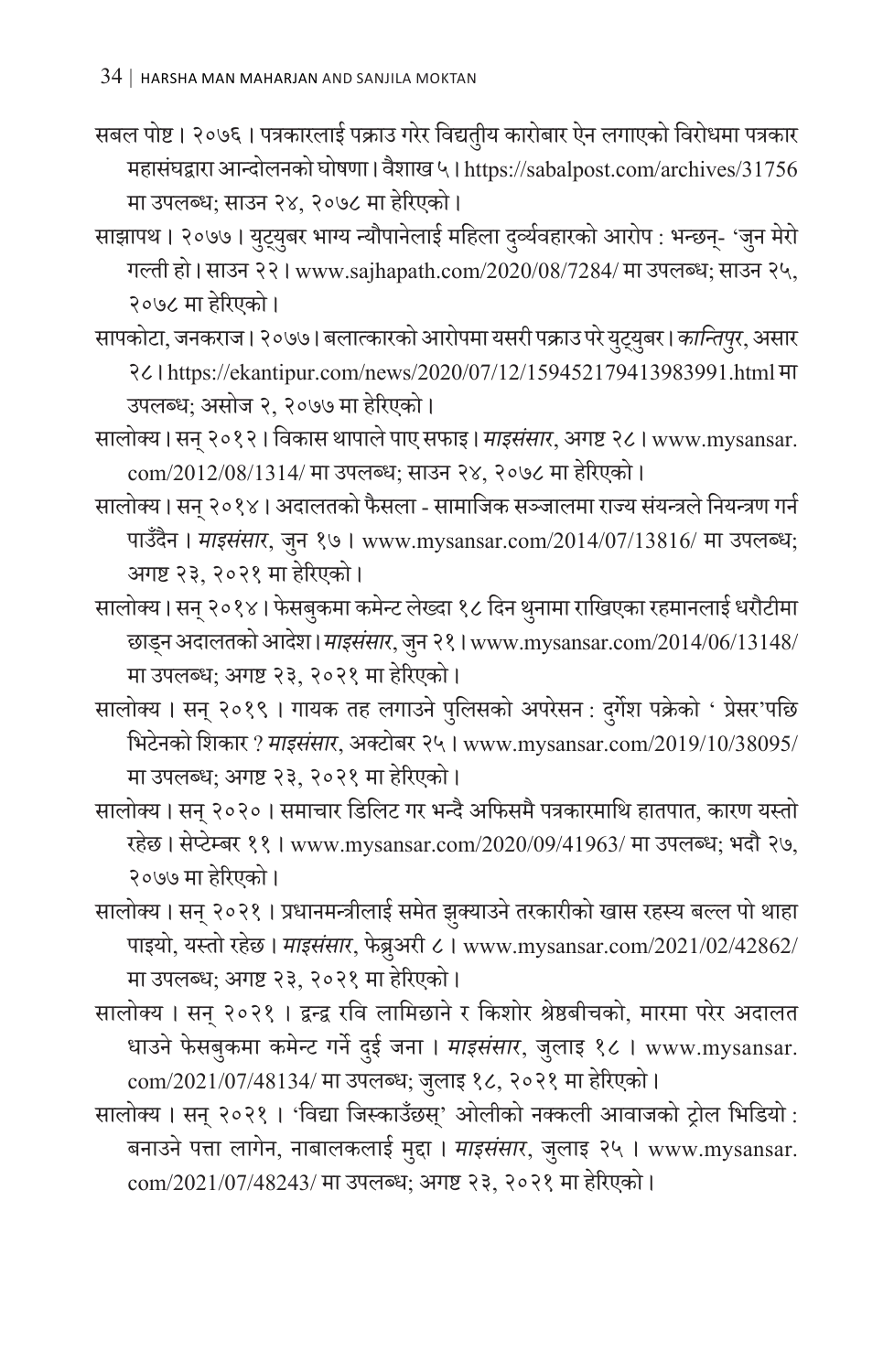- सिधाबाटो । २०७६ । मन्त्रि बास्कोटाको प्रश्न : भिटेनको गीत परिवारसँग बसेर सुन्न सुक्नुहुन्छ ? कात्तिक ७ । https://sidhabato.com/archives/12971 मा उपलब्ध; साउन २५, २०७८ मा हरेिएको ।
- सुधार मिडिया। २०७८। जिउँदै मान्छेलाई 'मरेको भन्दै समाचार आएपछि रश्मि भट्ट रुदै लाईभ'मा (हेर्नुस भिडियो) । वैशाख ३० । https://sudursanchar.com/जिउँदै-मान्छेलाई-मरेको/ मा उपलब्ध; असार २१, २०७८ मा हरेिएको ।
- सुनौलो नेपाल। २०७८। आफ्नोबारे अनर्गल प्रचार गर्ने र जिउँदोमै श्रद्धाञ्जली दिनेलाई कारबाही गर्न सर्य ू थापाको माग । जेठ ३ । https://sunaulonepal.com/content/38546 मा उपलब्ध; असार २१, २०७८ मा हरेिएको ।
- सुवेदी, देवराज I २०७७ I भ्रममा नपर्न मेलम्ची नगरपालिकाको सार्वजनिक रूपमा आग्रह I *अनलाइन रेडियो नेपाल*, भदौ २६ । www.onlineradionepal.gov.np/2020/09/11/95764.html मा उपलब्ध; असोज २, २०७७ मा हरेिएको ।
- सूर्योदय अनलाइन । २०७६ । युट्युबर प्रनेश गौतम पुनः हिरासतमा । जेठ ३२ । https:// suryodayaonline.com//युट्युबर-प्रनेश-गौतम-पुन/ मा उपलब्ध; साउन २५, २०७८ मा हरेिएको ।
- सेतोपर्दा । २०७५ । अश्चिल कार्यक्रम चलाउने युट्युब च्यानलमाथि साइबर क्राइमको मुद्दा । http:// setoparda.com/archives/6177 मा उपलब्ध; असोज ७, २०७७ मा हरेिएको ।
- सेतोपाटी । २०७६ । प्रहरीले हटायो भिटेनको 'हामी यस्तैत हो नि ब्रो' । कात्तिक ७ । www. setopati.com/social/192117/ मा उपलब्ध; साउन २४, २०७८ मा हरेिएको ।
- सेतोपाटी । २०७६ । 'भिटेन' माथि अनुसन्धान गर्न अदालतले दियो ७ दिन म्याद । कात्तिक ७ । www.setopati.com/social/192142/ मा उपलब्ध; साउन २५, २०७८ मा हरेिएको ।
- सेतोपाटी । २०७७. प्रहरीले अनुसन्धान थालेपछि भिटेनले प्राइभेट गरे भिडिओ । कात्तिक १३ । www.setopati.com/social/220387/ मा उपलब्ध; साउन २४, २०७८ मा हरेिएको ।
- सेतोपाटी । २०७७ । भिटेनको 'पारा' गीत सं शोधनसहित रिलिज हु ने, मागे माफी । कात्तिक १६ । www.setopati.com/art/art-activity/220529/ मा उपलब्ध; साउन २५, २०७८ मा हरेिएको ।

सेतोपाटी । २०७७ । प्रेमिका'को अर्धनग्न तस्बिर/भिडिओ सार्वजनिक गरेपछि... । पस ९ । www. ु setopati.com/index.php/social/224654 मा उपलब्ध; असार २१, २०७८ मा हरेिएको ।

सौर्य अनलाइन। २०७७। कोरोनाबारे अफवाह फैलाउने एक युट्युबर पक्राउ। वैशाख ७। www. souryaonline.com/2020/04/298881.html मा उपलब्ध; असोज ३, २०७७ मा हरेिएको । स्मार्ट२४न्युज । २०७८ । नवीकरण नगरेका अनलाइन मिडियालेप्रेस कार्ड नपाउने । साउन ४ । https://smart24news.com/news/7539/ मा उपलब्ध; साउन ६, २०७८ मा हरेिएको ।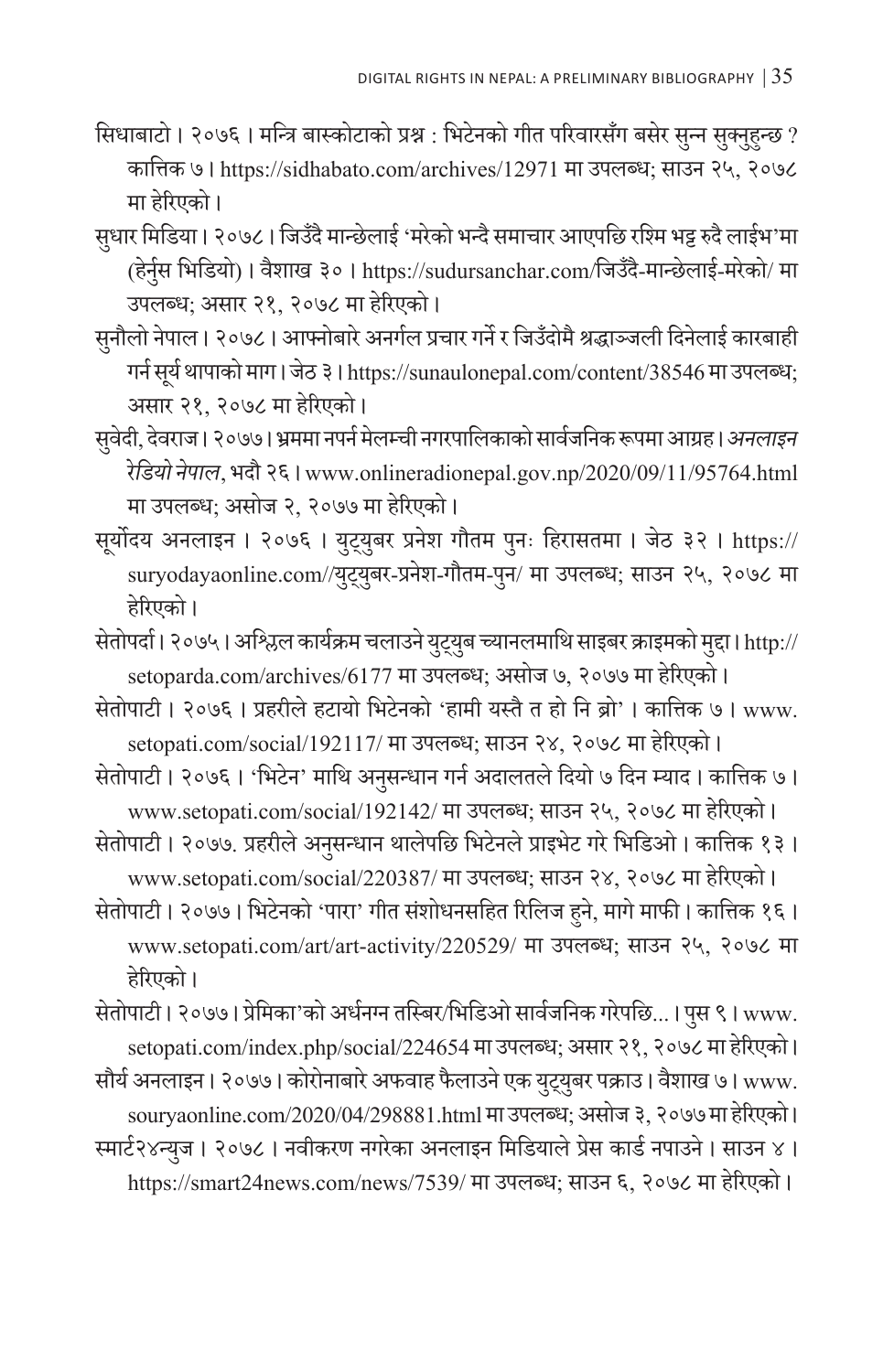हिमालखबर । २०७७ । पर्व ू सचिव भीम उपाध्याय पक्राउ । वैशाख १० । www.himalkhabar. com/news/113387 मा उपलब्ध; साउन २२, २०७८ मा हरेिएको ।

- हिमालय पोष्ट । २०७७ । पत्रकार पाठक अदालतबाट रिहा । वशै ाख २२ । https://himalayapost. com/archives/117608 मा उपलब्ध; साउन २४, २०७८ मा हरेिएको ।
- हुमागाई, बसन्त । २०७० । भाण्टा काण्डमा जेल परेका पत्रकार पन्तको कलेजले नै मुद्धा पि लियो । *हेलोखबर*, असार ९ । https://hellokhabar.com/6413/ मा उपलब्ध; असार ७, २०७८ मा हरेिएको ।

#### **Data Protection/Data Security**

- Ale Magar, Arpana. 2020. Cyber Risk Increases Along with the Rising Trend of Webinars. *The Himalayan Times*, May 6, p. 4.
- Aljazeera. 2019. Nepal Detains122 Chinese for Suspected Cybercrime, Bank Fraud. December 24. Available at www.aljazeera.com/news/2019/12/nepaldetains-122-chinese-suspected-cyber-crime-bank-fraud-191224060142747. html; accessed September 6, 2020.
- ANI (Asian News International). 2020. Illegal Acts of Nepal PM's IT Consultant Get Govt. Amnesty: Report. *Nepal News*, August 18. Available at www. nepalnews.net/news/266126770/illegal-acts-of-nepal-pm-it-consultant-getgovt-amnesty-report; accessed August 23, 2020.
- Aryal, Mina. 2020. PM's IT Consultant, Accused of Involvement in Illegal Removal of News Item. *ICT Frame*, April 2. Available at https://ictframe. com/asgar-ali-accused-of-involvement-in-illegal-removal-of-news-item; accessed August 23, 2020.
- Aryal, Mina. 2021. Chinese Hackers Stole Call Details of Nepal Telecom. *ICT Frame,* July 14. Available at https://ictframe.com/chinese-hackers-stolecall-details-of-nepal-telecom/; accessed July 21, 2021.
- Basnet, Gajendra. 2020. PM's Closest, Yet Controversial, 'Shadow Player' Behind Scandals. *Khabarhub*, April 3. Available at https://english. khabarhub.com/2020/03/86715/; accessed August 23, 2020.
- Devkota, Sabina. 2020. Crossborder Cybercrime and Punishment. *Nepali Times*, February 14. Available at www.nepalitimes.com/banner/crossbordercybercrime-and-punishment/; accessed July 5, 2021.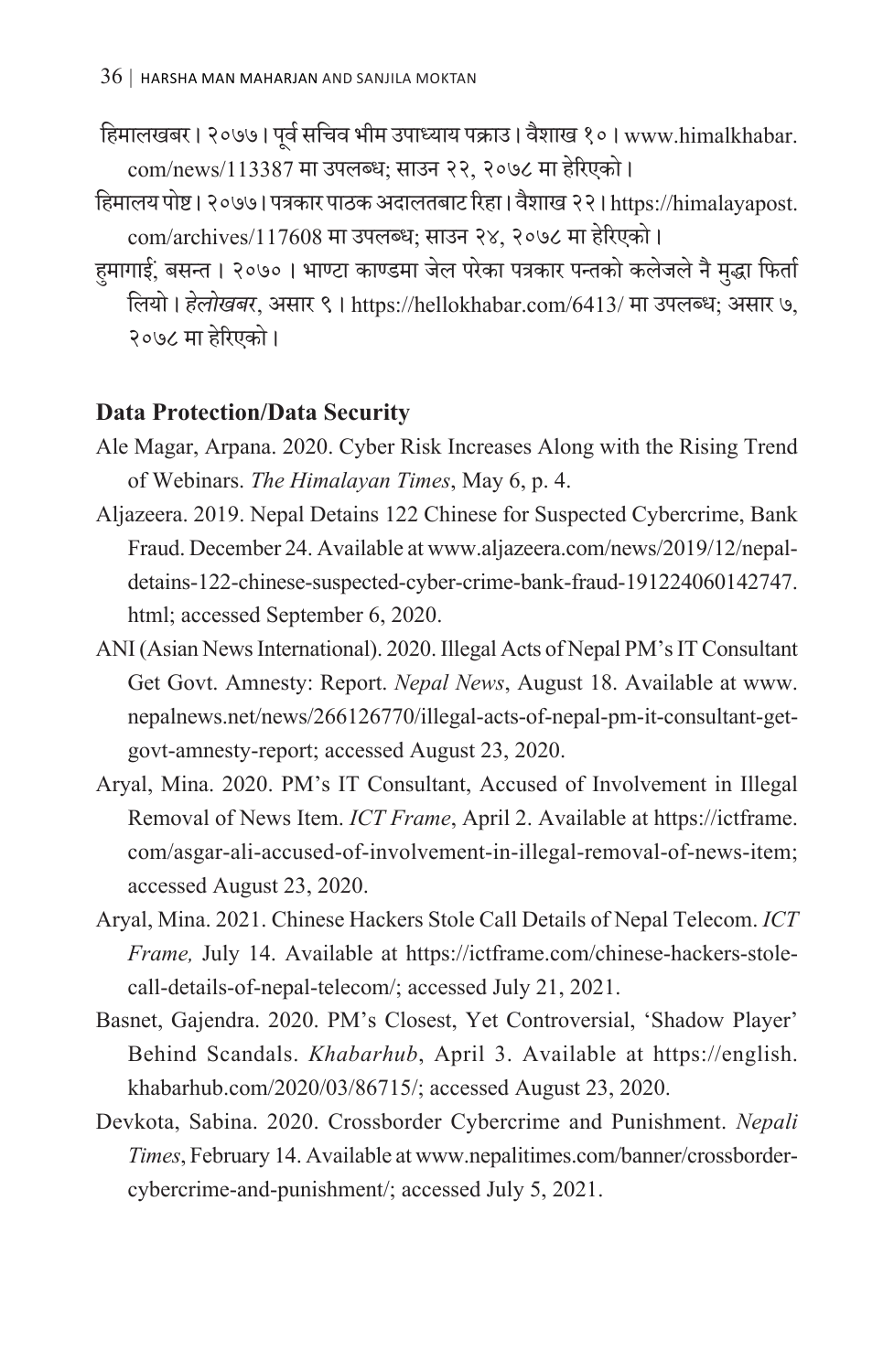- Dhungana, Shuvam. 2021. 14-Year Old Arrested for Hacking Social Media Accounts of Celebrities. *The Kathmandu Post*, April 6. Available at https:// kathmandupost.com/national/2021/04/06/14-year-old-arrested-for-hackingsocial-media-accounts-of-celebrities; accessed July 21, 2021
- Dhungana, Shuvam and Rajesh Khanal. 2019. Millions Stolen by ATM Hackers Exposes Vulnerability of Nepali Banks. *The Kathmandu Post*, September 1. Available at https://kathmandupost.com/money/2019/09/01/millionsstolen-by-atm-hackers-exposes-vulnerability-of-nepali-banks; accessed August 27, 2020.
- Dhungel, Ravi. 2019. Cyber Security for National Security. *The Rising Nepal,* December 5, p. 4.
- Dinesh. 2021. Nepal Telecom Server Is Safe with No Hacking: Says the Company. *NepaliTelecom*, July 15. Available at www.nepalitelecom. com/2021/07/ntc-server-is-safe-with-no-hacking.html; accessed July 21, 2021
- Giri, Shailendra. 2019. Cyber Crime, Cyber Threat, Cyber Security Strategies and Cyber Law in Nepal. *Pramana Research Journal* 9(3): 662–672.
- Giri, Shailendra and Subarna Shakya. 2020. High Risk of Cybercrime, Threat, Attack and Future Challenges in Nepal. *International Journal of Computer Sciences and Engineering* 8(2): 46–51.
- Gyawali, Sandip. 2021. Hackers from China Target Nepali ATMs.*Kathmandu Tribune*, April 4. Available at https://kathmandutribune.com/hackers-fromchina-target-nepali-atms/; July 21, 2021.
- ICT Byte. 2020. Foodmandu's Data Hacked. What People are Saying? March 8. Available at https://ictbyte.com/news/foodmandus-data-hacked-whatpeople-are-saying/; accessed September 6, 2020.
- ICT Byte. 2020. Vianet's Customer Data Hacked. How People are Responding? April 8. Available at https://ictbyte.com/nepal/vianets-customer-datahacked-how-people-are-responding/; accessed September 6, 2020.
- ICT Byte. 2020. Vianet's Data Hacked: More than 1 Lakh 50,000 Records. April 8. Available at https://ictbyte.com/nepal/vianets-data-hacked-morethan-1-lakh-50000-records/; accessed September 6, 2020.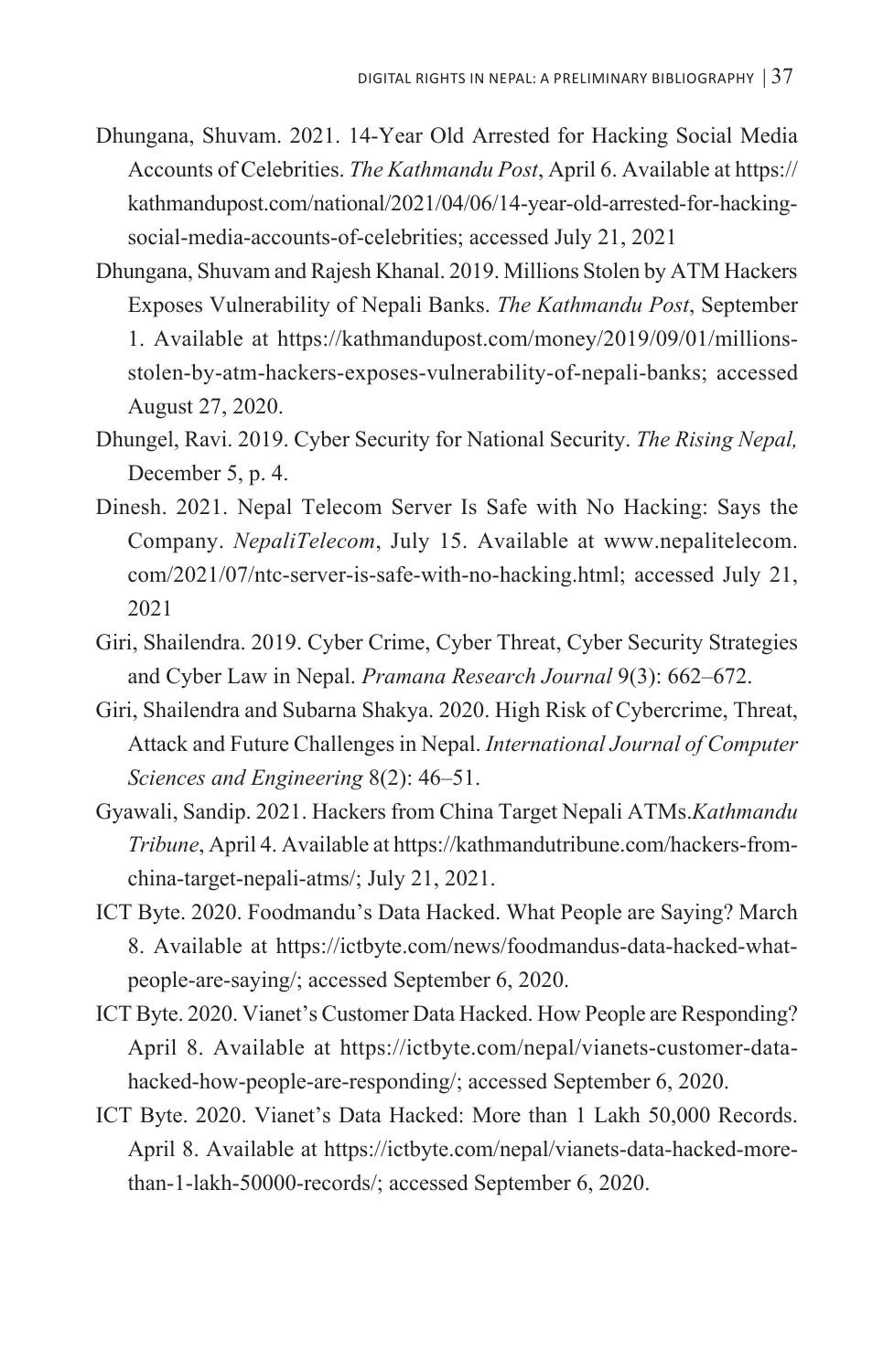- ICT Byte. 2020. A Twitter Account Warns to Hack Prabhu Money Transfer. April 10. Available at https://ictbyte.com/nepal/a-twitter-account-warnsto-hack-prabhu-pay/; accessed September 6, 2020.
- ICT Byte. 2020. Hacker Now Warns Nepali Congress. April 10. Available at https://ictbyte.com/nepal/hacker-now-warns-nepali-congress/; accessed September 6, 2020.
- ICT Byte. 2020. Data Breach in Nepal: Why is This Rising Day by Day? April 15. Available at https://ictbyte.com/events/data-breach-in-nepal-why-isthis-rising-day-by-day/; accessed September 6, 2020.
- IFJ (International Federation of Journalists). 2020. Nepal: Article Disappears from Kathmandu Press Website. *South Asia Media Solidarity Network*, April 6. Available at https://samsn.ifj.org/nepal-article-disappears-fromkathmandu-press-website/; accessed August 23, 2020.
- Infocannep. 2021. Vianet- Young Nepali Hacker Narapichas. *Canada Nepal,*  May 14. Available at https://infocannep.com/vianet-young-nepali-hackernarapichas/; accessed July 21, 2021.
- Joshi, Prabinda Raj. 2013. Hacking: A Critical Study in Emerging Cyber Crime in Nepal. LLB Thesis, Purbanchal University.
- Kayastha, Shubha. 2020. Digital Debacles. *The Record*, June 23. Available at www.recordnepal.com/perspective/opinions/digital-debacles/; accessed August 23, 2020.
- Khanal, Rajesh. 2019. Central Bank Says Deposits in the Banks are Safe after Arresting Chinese Nationals for Hacking into ATM Machines. *The Kathmandu Post*, September 2. Available at https://kathmandupost.com/ money/2019/09/01/police-arrest-chinese-nationals-for-atm-theft-centralbanks-says-depositors-money-is-safe; accessed August 27, 2020.
- Maskey, Yural. 2016. Nepal Telecom Network Allegedly Hacked by Anonymous. *Gadgetbyte*, March 8. Available at www.gadgetbytenepal.com/nepaltelecom-network-allegedly-hacked-anonymous-%E2%80%AAopnep/; accessed November 22, 2020.
- My República. 2020. F1 Soft's President Dhakal and PM's IT Consultant Ali in Hot Water after Pressuring to Illegally Remove News Item by Hacking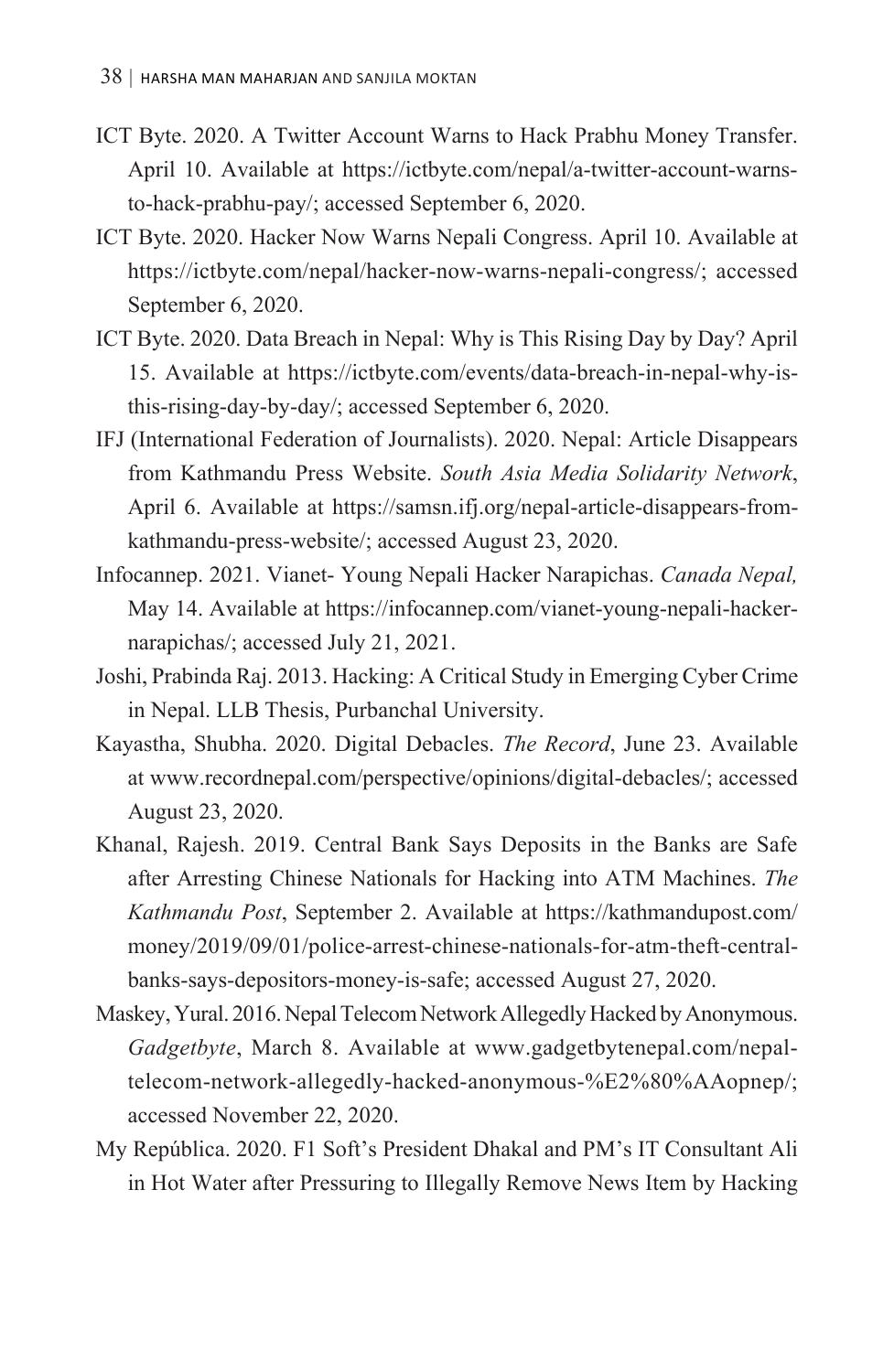into Backend. April 2. Available athttp://myrepublica.nagariknetwork.com/ news/91859/; accessed August 23, 2020.

- My República. 2020. Here is Why PM's IT Consultant Asgar Ali has been a Controversial Figure. April 2. Available at http://myrepublica. nagariknetwork.com/news/91898/; accessed August 23, 2020.
- My República. 2020. Hacking of News Website Tantamount to Pre-censorship: Experts. April 3. Available at https://myrepublica.nagariknetwork.com/ news/hacking-of-news-website-tantamount-to-pre-censorship-experts/; accessed August 25, 2020.
- My República. 2021. Police Arrest 'Narapisach' Who Leaked Data of Vianet Communications Last Year. January 10. Available at http://myrepublica. nagariknetwork.com/news/103059/; accessed July 21, 2021.
- Narapichas. 2021. Here Is My Story. *Reddit,* February 16. Available at www. reddit.com/r/Nepal/comments/ll1cz3/written\_by\_narpichas\_who\_hacked\_ into\_vianet/gnqxs55/; accessed July 21, 2021.
- Nepali Telecom. 2020. Foodmandu 50K Users Data Leaked by a Hacker. March 9. Available at www.nepalitelecom.com/2020/03/foodmandu-hack-userdata-leaked.html; accessed September 2, 2020.
- Nepali Telecom. 2020. Reason Behind #Boycottesewa Trending. April 5. Available at www.nepalitelecom.com/2020/04/reason-behind-boycottesewa-asgar-ali.html; accessed August 23, 2020.
- Nepali Telecom. 2020. Cyber Security in Nepal: Data Breaches, Identity Theft, and Security of Digital Data. April 16. Available at www.nepalitelecom.com/ cyber-security-in-nepal-data-breaches-hack; accessed September 2, 2020.
- Nepali Telecom. 2020. Everything You Need to Know about India vs Nepal Cyber War. May 27. Available at www.nepalitelecom.com/2020/05/indiavs-nepal-cyber-war-border-dispute.html; accessed September 5, 2020.
- Nepali Telecom. 2020. Nepal Telecom Server Hacker Arrested by CIB. July 18. Available at www.nepalitelecom.com/2020/07/nepal-telecom-serverhacker-arrested-cib.html; accessed September 2, 2020.
- Nepali Telecom. 2020. Vianet's Customer Data Compromised with Latest Leaks (with Official Statement). April 1. Available at www.nepalitelecom.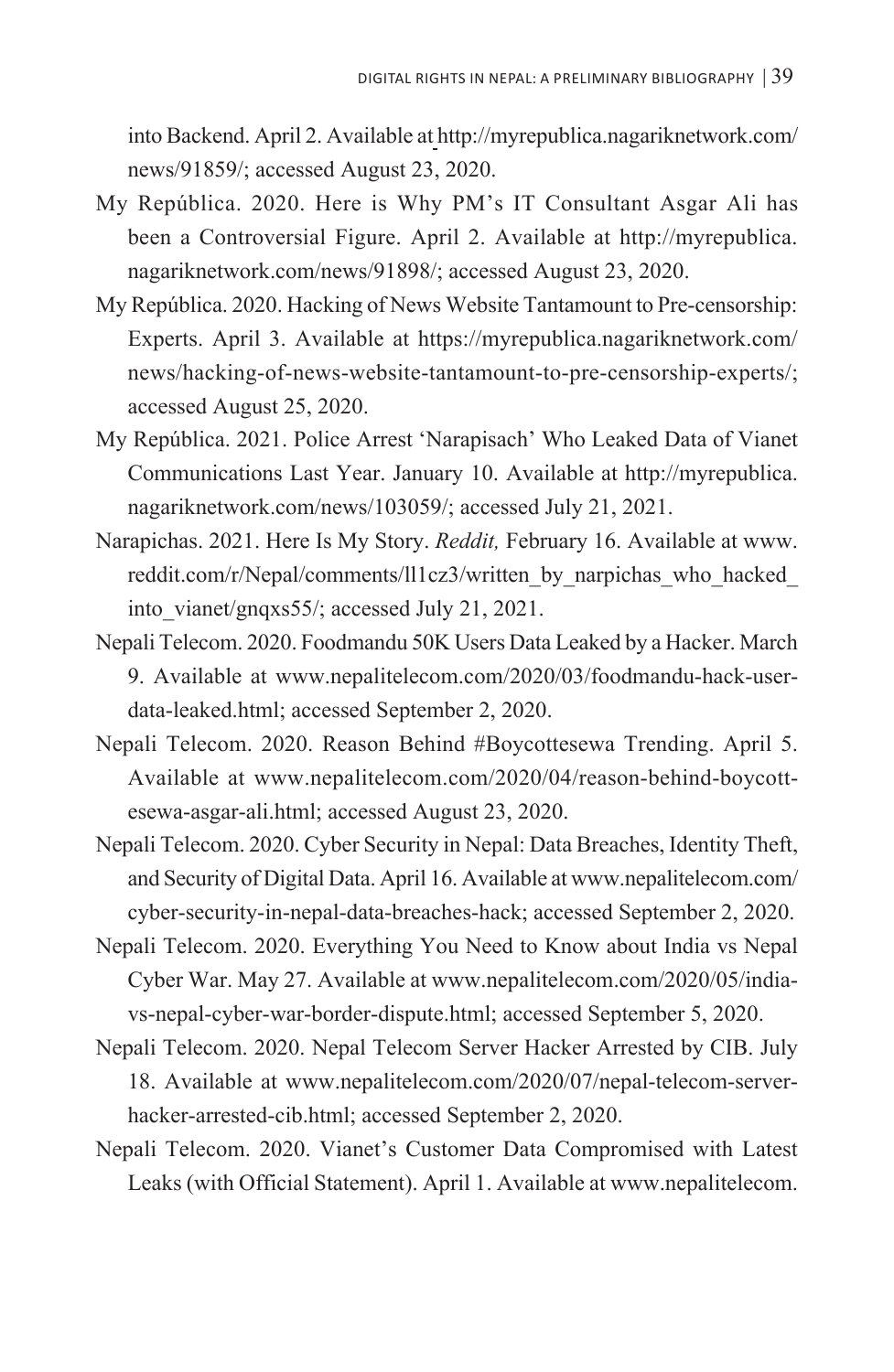com/2020/04/vianet-customer-data-leaks-hack.html; accessed September 2, 2020.

- Nepse Direct. 2020. Customers Urged to Stop Using Esewa, Concerns over Safety of Public Money and Data*.* April 3. Available at www.investingnepal. com/np/news/concerns-over-safety-of-public-money-and-data-arise-afterf1softs-meddling-in-news-website; accessed August 23, 2020.
- Onlinekhabar. 2020. FNJ Demands Probe into Kathmandu Press News Removal. April 2. Available at https://english.onlinekhabar.com/fnj-demands-probeinto-kathmandu-press-news-removal.html; accessed August 23, 2020.
- Pant, Shashwat. 2020. What You Need to Know about Ethical Hackers in Nepal. *The Kathmandu Post*, March 3. Available at https://kathmandupost. com/science-technology/2020/03/03/what-you-need-to-know-about-ethicalhackers-in-nepal; accessed August 27, 2020.
- Paudel, Bimal Raj. 2020. Asgar Ali's Recent Controversy Raises Question to Banking Apps & Payment System Security. April 2. Available at https:// nepstuff.com/asgar-alis-recent-controversy-raises-question-to-bankingapps-payment-system-security/; accessed August 23, 2020.
- Pradhan, Shirish B. 2020. Nepali Journalists Demand Probe into Removal of Story on Coronavirus "Scam" from News Website. *Outlookindia*, April 3. Available at www.outlookindia.com/newsscroll/nepali-journalistsdemand-probe-into-removal-of-story-on-coronavirus-scam-from-newswebsite/1789946; accessed August 23, 2020.
- Review Nepal. 2020. FNJ Condemns Objects to the Incident of Removing News Item by Hacking the News Site of Kathmandupress.com. April 2. Available at https://reviewnepal.com/national/fnj-condemns-objects-to-the-incidentof-removing-news-item-by-hacking-the-news-site-of-kathmandupress-com. html; accessed August 23, 2020.
- Roka, Chuda Bahadur. 2017. Cybercrime and Security in Nepal: The Need for Two-Factor Authentication in Social Media. *Crossing the Border: International Journal of Interdisciplinary Studies* 5(2): 31–36.
- Sapkota, Sunil. 2020. Panic Spikes as PM's IT Guru Ali has Access to People's Private Data. *My República*, April 4. Available at http://myrepublica. nagariknetwork.com/news/92024/; accessed August 23, 2020.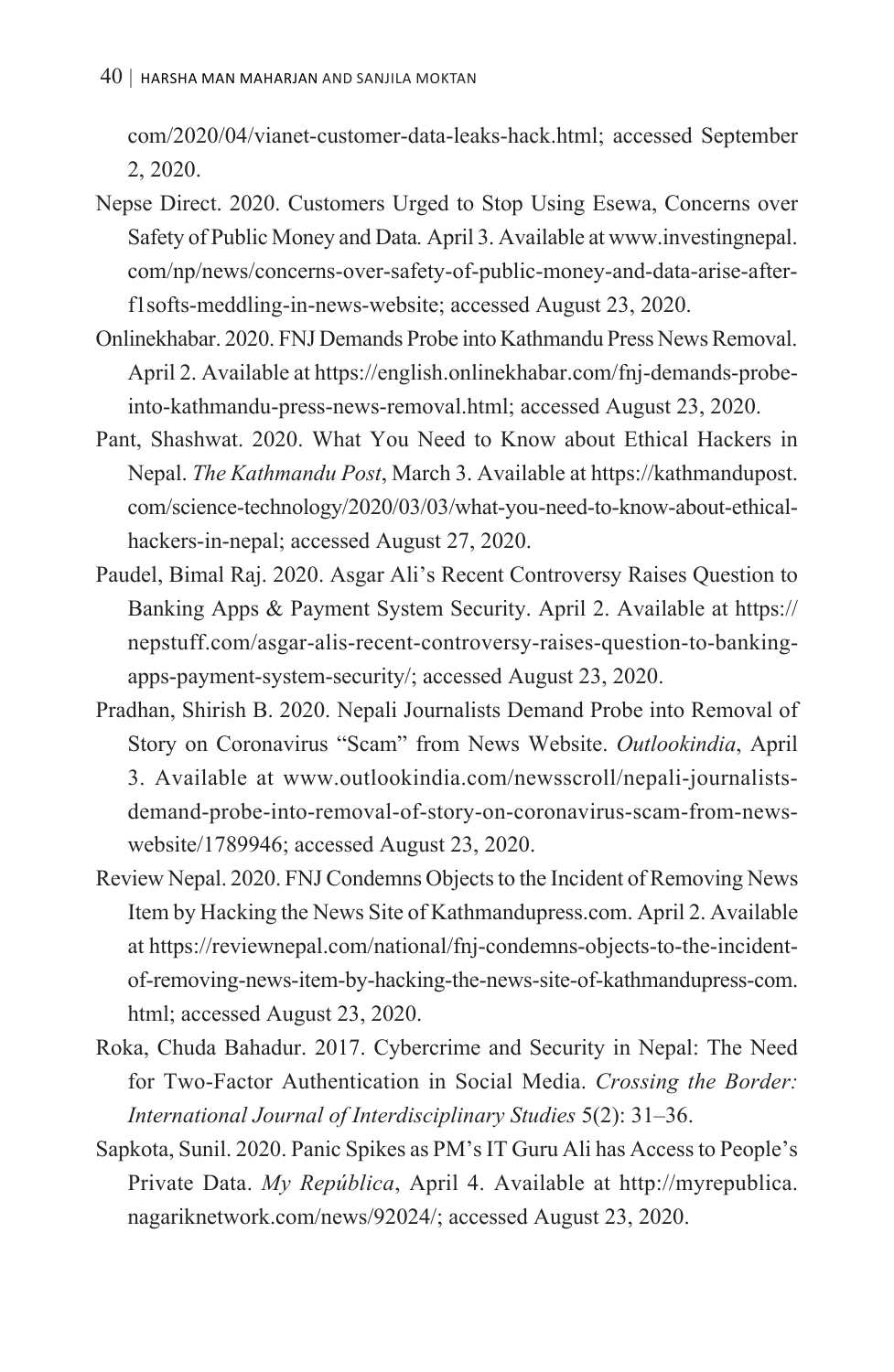- Sharma, Rupak D. 2017. Bank's Weakness Helped Criminals to Hack into Its System. *The Kathmandu Post*, October 24. Available at https:// kathmandupost.com/valley/2017/10/24/banks-weakness-helped-criminalsto-hack-into-its-system; accessed August 27, 2020.
- Shrestha, Prabin and R.N. Thakur. 2019. Study on Security and Privacy Related Issues Associated with BYOD Policy in Organizations in Nepal. *LBEF Research Journal of Science, Technology and Management* 1(2): 41–62.
- Shrestha, Sanyukta. 2020. Lessons Nepal can Learn from the UK in Data and Cyber Security. In *Promoting Cultural Change in Engineering Practices for the Development of Nepal: Learning from the UK, pp. 4–13. London:* Society of Nepalese Engineers UK. Also available at www.soneuk.org/ wp-content/uploads/2020/06/SONEUK\_Conference2020.pdf; accessed November 11, 2020.
- The Himalayan Times. 2021. Social Media Users Advised to Be on Guard against Hacking. March 27. Available at https://thehimalayantimes.com/ nepal/social-media-users-advised-to-be-on-guard-against-hacking; accessed July 21, 2021.
- The Himalayan Times. 2021. Chinese Man Caught Stealing Cash from ATM. April 1*.* Available at https://thehimalayantimes.com/kathmandu/chineseman-caught-stealing-cash-from-atm; accessed July 21, 2021.
- The Kathmandu Post. 2020. Kathmandu Press Accuses Its Site Developer of Removing a News Article Without Consent. April 2. Available at https:// kathmandupost.com/national/2020/04/02/kathmandu-press-accuses-its-sitedeveloper-of-removing-a-news-article-without-consent; accessed August 23, 2020.
- The Kathmandu Post. 2020. Nepali Editors Concerned about Prime Minister's IT Consultant's Role in Removal of News Report. April 2. Available at https://kathmandupost.com/national/2020/04/02/nepali-editors-concernedabout-prime-minister-s-it-consultant-s-role-in-removal-of-news-report; accessed August 23, 2020.
- The Rising Nepal. 2020. Public Service Employee Arrested for Hacking NT's Server. July 16. Available at https://risingnepaldaily.com/mustread/public-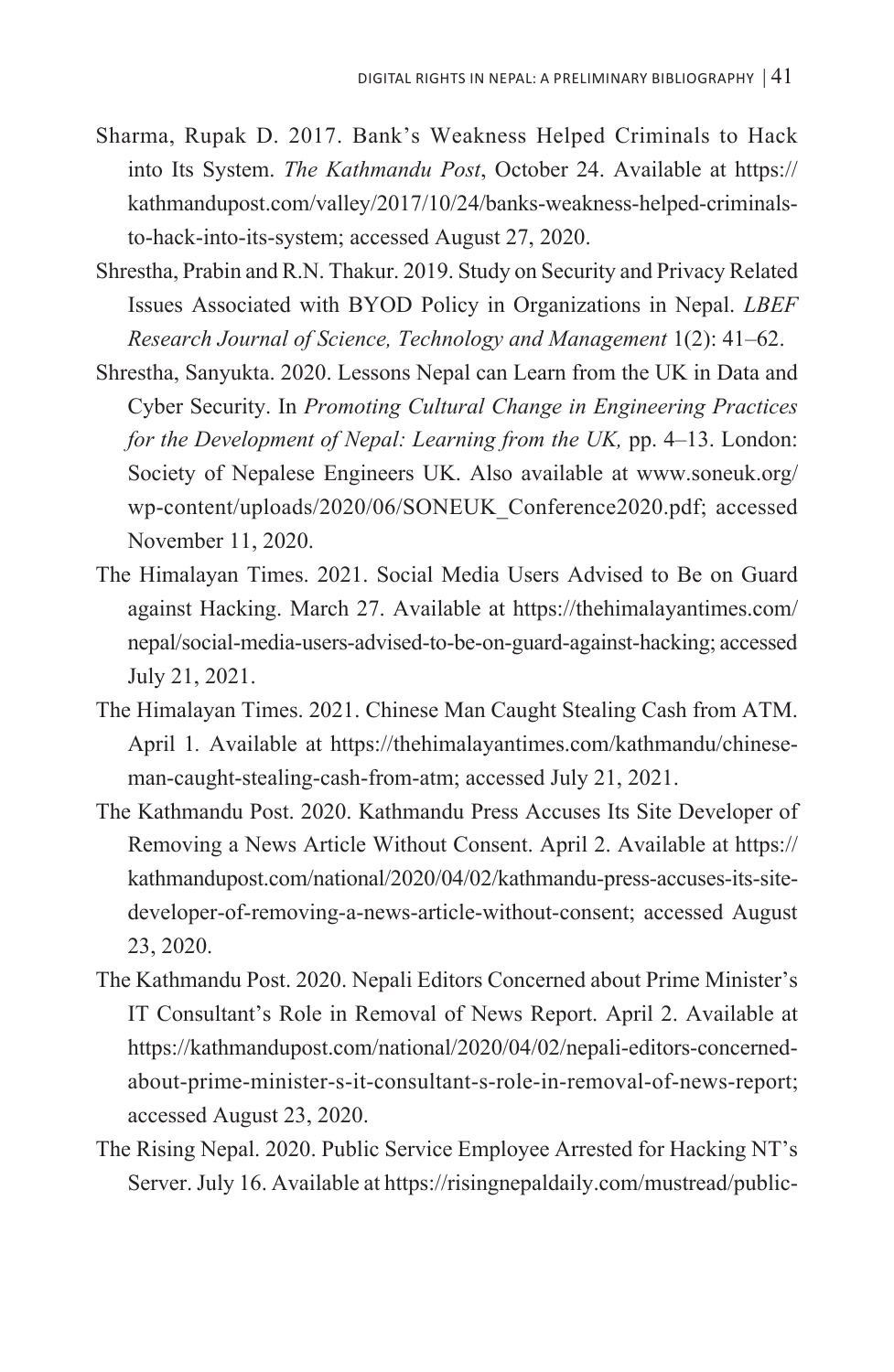service-employee-arrested-for-hacking-nts-server; accessed September 2, 2020.

Threatnix. 2017. *Threat Report, 2017, Nepal*. Lalitpur: Threatnix.

Threatnix. 2018. *Threat Report, 2018, Nepal.* Lalitpur: Threatnix.

- अधिकारी, अनषुा । २०७७ । 'ह्याकर' ऐश्वर्या । *सेतोपाटी*, भदौ ८ । www.setopati.com/ social/214777 मा उपलब्ध; भदौ ८, २०७७ मा हरेिएको ।
- अधिकारी, चन्द्र शेखर । २०७७ । आलोचना गर्नेलाई आक्रमण गर्नु लोकतन्त्रविरोधी क्रियाकलाप । *इकागज*, माघ १६ । https://ekagaj.com/article/interview/5415 मा उपलब्ध; माघ १७, २०७७ मा हरेिएको ।
- अधिकारी, समिक्षा । २०७७ । इन्टरनेटमा सुरक्षित हुने उपाय खोज्थिन्, आफैँ 'ह्याकर' बनिन् । .<br>. *सेतोपाटी*, असोज ७ । www.setopati.com/social/217630/ मा उपलब्ध; असोज ७, २०७७ मा हरेिएको ।
- अनलाइनखबर । २०७६ । काठमाडौ ँ प्रेसको समाचार डिलिट प्रकरणमा सिरान टेक्नोलोजिजले माफी माग्यो । चैत २० । www.onlinekhabar.com/2020/04/850601 मा उपलब्ध; भदौ ७, २०७७ मा हरेिएको ।

आचार्य, गणेश । २०७१ । खै पब्लिक डाटा ? *हिमाल* २३(३०) : ५२ ।

- आचार्य, गणेश । २०७७ । जाने होइन त अब डिजिटलमा । *हिमालखबर*, जेठ ३ । www. himalkhabar.com/news/114113 मा उपलब्ध; जेठ ३, २०७७ मा हरेिएको ।
- आचार्य, गणेश । २०७७ । जूम एपमा अनधिकृत हर्कत : प्रविधिको दोष कि मान्छेको ? *हिमालखबर*, असार ११ । www.himalkhabar.com/news/115382 मा उपलब्ध; असार ११, २०७७ मा हरेिएको ।
- इकागज। २०७८। फोन ट्यापिङले कूटनीतिक संयन्त्रमा त्रास। साउन ५। https://ekagaj.com/ article/news/20017/?v=1 मा उपलब्ध; साउन ६, २०७८ मा हरेिएको ।
- काठमाडौँ पाटी । सन् २०२० । प्रधानमन्त्रीका आईटी विज्ञको कर्तुत : गैरव्यावसायिक हर्कतले ई-सेवालाई धक्का । अप्रिल २ । www.kathmandupati.com/news/kp-oli-ashgarali/107723/ मा उपलब्ध; अगष्ट २३, २०२१ मा हरेिएको ।
- काठमाडौँ प्रेस । २०७६ । प्रधानमन्त्रीका आईटी सल्लाहकार अलीमाथि छानविन गर्न प्रेस युनियन काठमाडौ ँको माग । चैत २० । https://kathmandupress.com/news/press-unionkathmandu मा उपलब्ध; भदौ ७, २०७७ मा हरेिएको ।
- काठमाडौ ँ प्रेस । २०७६ । समाचारमा अनधिकृत हस्तक्षेप अपराध हो (सम्पादकीय) । चैत २१ । https://kathmandupress.com/opinion/special-editorial मा उपलब्ध; भदौ ७, २०७७ मा हरेिएको ।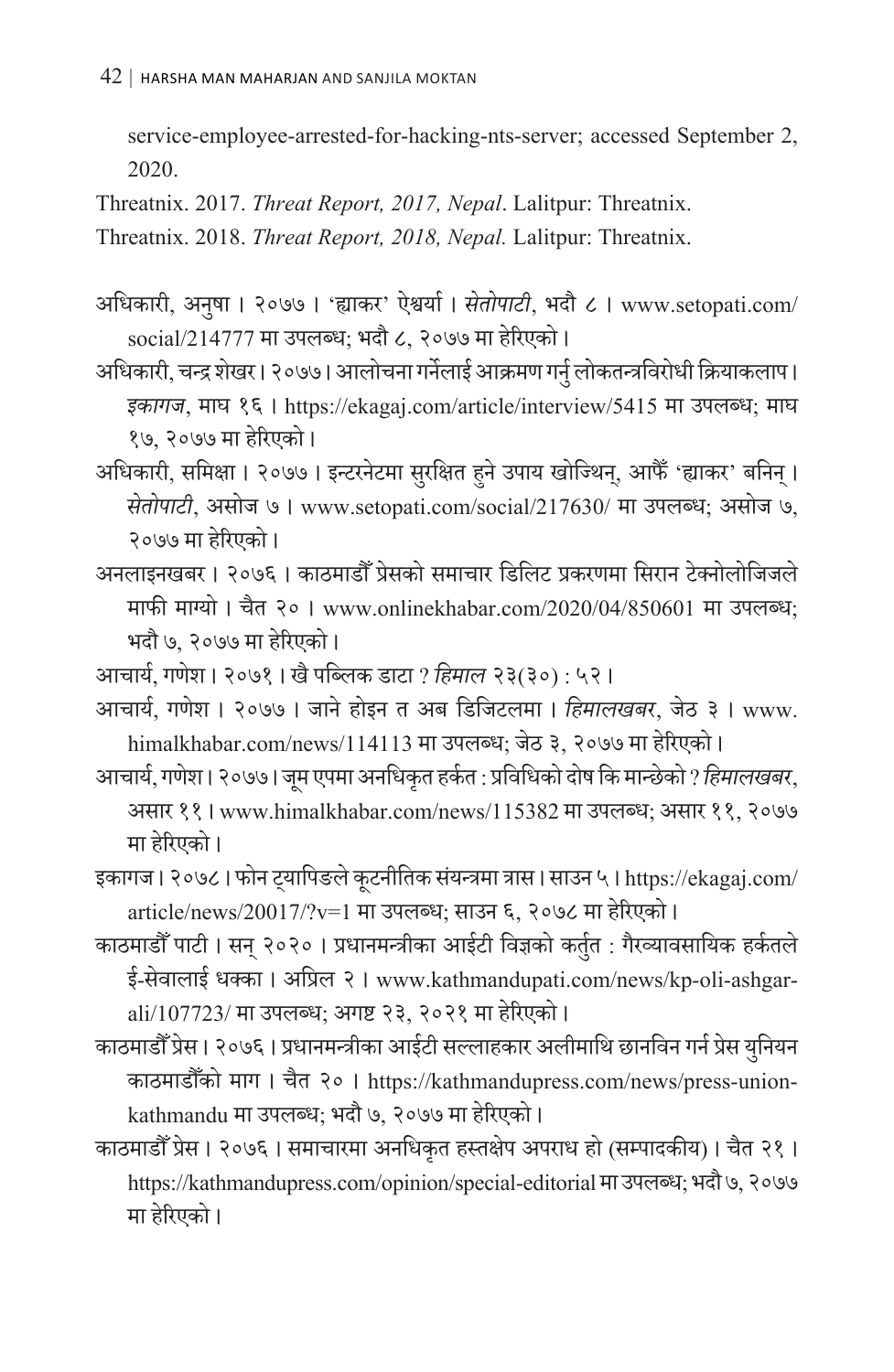- काठमाडौ ँ प्रेस । २०७६ । समाचार डिलेट गर्ने एफवान सफ्टलाई तत्काल कारबाही गर्न इन्जिनियर एसोसिएसनको माग । चैत २३ । https://kathmandupress.com/headlines/nepalengineers-association मा उपलब्ध; भदौ ७, २०७७ मा हरेिएको ।
- काठमाडौँ प्रेस । २०७६ । प्रधानमन्त्रीले आफ्नो आइटी विज्ञलाई तुरुन्त बर्खास्त गर्नुपर्छ : शेखर कोइराला । चैत २९ । https://kathmandupress.com/news/sekher-koirala317 मा उपलब्ध; भदौ ७, २०७७ मा हरेिएको ।
- कान्तिपुर । २०७६ । भायानेटका १ लाख ७० हजार बढी ग्राहकको तथ्यांक लिक । चैत २६ । https://ekantipur.com/technology/2020/04/08/158634909730543841. html मा उपलब्ध; भदौ २२, २०७७ मा हरेिएको ।
- खड़का, सृजना । २०७७ । लकडाउनमा अनलाइन कारोबार, शिकारको खोजीमा ह्याकर । *अन्नपूर्ण* (सम्पूर्ण ), वैशाख ११–१७, प. २ृ *।*४ ।
- खनाल, विजयराज । २०७७ । सं सारभर प्रतिबन्धित क्राउडवानले नेपालीसँग तीन अर्ब ठग्यो । *नयाँ पत्रिका*, असोज २३, प. ९ । ृ
- गोरखापत्र । २०७७ । साइबर हमलाको कडा असर । असार १९ । https://gorkhapatraonline. com/mainnews/2020-07-03-17713 मा उपलब्ध; असार १९, २०७७ मा हरेिएको ।
- घिमिरे, शिवहरि । २०७७ । लकडाउनमा बढ् यो आत्महत्या र साइबर अपराध । *नागरिक*, जेठ २०, प. ३ । ृ
- घिमिरे, शिवहरि । २०७७ । लकडाउनमा मौलाउँदै साइबर अपराध । *नागरिक*, जेठ २५, प. २ । ृ
- टेकपाना । २०७८ । खलुेआम बिक्री हुँदै कल र म्यासेज आउदा नम्बर नदेखिनेफोनको रिचार्ज, सरकार बेखबर । साउन १७ । www.techpana.com/2021/96738/ मा उपलब्ध; साउन १७, २०७८ मा हरेिएको ।
- टेकपाना । २०७७ । के ई-सेवा ह्याक भएकै हो ? कम्पनी भन्छ, यो केवल 'फिशिङ स्टन्ट' हो । असोज २३ । www.techpana.com/2020/41573/ मा उपलब्ध; असोज २४, २०७७ मा हरेिएको ।
- टेकपाना । २०७८ । वालेटमा तीन पटकभन्दा बढी मोबाइल नम्बर टेस्ट गर्न नमिल्ने व्यवस्था ल्याउँदै राष्ट्र बैंक । साउन १७ । www.techpana.com/2021/96808/ मा उपलब्ध; साउन १८, २०७८ मा हरेिएको ।
- ठकुरी, शर्मिला। २०७८। ह्याकिङको हल्लाले बैंकिङ क्षेत्र हल्लिएपछि विज्ञको सझाव- खतरामुक्त बनाउन 'पेन टेस्टिङ' गर्नुपर्छ । *नेपाल समय*, साउन ८ । www.nepalsamaya.com/ detail/57618 मा उपलब्ध; साउन ८, २०७८ मा हरेिएको ।
- ढकाल, शिशिर। २०७८। अनि उठ्यो संसदमा फ्रि-फायर र पब्जी रोक्ने प्रस्ताव।*शिलापत्र*, साउन १३ । https://shilapatra.com/detail/63406 मा उपलब्ध; साउन १४, २०७८ मा हरेिएको ।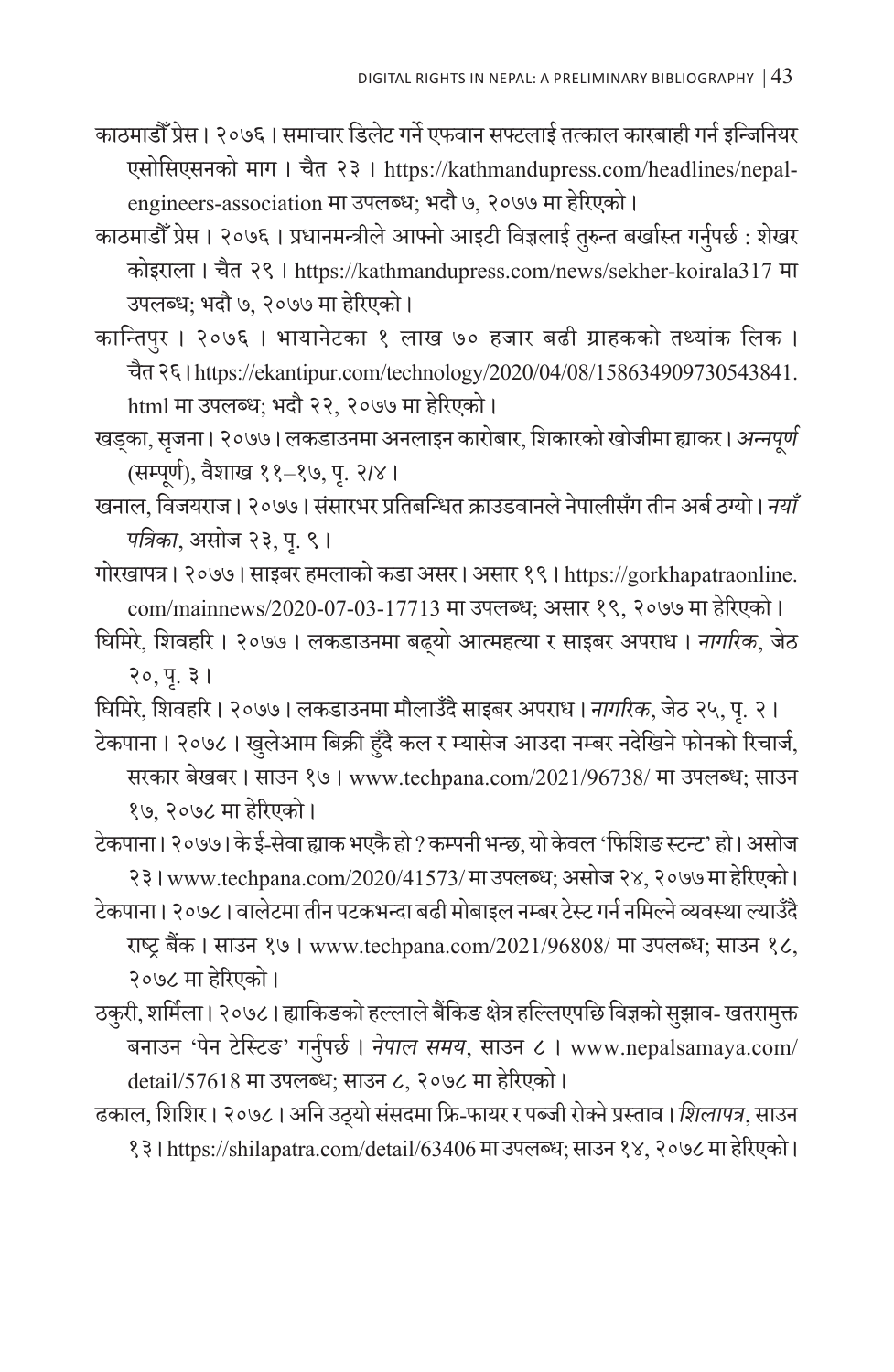- तिमल्सिना, विजय । २०७६ । किन विवादमा आए अस्गर अली ? *कान्तिपर ु*, चैत २० । https:// ekantipur.com/news/2020/04/02/158581653276177120.html मा उपलब्ध; भदौ ८, २०७७ मा हरेिएको ।
- थामी, टेकराज । २०७७ । संसार ठग्ने 'अमेरिकी ब्ल्याक डलर स्क्याम' को कनेक्सन नेपालसम्म । *नयाँ पत्रिका*, भदौ ७ । www.nayapatrikadaily.com/news-details/49742/2020-08-23 मा उपलब्ध; भदौ ७, २०७७ मा हरेिएको ।
- नयाँ पत्रिका । २०७६ । न्युज पोर्टल ह्याक गरेको अस्गर अलीको कम्पनीद्वारा स्वीकार । चैत २१, प. १ । ृ
- नागरिक । २०७६ । मिडिया कब्जा पर्व ूप्रतिबन्धको अभ्यास । चैत २१ । https://nagariknews. nagariknetwork.com/social-affairs/206743-1585879560.html मा उपलब्ध; भदौ ८, २०७७ मा हरेिएको ।
- नागरिक । २०७७ । गृह मन्त्रालयको एसएमएस सेवा ह्याक । असार ३ । https://nagariknews. nagariknetwork.com/technology/245451-1592403188.html मा उपलब्ध; भदौ २२,२०७७ मा हरेिएको ।
- नागरिक । २०७७ । वेबसाइट ह्याक हु ने क्रम रोकिएन । जेठ १२ । https://nagariknews. nagariknetwork.com/technology/218601-1590348681.html मा उपलब्ध; भदौ २२, २०७७ मा हरेिएको ।

बजगाई, रघुनाथ । २०७७ । लकडाउनमा बढ्यो साइबर अपराध । *अनलाइनखबर*, असार १२ । www.onlinekhabar.com/2020/06/876685 मा उपलब्ध; भदौ ८, २०७७ मा हरेिएको ।

बञ्जाडे, यज्ञ । २०७८ । नेपालका १५ वटा बैंकको सिस्टम ह्याक गर्ने चेतावनीसहित इमेल र फोन । *कान्तिपर ु*, साउन ७ । https://ekantipur.com/news/2021/07/22/16269258330535 5083.html मा उपलब्ध; साउन ८, २०७८ मा हरेिएको ।

- बञ्जारा, विनय । २०७६ । जनताको सम्पत्ति र सूचना अलीको जोखिममा । *अन्नपूर्ण पोस्ट्,* चैत २३, प. १/६ । ृ
- बराल, जनार्दन । २०७६ । न्युज साइट ह्याक गर्नेकै पहुँचमा बैंकिङ प्रणाली । *नयाँ पत्रिका*, चैत २१, प. १/११ । ृ
- बस्नेत, तीर्थराज। २०७६। प्रधानमन्त्रीका आईटी विज्ञ अस्गर अलीको मुठ्ठीमा राज्यका संवेदनशील विवरण । *काठमाडौ ँ प्सरे* , चैत २३ । https://kathmandupress.com/breaking/asgar-ali मा उपलब्ध; भदौ ७, २०७७ मा हरेिएको ।
- बास्कोटा, राजु । २०७७ । महामारीको मौकामा साइबर अपराधी सक्रिय, प्रयोगकर्ता कति सचेत ? *हिमालखबर*, वैशाख ६ । www.himalkhabar.com/news/113243 मा उपलब्ध; जेठ २४, २०७७ मा हरेिएको ।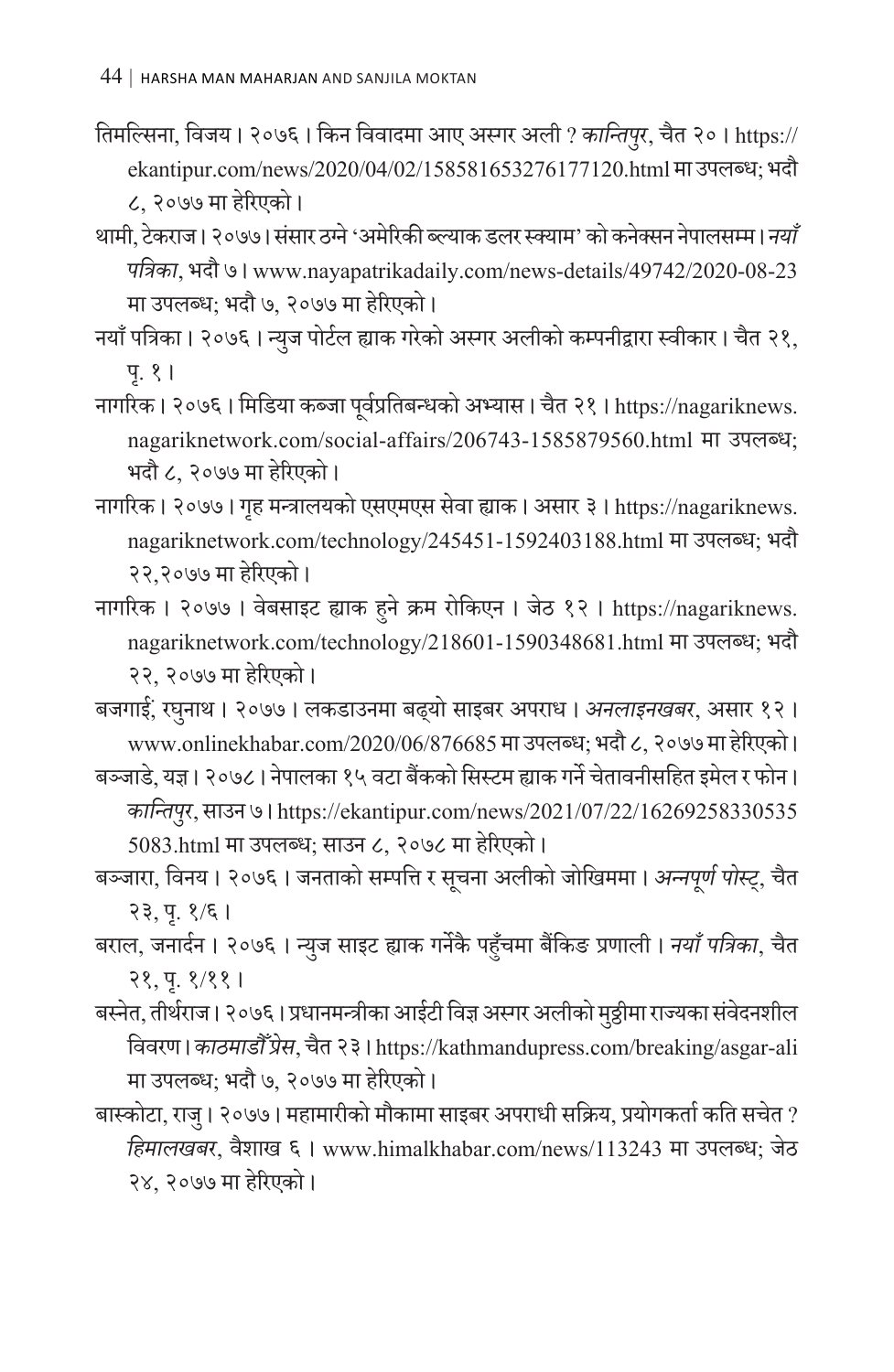बीबीसी नेपाली । सन् २०२१ । सरकारले ल्याएको नयाँ एपबाट 'सूचना चुहिन सक्ने' विज्ञको चिन्ता । जनवरी १८ । www.bbc.com/nepali/news-55700231 मा उपलब्ध; जनवरी १८, २०२१ मा हरेिएको ।

बैंकिङ खबर । २०७६ । 'ई-सेवा' माथि उठ्यो गम्भिर प्रश्न : बैंकिङ क्षेत्र नै तरं गित ! https:// bankingkhabar.com/archives/69188 मा उपलब्ध; भदौ ७, २०७७ मा हरेिएको ।

मकालु खबर । २०७६ । अस्गर अलीको कम्पनीले साइट 'ह्याक' गरेकोमा माग्यो माफी, प्रधानमन्त्रीका प्रेस सल्लाहकार भन्छन् – षड्यन्त्रपू र्ण चालबाजी ! चैत २१ । https:// makalukhabar.com/2020/04/884627/ मा उपलब्ध; भदौ ६, २०७७ मा हरेिएको ।

रातोपाटी । २०७६ । प्रधानमन्त्रीका 'आईटी विज्ञ'को कर्तुत : आफूविरुद्ध समाचार लेखेको वेबसाइटलाई अनधिकृत नियन्त्रण लिएर समाचार नै हटाए । चैत ११ । https://ratopati. com/story/124364/2020/4/1/asgari-ali मा उपलब्ध; भदौ ७, २०७७ मा हरेिएको ।

<u>लामा तामाङ, कर्मा । २०७७ । सूचना प्रविधिमा सुरक्षाको महत्त्व । *नयाँ पत्रिका*, वैशाख ११, पृ. ५ ।</u>

- वीरगंज संजाल । २०७७ । के इन्टरनेट सेवा प्रदायकले तपाईको अनलाइन हिस्ट्री हेर्न सक्छ ? कात्तिक ४ । https://birgunjsanjal.com/2020/10/38158/ मा उपलब्ध; कात्तिक ६, २०७७ मा हरेिएको ।
- सापकोटा, सुनिल । २०७७ । नेपालको साइबर सुरक्षामाथि खतरा । *नागरिक*, जेठ ११ । https:// nagariknews.nagariknetwork.com/technology/217591-1590287016.html मा उपलब्ध; भदौ २२, २०७७ मा हरेिएको ।
- सार्वजनिक । सन् २०२० । समाचार डिलिट गर्ने प्रधानमन्त्रीको आईटी विज्ञमाथि कारबाही गर्न सम्पादकहरूको माग । अप्रिल २ । www.sarbajanik.com/sarbajanik/42940/ मा उपलब्ध; अगष्ट २३, २०२१ मा हरेिएको ।

सालोक्य। सन २०२१। केटीको फेक अकाउन्टबाट फोटो मागेर पोर्नहबमा अपलोडको अनौठो केस, यस्तो भयो सजाय । *माइसं सार*, अगष्ट ८ । www.mysansar.com/2021/08/48336/ मा उपलब्ध; अगष्ट ८, २०२१ मा हरेिएको ।

- सेतोपाटी । २०७६ । प्रधानमन्त्रीका आइटी विज्ञले आफूविरुद्धको समाचार अनधिकृत रूपमा मेटाइदिए । चैत १९ । www.setopati.com/politics/202937/ मा उपलब्ध; भदौ ७, २०७७ मा हरेिएको ।
- सेतोपाटी । २०७६ । अनलाइन पोर्टलबाट प्रधानमन्त्रीका आइटी सल्लाहकारले समाचार अनधिकृत हटाएकोमा छानबिन गर्न सम्पादकहरूको माग । चैत २० । www.setopati.com/ social/203011 मा उपलब्ध; भदौ ६, २०७७ मा हरेिएको ।
- सेतोपाटी । २०७६ । काठमाडौ ँ प्रेसबाट समाचार हटाएको स्वीकार्दै सिरान टेक्नोलोजिजले माग्यो माफी । चैत २० । www.setopati.com/politics/203024/मा उपलब्ध; भदौ ७, २०७७ मा हरेिएको ।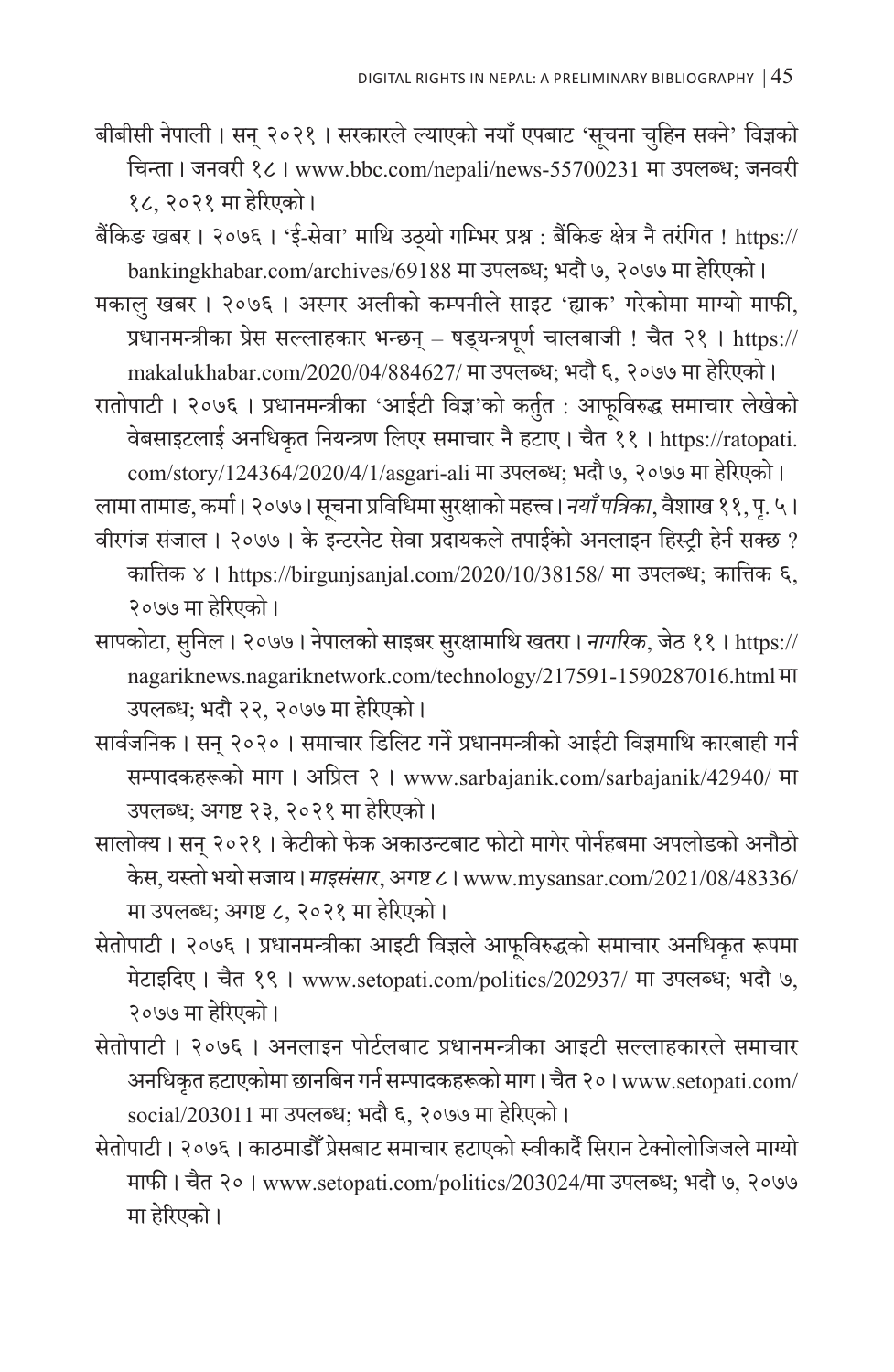## **Privacy and Surveillance**

- Acharya, Nirmal. 2019. Nepal's Rape Culture has Gone Online—And Our Laws are Dismal. *The Record*, August 4. Available at www.recordnepal. com/wire/features/nepals-rape-culture-has-gone-online-and-our-laws-aredismal/; accessed August 23, 2020.
- Aryal, Mina. 2021. Vehicle Renewal and Tax Payment through Nagarik App. *ICT Frame,* July 6. Available at https://ictframe.com/vehicle-renewal-andtax-payment-through-nagarik-app/; accessed July 21, 2021.
- Asia News International (ANI). 2021. SSB Recovers 8 Chinese Drone Cameras from Nepal Border in Bihar, 3 Held . *Yahoo News*, July 1. Available at https://in.news.yahoo.com/ssb-recovers-8-chinese-drone-235441911.html; accessed July 7, 2021.
- Baker, Olivia. 2021. Behind Nagarik, Nepal's New Biometric E-Government App - Identity Review. *Identity Review*, February 18. Available at https:// identityreview.com/behind-nagarik-nepals-new-biometric-e-governmentapp/; accessed March 6, 2021.
- Burt, Chris. 2019. Nepal Government's Roll-out Plan for National Biometric ID Cards Criticized. *Biometric Update*, March 7. Available at www. biometricupdate.com/201903/nepal-governments-roll-out-plan-for-nationalbiometric-id-cards-criticized; accessed October 6, 2020.
- Burt, Chris. 2019. Nepal Moves Closer to Approving Biometric National ID Card Bill. *Biometric Update*, August 19. Available at www.biometricupdate. com/201908/nepal-moves-closer-to-approving-biometric-national-id-cardbill; accessed October 6, 2020.
- Dawadi, Biken K. 2019. MPR to Install 150 CCTV Cameras with Rs 30m Provided by KMC. *My República,* February 28. Available at http:// myrepublica.nagariknetwork.com/news/60261/; accessed February 28, 2019.
- Dhungana, Shuvam. 2018. KMC Fitting 1,800 CCTV Cameras. *My República*, October 6. Available at http://myrepublica.nagariknetwork.com/ news/51320/; accessed July 7, 2021.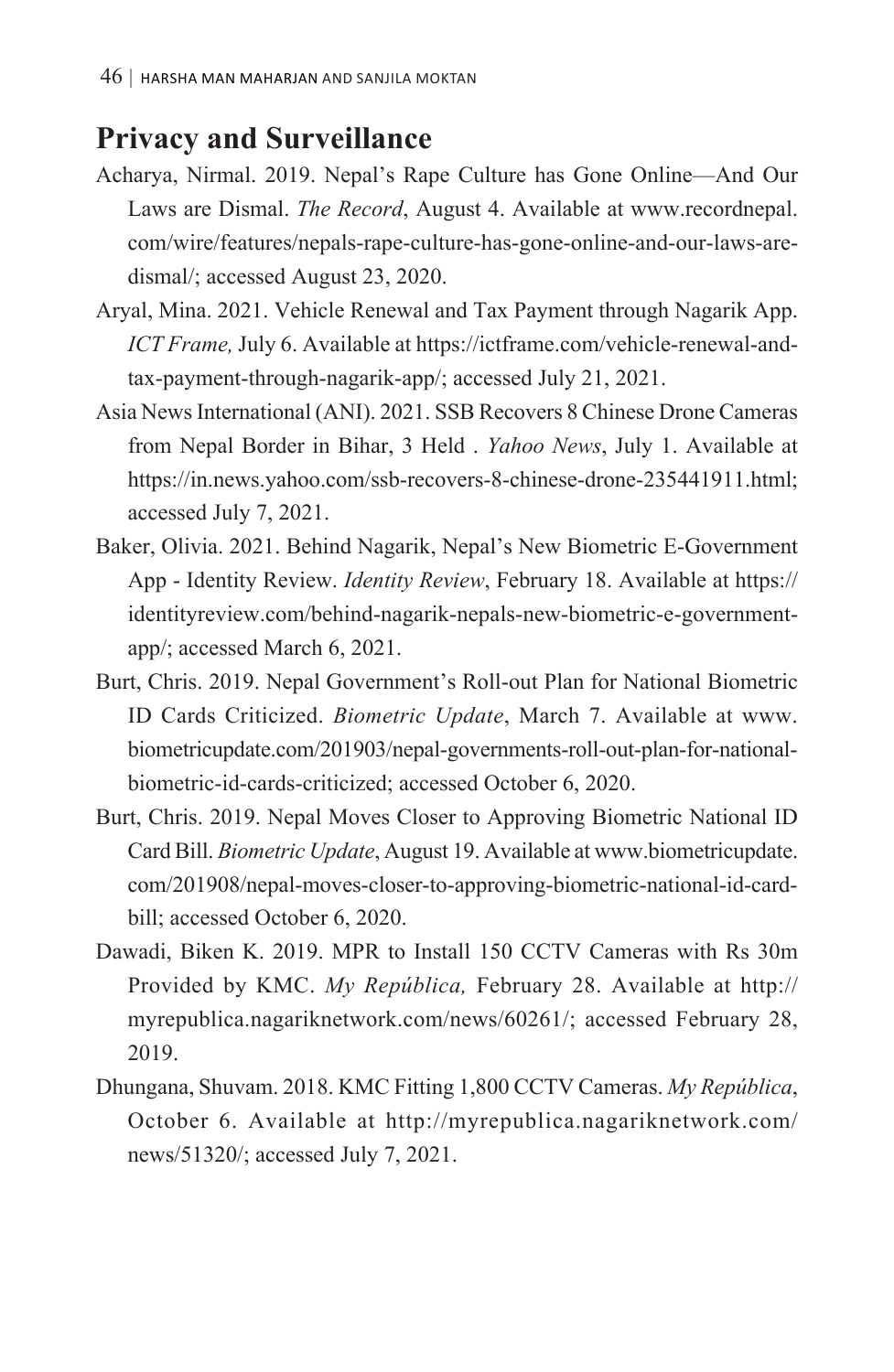- Dhungana, Shuvam. 2019. Authorities are Installing More CCTV Cameras to Increase Surveillance in the Capital City. *The Kathmandu Post*, October 19, p. 4.
- Giri, Anil. 2018. Home Ministry Starts Printing National ID. *The Kathmandu Post*, November 2. Available at https://kathmandupost.com/national/2018/11/02/ home-ministry-starts-printing-national-id; accessed October 8, 2020.
- Giri, Anil. 2020. Four International Firms in Fray for Multi-Million-Dollar E-Passport Bid. *The Kathmandu Post*, August 1. Available at https:// kathmandupost.com/national/2020/08/01/four-international-firms-in-frayfor-multi-million-dollar-e-passport-bid; accessed October 6, 2020.
- Giri, Anil. 2020. Passports Department Proposes a Third Bid for E-passports. *The Kathmandu Post*, September 15, p. 2.
- Himalyan News Service. 2021. Government Approves Citizen App Directive. *The Himalayan Times*, July 5. Available at https://thehimalayantimes.com/ nepal/government-approves-citizen-app-directive; accessed July 21, 2021.
- Indo-Asian News Service (IANS). 2021. Nepal Telecom Call Details Stolen by Chinese Hackers - ET CIO. *The Economic Times*, July 13. Available at https://cio.economictimes.indiatimes.com/news/digital-security/nepaltelecom-call-details-stolen-by-chinese-hackers/84366457; accessed July 21, 2021.
- Jha, Jivesh. 2021. Right to Privacy Law in Digital Age: Nepal Needs to Educate Social Media Users on Cyber Democracy." *South Asia Monitor*, January 5. Available at www.southasiamonitor.org/nepal/right-privacy-law-digitalage-nepal-needs-educate-social-media-users-cyber-democracy; accessed January 24, 2021.
- Khabarhub. 2021. Minister Gurung Urges to Give Feedback on 'Nagarik Apps.' *Khabarhub*. January 18. Available at https://english.khabarhub. com/2021/18/157115/; accessed January 19, 2021.
- Khadka, Amar. 2018. Jhumka Prison Installs 28 CCTV Cameras to Monitor Inmates. *My República*. December 16. Available at http://myrepublica. nagariknetwork.com/news/55406/; accessed Retrieved July 7, 2021.
- Khatri, Purushottam P. 2021. Nagarik App Integrated Govt Services Possible Now. *The Rising Nepal*, May 4. Available at https://risingnepaldaily.com/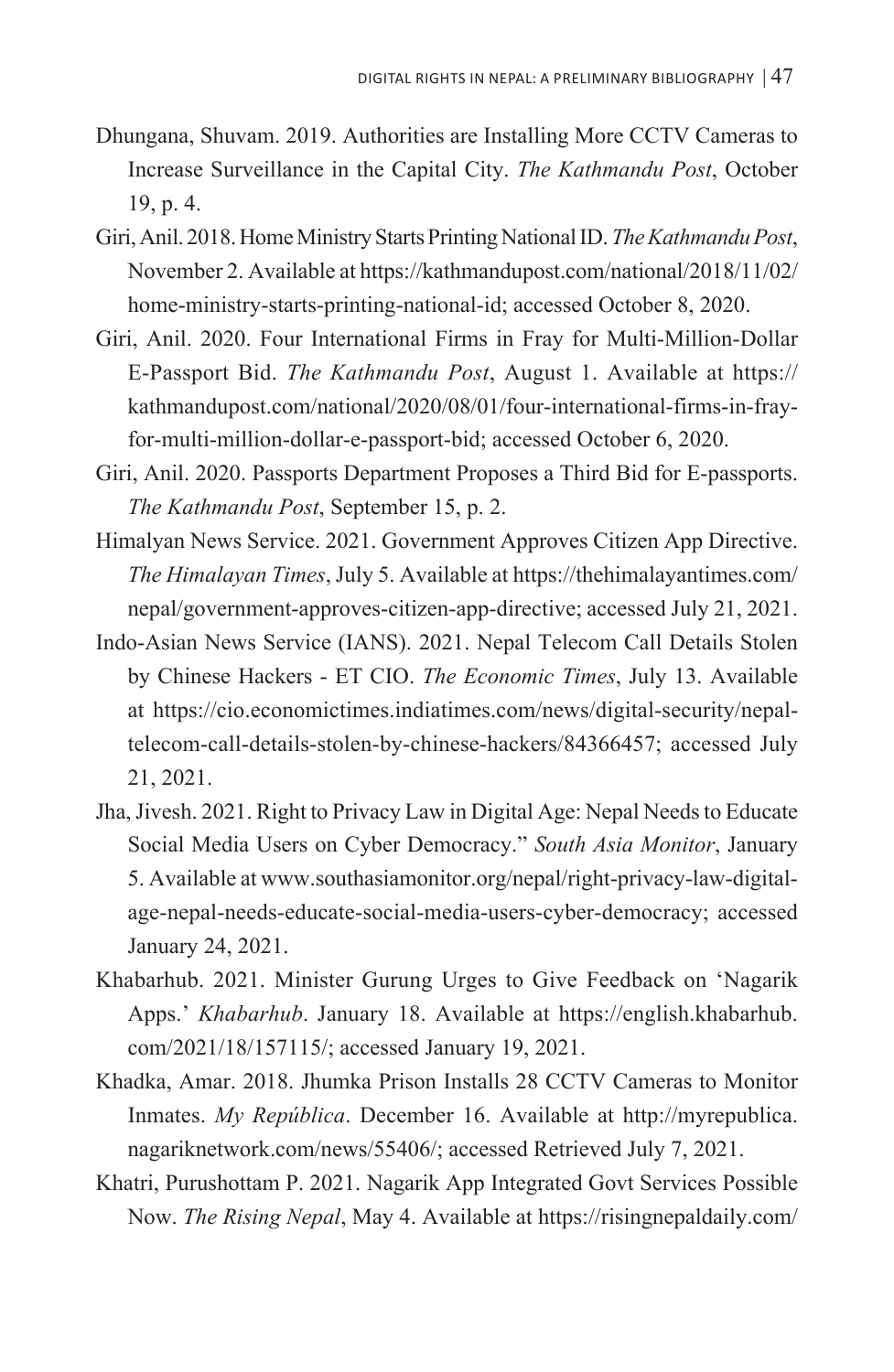nation/nagarik-app-integrated-govt-services-possible-now; accessed May 5, 2021.

- Kshatri, Shaurya. 2020. Digital Contact Tracing to Fight COVID-19. *The Himalayan Times*, May 25. Available at http://thehimalayantimes.com/ science-technology/digital-contact-tracing-to-fight-covid-19/; accessed August 23, 2020.
- ktm2day. 2011. Government to Open Bid for Biometric National ID Cards in Nepal. February 22*.* Available at www.ktm2day.com/2011/02/22/ government-to-open-bid-for-biometric-national-id-cards-in-nepal/; accessed October 6, 2020
- Lee, Justin. 2015. Oberthur Technologies to Provide Nepal with Digital Passports and Enrolment Stations. *Biometric Update*, September 16. Available at www.biometricupdate.com/201509/oberthur-technologiesto-provide-nepal-with-digital-passports-and-enrolment-stations; accessed October 6, 2020.
- Maharjan, Harsha Man. 2021. Privacy, Security Issues of National ID Card. *The Rising Nepal*, March 6, p. 4.
- Maharjan, Harsha Man.2021. Safeguarding Privacy in the Digital World. *The Rising Nepal*, May 1, p.4.
- Mayhew, Stephen. 2016. Simprints Bringing Its Mobile Biometrics Solution to Nepal. *Biometric Update*, June 21. Available at www.biometricupdate. com/201606/simprints-bringing-its-mobile-biometrics-solution-to-nepal; accessed October 6, 2020.
- Mayhew, Stephen. 2016. Safran to Build Nepal's National Identification System. *Biometric Update*, September 1. Available at www.biometricupdate. com/201609/safran-to-build-nepals-national-identification-system; accessed October 6, 2020.
- Mayhew, Stephen. 2018. IDEMIA Delivers Machine-Readable Biometric ID Card to Nepal. *Biometric Update*, December 13. Available at www. biometricupdate.com/201812/idemia-delivers-machine-readable-biometricid-card-to-nepal; accessed October 6, 2020.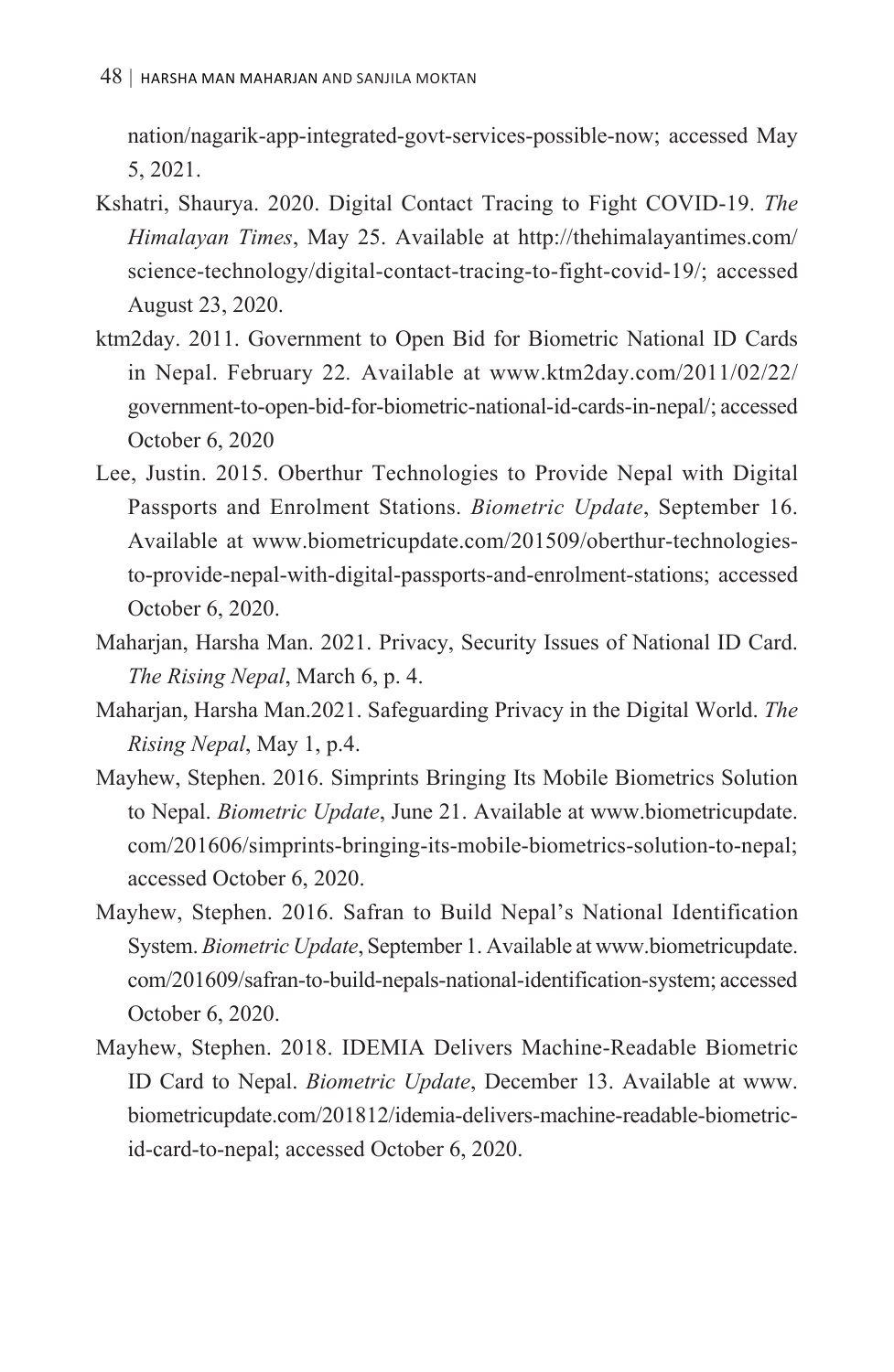- My República. 2021. Govt Launches Nagarik App (Beta Version) to Facilitate Public Service Delivery. January 15. Available at http://myrepublica. nagariknetwork.com/news/103457/; accessed January 19, 2021.
- My República. 2021. TU Exam Centers to Be Equipped with CC Cameras. March 4. Available at http://myrepublica.nagariknetwork.com/news/106799/; accessed July 7, 2021.
- Nepal News. 2021. 64 CCTV Cameras Installed along Araniko Highway. July 2. Available at www.nepalnews.com.np/s/capital/64-cctv-cameras-installedalong-araniko-highway; accessed July 7, 2021
- Nepal Press. 2021. Parties Suggest Commission to Place CCTV Cameras in Polling Stations. February 14. Available at https://english.nepalpress. com/2021/02/14/parties-suggest-commission-to-place-cctv-cameras-inpolling-stations/; accessed July 7, 2021.
- Nepal, Indu. 2010. ID-ing Nepal. *Nepali Times*, April 23–29. Available at http:// archive.nepalitimes.com/news.php?id=17017; accessed October 6, 2020.
- Nepal, Indu. 2017. Biometrics have Arrived. Here's What Could Go Wrong with Them. *The Record*, August 8. Available at www.recordnepal.com/wire/ features/biometrics-fingerprint-nepal-digitization-danger-risks/; accessed August 23, 2020.
- Nepal, Indu. 2017. Digital Privacy: An Overlooked Side of Civil Liberties in Nepal. *The Record*, August 25. Available at www.recordnepal.com/ category-explainers/digital-privacy-national-identity-card-civil-libertynepal/; accessed August 23, 2020.
- Nepali Sansar. 2017. National ID Card to Be Gender Inclusive. July 25. Available at www.nepalisansar.com/news/national-id-card-genderinclusive/; accessed October 6, 2020.
- Nepali Times. 2010. Your View: Is a National ID Card System Cause for Good Cheer or Fear? April 23–29. Available at http://archive.nepalitimes.com/ news.php?id=17022; accessed October 6, 2020.
- NepaliTelecom. 2021. Government Launches Nagarik App for E-Governanace in Nepal. January 15. Available at www.nepalitelecom.com/nagarik-appnepal; accessed January 19, 2021.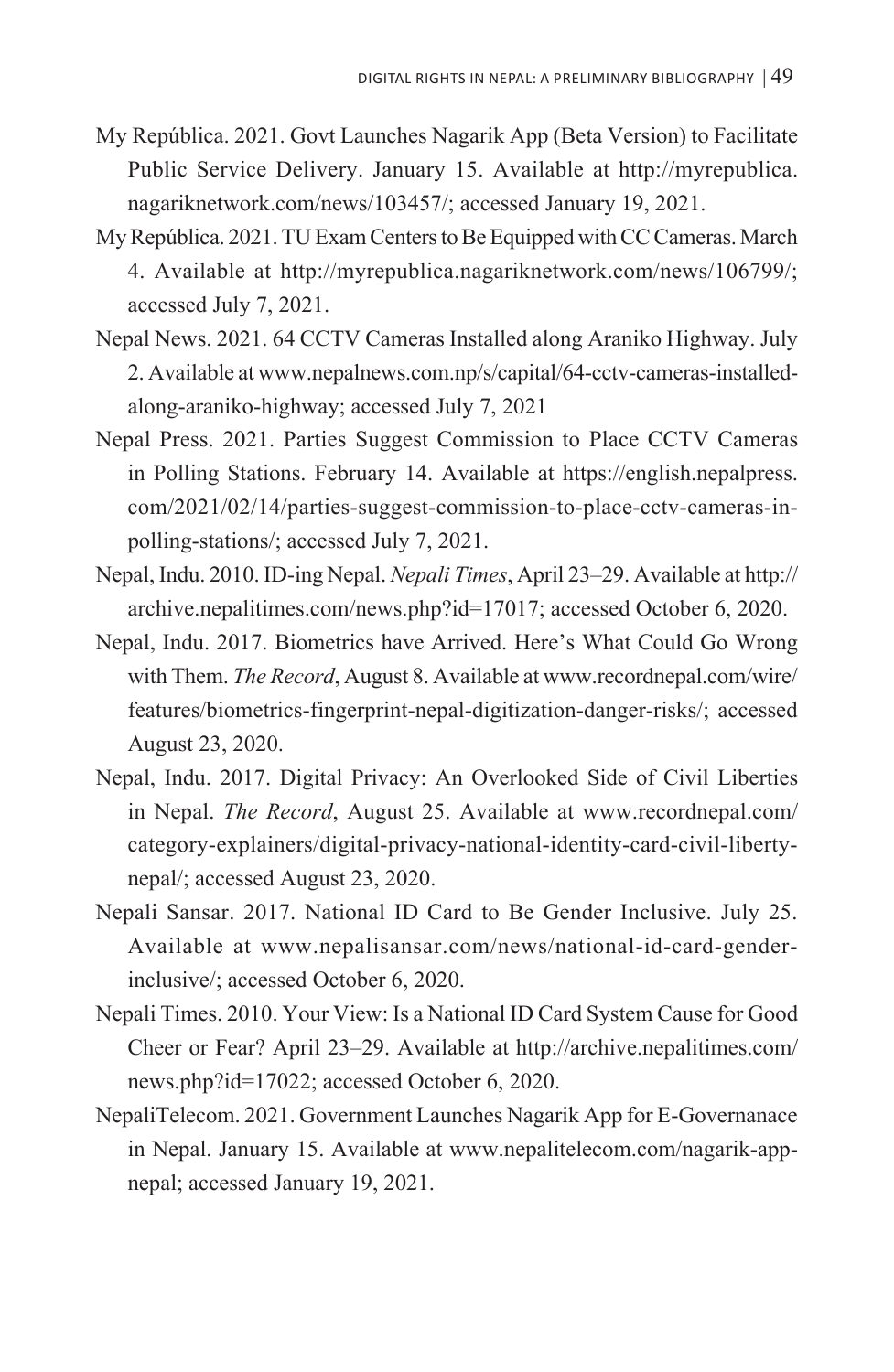- Neupane, Ashim. 2020. CCTV Cameras a Boon for Tackling Hit-and-Runs. *My República*, February 15. Available athttps://myrepublica.nagariknetwork. com/news/cctv-cameras-a-boon-for-tackling-hit-and-runs/; accessed July 7, 2021.
- Neupane, Gyan P. 2016. Govt to Distribute 117,000 Biometric IDs in Next 18 Months. *My República*, August 17. Available at http://myrepublica. nagariknetwork.com/news/3966/; accessed October 8, 2020.
- Onlinekhabar. 2021. Nagarik App: Here's Everything You Need to Know to Use Nepal Govt's Digitising Tool. January 25. Available at https://english. onlinekhabar.com/nagarik-app-heres-everything-you-need-to-know-to-usenepal-govts-digitising-tool.html ; accessed March 6, 2021
- Panday, Jagdishor. 2019. National ID Card to Include Biometric Information. *The Himalayan Times*, August 16. Available at https://thehimalayantimes. com/kathmandu/national-id-card-to-include-biometric-information/; accessed October 7, 2020.
- Pascu, Luana. 2020. Idemia, HID Global, Aisino, Muehlbauer ID in Bidding War over Nepal Biometric Passport Deal. *Biometric Update*, August 3. Available at www.biometricupdate.com/202008/idemia-hid-globalaisino-muehlbauer-id-in-bidding-war-over-nepal-biometric-passport-deal; accessed October 6, 2020.
- Perala, Alex. 2016. Nepal Initializing Biometric National ID Project. *Find Biometrics*, August 17. Available at https://findbiometrics.com/nepalbiometric-national-id-308173/; accessed October 8, 2020.
- Rai, Bhrikuti. 2019. Government's Hurried Decision to Push Digitised National Identity Cards Nationwide has Raised Security Concerns. *The Kathmandu Post*, March 3. Available at https://kathmandupost.com/national/2019/03/03/ data-security-concerns-over-national-identity-card-project; accessed October 8, 2020.
- Roshan Sedhai. 2021. Somebody Might Be Listening. *The Record*, January 7. Available at www.recordnepal.com/somebody-might-be-listening; accessed July 7, 2021.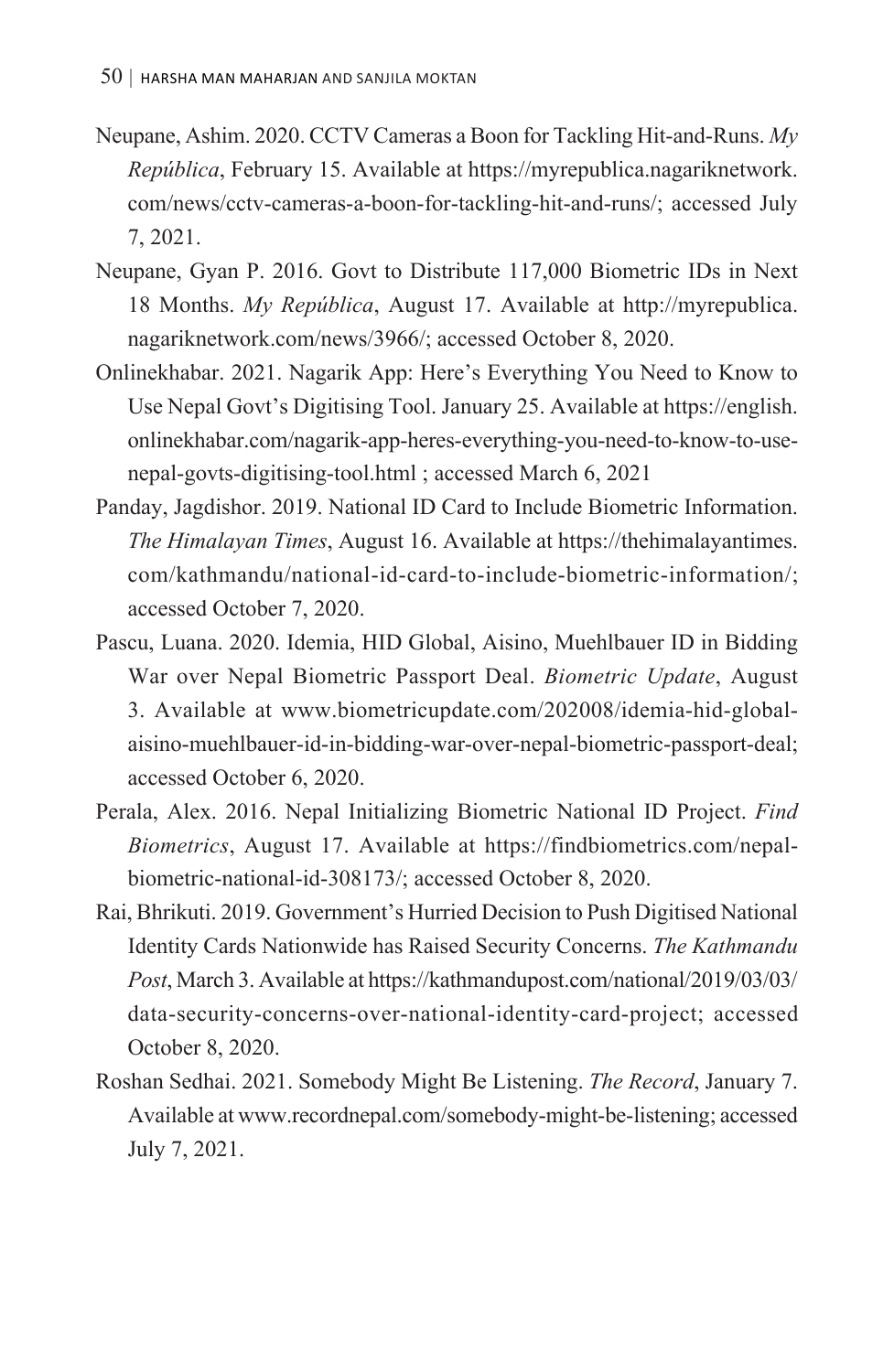- RSS. 2019. Patan Municipality Sets up CCTV Cameras to Control Crimes. *My República*, June 28. Available at http://myrepublica.nagariknetwork.com/ news/68345/; accessed July 7, 2021.
- RSS. 2021. More than 2 Lakh Acquire National ID. *The Rising Nepal,* January 9. Available at https://risingnepaldaily.com/miscellany/more-than-2-lakhacquire-national-id; accessed January 9, 2021.
- Sen, Sandeep. 2020. Rules Allow CCTV Cameras to Be Installed in Public Vehicles. *The Himalayan* Times, September 9. Available at https:// thehimalayantimes.com/nepal/rules-allow-cctv-cameras-to-be-installedin-public-vehicles; accessed July 7, 2021.
- Sen, Sandeep. 2021. New Procedure for Easy Data Access Floated. *The Himalayan Times*, January 18. Available at https://thehimalayantimes.com/ nepal/new-procedure-for-easy-data-access-floated; accessed July 7, 2021.
- Shahi, Ishita. 2019. Kathmandu's All-seeing Eyes. *The Record*, November 22. Available at www.recordnepal.com/wire/features/kathmandus-all-seeingeyes/; accessed August 23, 2020.
- Shrestha, Aakankshya. 2018. Central Jail to Boost CCTV Surveillance. *TechLekh*, August 8. Available at https://techlekh.com/central-jail-cctvsurveillance/; accessed July 7, 2021.
- Shrestha, Aakankshya. 2018. Home Ministry Plans to Use Drones for Surveillance Along Border. *TechLekh*, April 4. Available at https://techlekh. com/nepal-use-drones-surveillance-border/; accessed July 7, 2021
- Shrestha, Prithvi Man. 2020. Plan to Collect Details of 10m People for National ID Card Affected by Pandemic. *The Kathmandu Post*, October 1, p. 3.
- Shrestha, Prithvi Man. 2020. Government Preparing to Invite Bids for Supply of National ID. *The Kathmandu Post*, October 31, p. 3.
- Shrestha, Prithvi Man. 2021. Data Collection for National ID Card Distribution Hits Snag. *The Kathmandu Post*, March 27. Available at https:// kathmandupost.com/national/2021/03/27/setback-in-collecting-details-ofpeople-for-national-id-card-distribution; accessed March 30, 2021.
- The Himalayan Times. 2020. NA Passes Watered-down Special Service Bill. May 21. Available at http://thehimalayantimes.com/kathmandu/na-passeswatered-down-special-service-bill/; accessed August 23, 2020.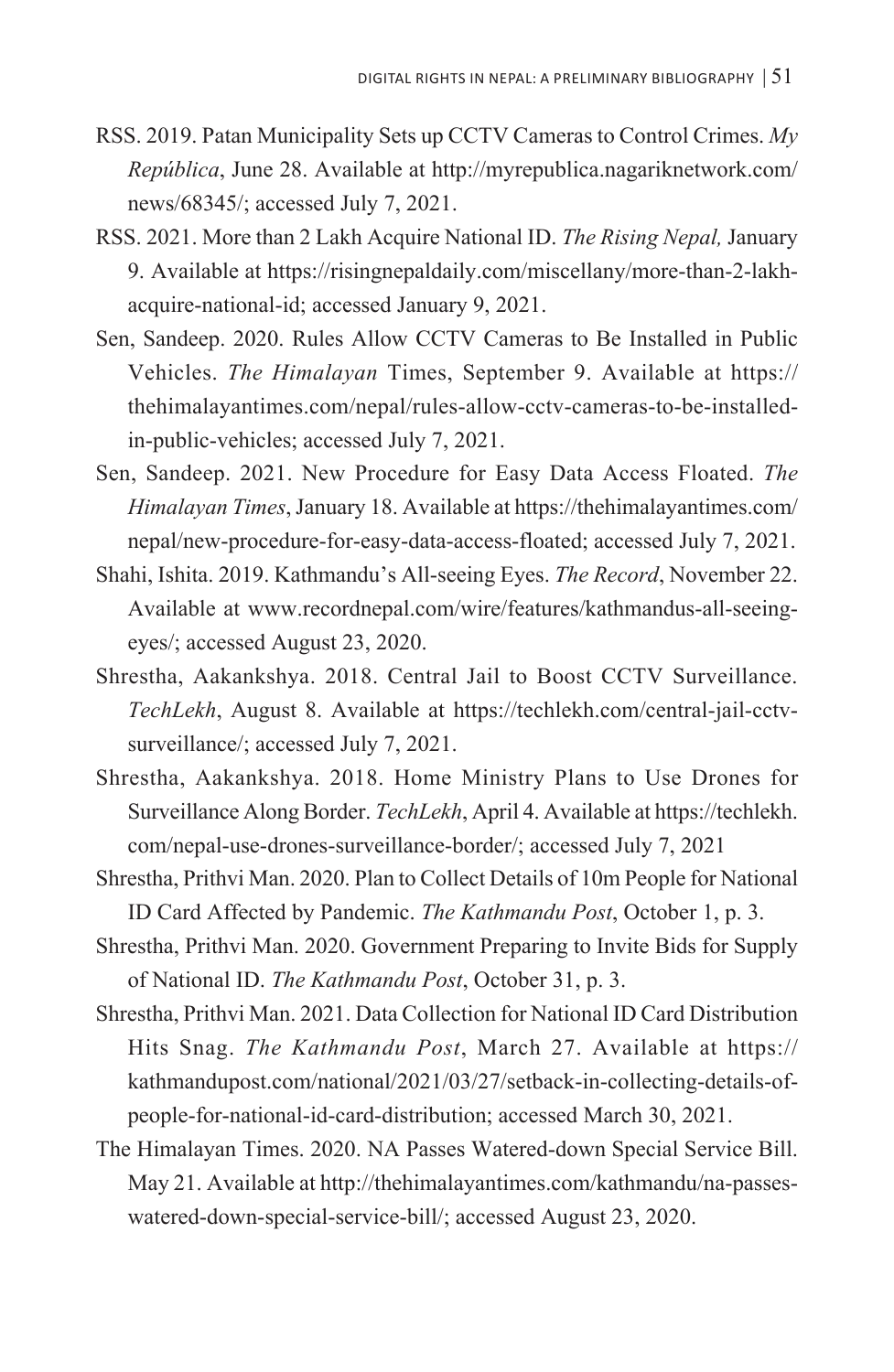- The Kathmandu Post. 2018. National Identity Card Project Gathers Speed. September 4. Available at https://kathmandupost.com/national/2018/09/04/ national-identity-card-project-gathers-speed; accessed October 8, 2020.
- The Kathmandu Post. 2018. Striking a Balance. November 22. Available at https://kathmandupost.com/editorial/2018/11/22/striking-a-balance; accessed October 8, 2020.
- The Record. 2019. Why Security does not Trump Privacy. November 23. Available at www.recordnepal.com/perspective/why-security-does-nottrump-privacy/; accessed August 23, 2020.
- The Rising Nepal. 2021. CCTV Cameras Aid Crime Investigations and Traffic Control. July 25. Available at https://risingnepaldaily.com/main-news/ cctv-cameras-aid-crime-investigations-and-traffic-control; accessed July 25, 2021.
- The Rising Nepal. 2021. Nagarik App' Launched to Deliver Public Services from Home. January 16. Available at https://risingnepaldaily.com/mainnews/nagarik-app-launched-to-deliver-public-services-from-home; accessed January 19, 2021.
- Tripathi, Ritesh. 2018. Birgunj to Install 6 CCTV Cameras on Border. *My República*, November 17. Available at http://myrepublica.nagariknetwork. com/news/53547/; accessed July 7, 2021.
- Upadhyay, Vineet. 2020. India Opposes Nepal's Installation of Omni-Directional CCTV Cameras on Border near Uttarakhand. *The New Indian Express*, August 8. Available at www.newindianexpress.com/nation/2020/ aug/08/india-opposes-nepals-installation-of-omni-directional-cctv-camerason-border-near-uttarakhand-2180543.html; accessed July 7, 2021.
- Vrankulj, Adam. 2013. Nepalese Election Commission Builds Biometric Voter Database Ahead of Election. *Biometric Update*, January 10. Available at www.biometricupdate.com/201301/nepali-election-commission-buildsbiometric-voter-database-ahead-of-election; accessed October 7, 2020.
- Vrankulj, Adam. 2013. Nepalese Biometric Voter Registry Reaches 12.1 Million. *Biometric Update*, July 17. Available at www.biometricupdate. com/201307/nepalese-biometric-voter-registry-reaches-12-1-million; accessed October 7, 2020.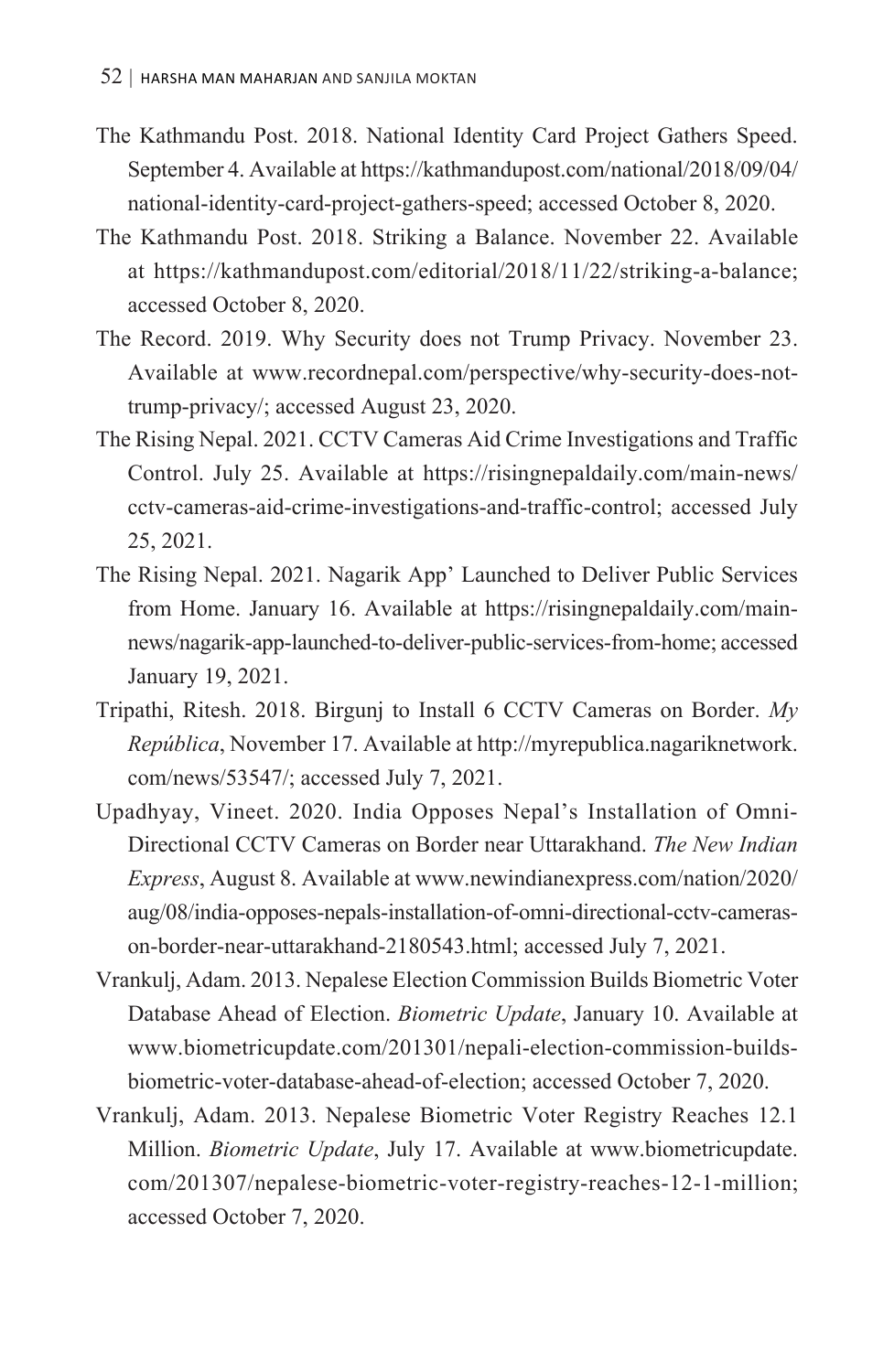- Vrankulj, Adam. 2013. Nepalese Government Asks Gemalto and Morpho to Submit Financial Proposals for Biometric ID Cards. *Biometric Update*, October 22. Available at www.biometricupdate.com/201310/nepalesegovernment-asks-gemalto-and-morpho-to-submit-financial-proposals-forbiometric-id-cards; accessed October 6, 2020.
- कर्पोरेटखबर । २०७८ । सवारीसाधनको जानकारी अब नागरिक एपबाट हेर्न सकिने । असार २९ । http://corporatekhabar.com/ /सवारीसाधनको-जानकारी-अब-न/ मा उपलब्ध; साउन ६, २०७८ मा हरेिएको ।
- कान्तिपुर। २०७७। ई-पासपोर्ट छाप्न पुन: टेन्डर। असोज ९, पृ. ४
- कान्तिपुर । २०७७ । ई-पासपोर्टको अन्योल (सम्पादकीय) । असोज ८, पृ. ६ ।
- कान्तिपुर । २०७७ । सीसीटिभी फुटेजको भरमा मुद्दा, आत्महत्यापछि सफाइ । भदौ २७ । https:// ekantipur.com/news/2020/09/12/159987871209331952.html मा उपलब्ध; भदौ २७, २०७७ मा हरेिएको ।
- कान्तिपुर । २०७८ । नागरिक एपमा ८० थरी सेवा थपिँदै । वैशाख २० । https://ekantipur. com/business/2021/05/03/162000424389888643.html मा उपलब्ध; वैशाख २०, २०७८ मा हरेिएको ।
- खाइजू, ईश्वरकाजी । २०७८ । अरनिको राजमार्ग अब भक्तपुर प्रहरीको निगरानीमा । *अन्नपूर्ण पोस्ट्*, असार १८ । (http://annapurnapost.com/news/182296 मा उपलब्ध; असार २१, २०७८ मा हरेिएको ।
- गोरखापत्र । २०७७ । लाइनबाट अनलाइन (सम्पादकीय) । माघ ४ । https://gorkhapatraonline. com/opinion/2021-01-17-30276 मा उपलब्ध; माघ ५, २०७७ मा हरेिएको ।
- गौतम, गोकर्ण र कृष्ण ज्ञवाली । २०७७ । हजार रुपैयाँको दोष ! *कान्तिपुर,* भदौ २८, पृ. १/११ ।
- जैसी, वसन्त । २०७६ । सङ्कटमा गोपनीयता । *साझा बिसौनी*, चैत ७ । https://sajhabisaunee. com/archives/17505 मा उपलब्ध; भदौ २३, २०७७ मा हरेिएको ।
- टेकपाना । २०७७ । नागरिक एपमा यति धेरै समस्या किन ? माघ ११ । www.techpana. com/2021/61478/ मा उपलब्ध; माघ १२, २०७७ मा हरेिएको ।
- तिमल्सिना, विजय । २०७७ । लोकल एजेन्टको विवादले ई-पासपोर्टको ठेक्का रद्द हुँदै । *कान्तिपर ु*, भदौ २५, पृ. ९।
- तुखबर । २०७८ । मकवानपुरगढी–५ मा आजबाट राष्ट्रिय परिचयपत्रको विवरण दर्ता सुरु । साउन ु १८ । www.tukhabar.com/2021/08/125827/ मा उपलब्ध; साउन १९, २०७८ मा हरेिएको ।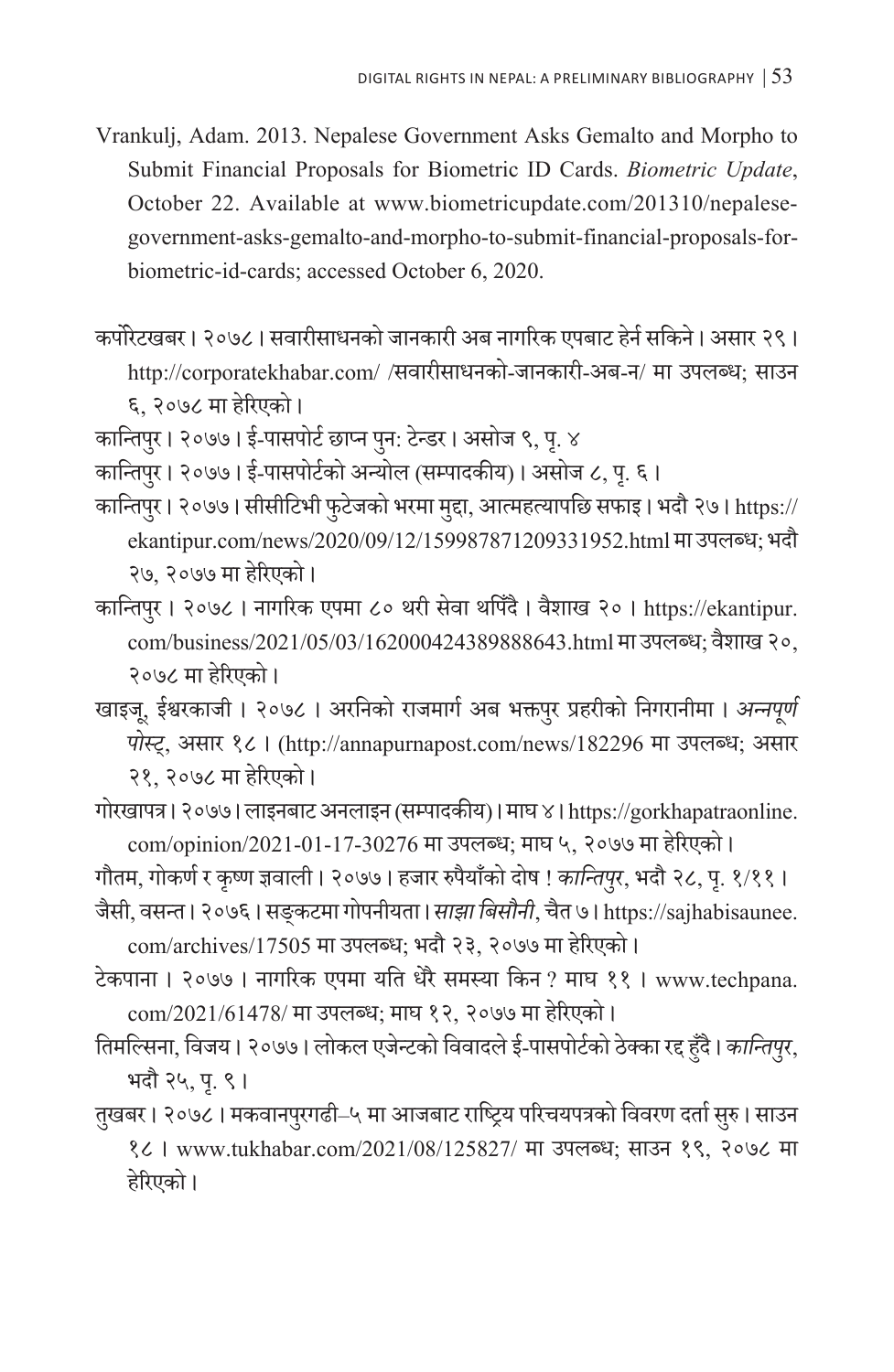- थामी, टेकराज । २०७७ । चाडपर्व शुरू भएसँगै बढ्यो चोरी : सीसीक्यामेराको दृश्य रेकर्ड हुने डिभिआर नै उठाउन थाले । *नयाँ पत्रिका*, कात्तिक ५, प. ३ । ृ
- दमास, ेविजय । २०७७ । ई-पासपोर्टछपाइको जिम्मा फ्रान्सेली कम्पनील पायो । े *आर्क अथि भियान*, कात्तिक ६ । www.abhiyandaily.com/newscategory-detail/376457 मा उपलब्ध; कात्तिक ६, २०७७ मा हरेिएको ।
- दाहाल, तारानाथ । २०७५ । गोपनीयताको हक र हद । *कान्तिपर ु*, साउन ३० । https://ekantipur. com/opinion/2018/08/15/153429784885534138.html मा उपलब्ध; भदौ २३, २०७७ मा हरेिएको ।

देवकोटा, नारायणी । २०७७ । हामी कस्तो निजत्व चाहन्छौँ? *कान्तिपर ु*, असोज २५, प. ७ । ृ

नागरिक । २०७७ । केन्द्रीय कारागारमा सीसीटिभी जडान । साउन १२ । https://nagariknews. nagariknetwork.com/technology/155434-1532761320.html मा उपलब्ध; भदौ २२, २०७७ मा हरेिएको ।

- नागरिक । २०७७ । 'नागरिक एप' सार्वजनिक : कागजात बोकेर सरकारी कार्यालय धाउनपुर्ने बाध्यताको अन्त्य । माघ २ । https://pahilopost.com/content/20210115193812. html मा उपलब्ध; माघ ५, २०७७ मा हरेिएको ।
- नेपाल वाइड । २०७७ । एक लाख ६२ हजार बढील डाउनलोड गर े े 'नागरिक एप' । माघ ४ । www. nepalwide.com/news/120828 मा उपलब्ध; माघ ५, २०७७ मा हरेिएको ।
- पौडेल, रमेशकुमार । २०७७ । जब कोरोना अस्पतालको सीसीटिभी फुटेज लिक भयो....। *कान्तिपर ु*, वैशाख १७, प. ५ । ृ

बरामु, रीता । २०७७ । प्रविधिको पञ्जामा मानवअधिकार । *नयाँ पत्रिका (*झन् नयाँ), असार ६, पृ. ४ । बीबीसी नेपाली। सन् २०१८। राष्ट्रिय परिचयपत्र : तपाईँका गोप्य सूचना कति सुरक्षित ? नोभेम्बर

१९ । www.bbc.com/nepali/46262809 मा उपलब्ध; जनवरी १८, २०२१ मा हरेिएको । भट्ट, सवास । २०७७ । इ-पासपोर्ट छपाइमा खेलबाड : दोस्रोपटक टेन्डर रद्द, नयाँ टेन्डरको छैन भर । नयाँ

- पत्रिका, असोज ७ । www.nayapatrikadaily.com/news-details/51681/2020-09-23 मा उपलब्ध; असोज ७, २०७७ मा हरेिएको ।
- भट्टराई, देवेन्द्र । २०७७ । ई-पासपोर्ट टेन्डर फेरि रद्द । *कान्तिपर ु*, असोज ५ । https://ekantipur. com/news/2020/09/21/1600689199626697.html मा उपलब्ध; असोज ५, २०७७ मा हरेिएको ।
- महत, बिशाल । २०७७. । डिजिटल नेपाल निर्माणको आधार 'नागरिक एप' । *टेकपाना*, माघ ४ । www.techpana.com/2021/60001/ मा उपलब्ध; माघ ५, २०७७ मा हरेिएको ।
- मियाँ, अबदुल्लाह र कमल पन्थी । २०७७ । सीसीक्यामेराको निगरानीमा बाघ र गैंडा । *कान्तिपुर*, असोज २७ । https://ekantipur.com/news/2020/10/13/160256019077873322. html मा उपलब्ध; असोज २७, २०७७ मा हरेिएको ।